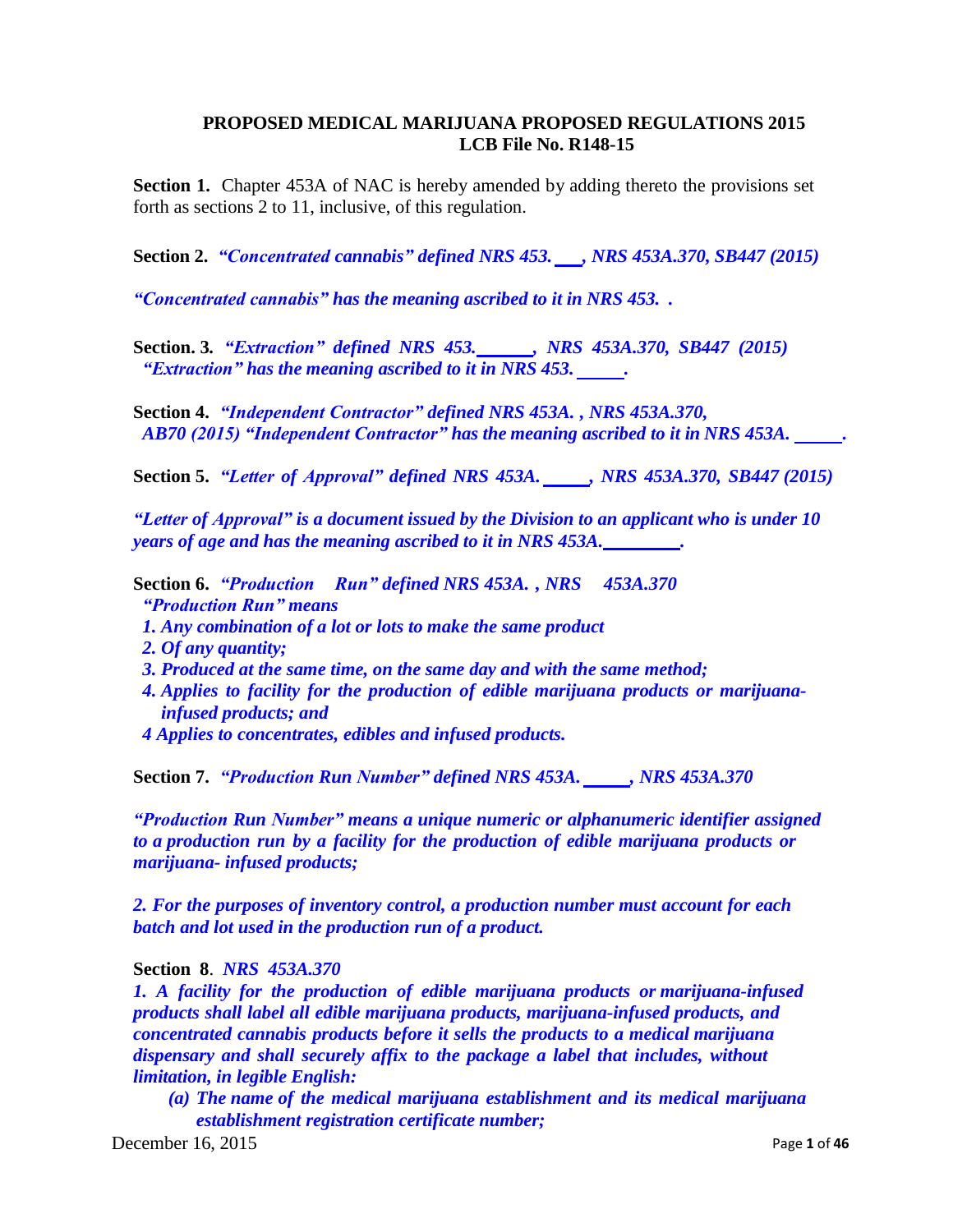- *(b) The production run number;*
- *(c) The date of production;*
- *(d) The date of final testing;*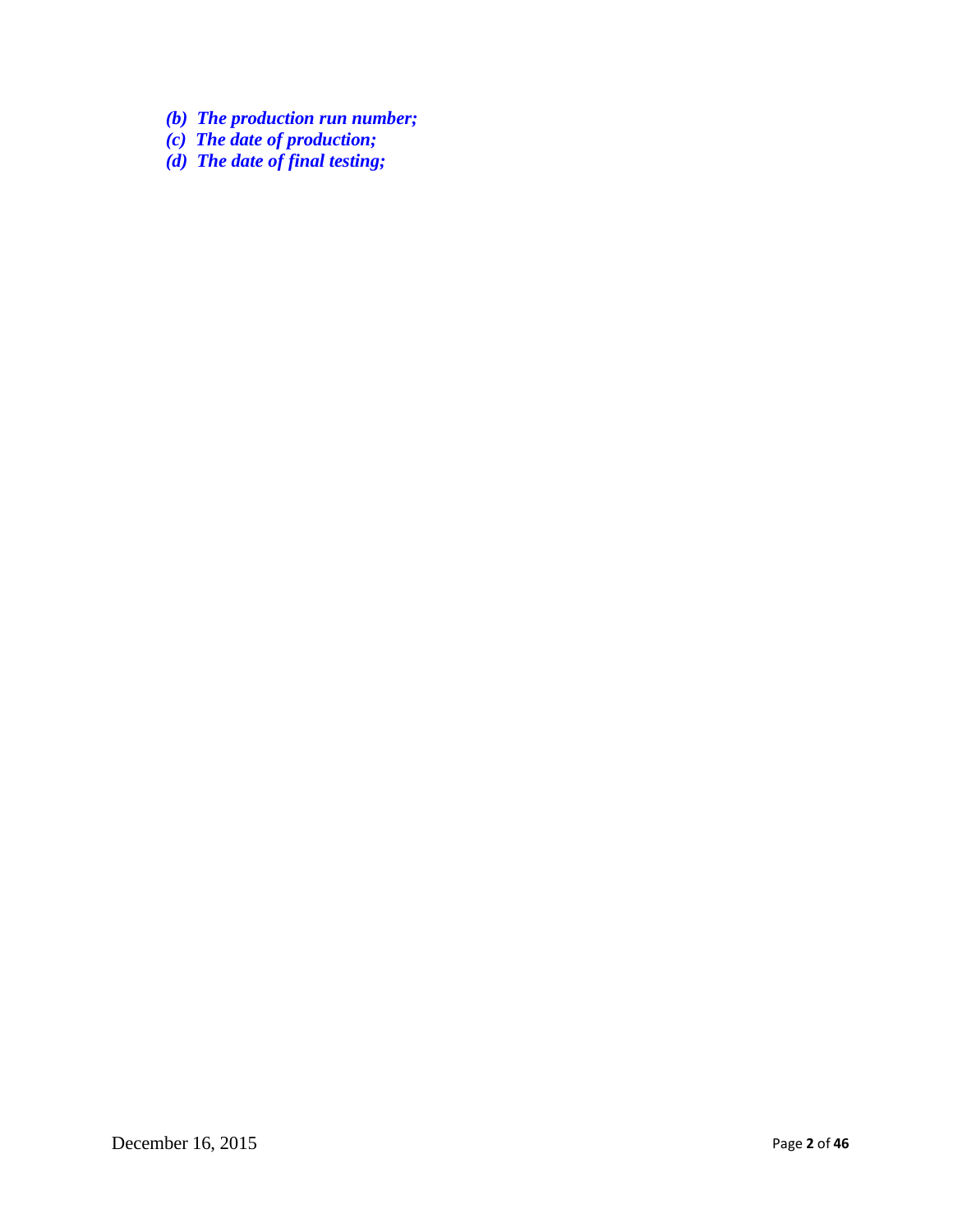- *(e) The date on which the product was packaged;*
- *(f) The cannabinoid profile and terpenoid profile as specified by the Division and determined by the independent testing laboratory; if the MME wishes to include "potential total THC" on the label, it shall be calculated as: potential total THC = delta 9 THC + (THCA\*0.877)*. *No other calculated levels of THC shall be permitted;*
- *(g) The expiration date;*
- *(h) The total amount of THC measured in milligrams;*
- *(i) Amount of servings per unit;*
- *(j) The label must state: "The standardized serving size for this product includes no more than 10 milligrams of THC."*
- *(k) A list of all ingredients and all major food allergens as identified in 21 U.S.C. §§ 343;*
- *(l) Net weight of the product.*
- *(m) If a concentrated cannabis was added to the product, a disclosure of the type of extraction process and any solvent, gas or other chemical used in the extraction process, or any other compound added to the concentrated cannabis.*

*2. The label required by subsection 1 for a container or package containing edible marijuana products, marijuana-infused products or concentrated cannabis sold by a facility forthe production of edible marijuana products or marijuana- infused products must be in substantially the following form:*

| <b>Alec's Infused Cannabis Certificate Number:</b><br>123 456 789 001 0001                                |
|-----------------------------------------------------------------------------------------------------------|
| <b>Production Run Number: 1234</b>                                                                        |
| <b>Produced on: 01/01/2013</b>                                                                            |
| <b>Final Testing Date: 01/15/2013</b><br>Packaged on: 01/17/2013                                          |
| <b>Best if used by: March 17, 2013</b><br>Cannabinoid profile:                                            |
| <b>Terpenoid profile:</b>                                                                                 |
| <b>THC</b> content: 100 milligrams (10)                                                                   |
| servings per unit)<br>The standardized serving size for this                                              |
| product includes no more than 10<br>milligrams of THC."                                                   |
| The product contains a concentrated<br>cannabis produced with CO2, butane, etc.                           |
|                                                                                                           |
| <b>Ingredients: Wheat, sugar, milk chocolate</b><br>Allergy warning: peanuts, tree nuts, eggs, wheat, soy |
| Net Weight: 6oz. (170 grams)                                                                              |
|                                                                                                           |
|                                                                                                           |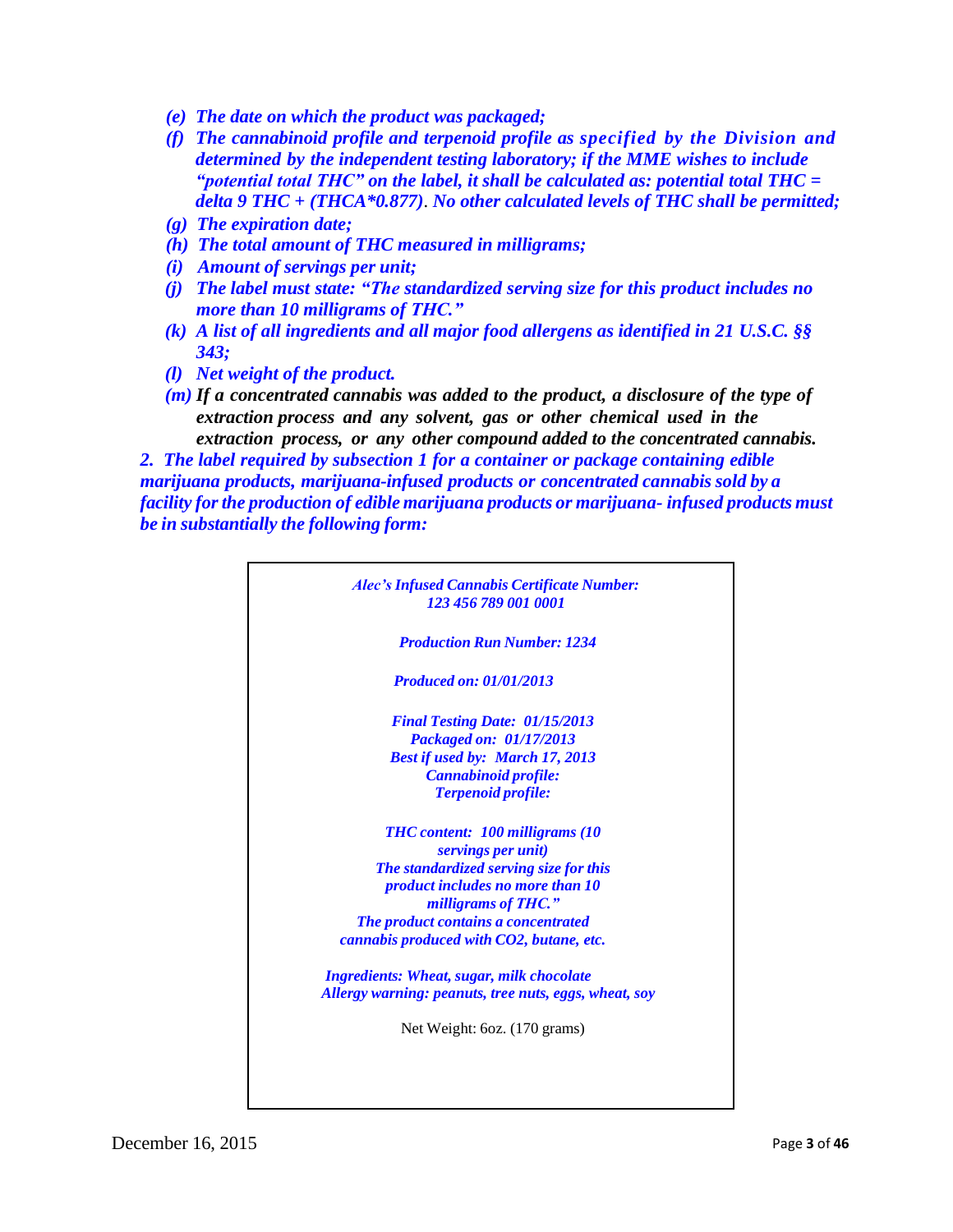**Section 10.** *Requirements relating to serving sizes and packaging of marijuana for a facility for the production of edible marijuana products or marijuana-infused products. NRS 453A.370*

- *1. Must package and label edible retail marijuana products before it sells to medical marijuana dispensary by standardized requirements for three categories:*
	- *(a) Category #1 – Single-ServingEdible/Infused Marijuana Products:*
		- *(1) Single unit for sale;*
		- *(2) Containing 10mg or less of active THC; and*
	- *(b) Category #2 – Single-Serving Edible/Infused Marijuana Products:*
		- *(1) More than one, packaging- and labeling-compliant Single-ServingEdible/Infused Marijuana Product, placed in external packaging, asthe unit for sale to the consumer;*
		- *(2) Total amount of active THC in unit for sale cannot exceed 100mg; and*
	- *(c) Category #3 – Multiple-Serving Edible/Infused Marijuana Products:*
		- *(1) More than one, packaging- and labeling-compliant Single-ServingEdible/Infused Marijuana Product, placed in external packaging, asthe unit for sale to the consumer;*
		- *(2) Containing more than 10mg active THC but no more than 100mg; and*
		- *(3) Theproductisnotabundleofindividuallypackagedand compliantSingle-Serving Edible/Infused Marijuana Products, but product has demarcationsthatallowitto be easily separated at each single serving of active THC.*
- *2. Facilities for the production of edible marijuana products or marijuana-infused products packaging for retail must comply with a maximum 10 milligram active THC serving size.*

**Section 11**. *Requirements relating to concentrated cannabis and a facility for the production of edible marijuana products or marijuana-infused products. NRS 453A.370 1. Concentrated cannabis may only be produced at a facility for the production of edible marijuana products or marijuana-infused products;*

*2. Are intended for human consumption or to be absorbed through oral ingestion, inhalation, or other means as pre-approved by the Division.*

**Section 12.** NAC 453A.023 is hereby amended to read as follows: NRS 453A.370 *1. As used by a cultivation facility* "Batch" means a specific lot *or lots* of marijuana, grown from one or more seeds or cuttings *of the same strain* that are planted and harvested at the same time*; and*

*2. Only usable flower and trim shall be measured as a batch.*

**Section 13.** NAC 453A.100 is hereby amended to read as follows: NRS 453A.210, 453A.370, 453A.740, SB447 (2015)

1. In addition to the materials required by NRS 453A.210, an application for a registry identification card *or letter of approval for an applicant who is under 10 years of age* must include:

(a) A written statement signed by the applicant's attending physician verifying that he or she was presented with a photographic identification of the applicant and the designated primary caregiver, if any, and that the applicant and the designated primary caregiver, if any, are the persons named in the application;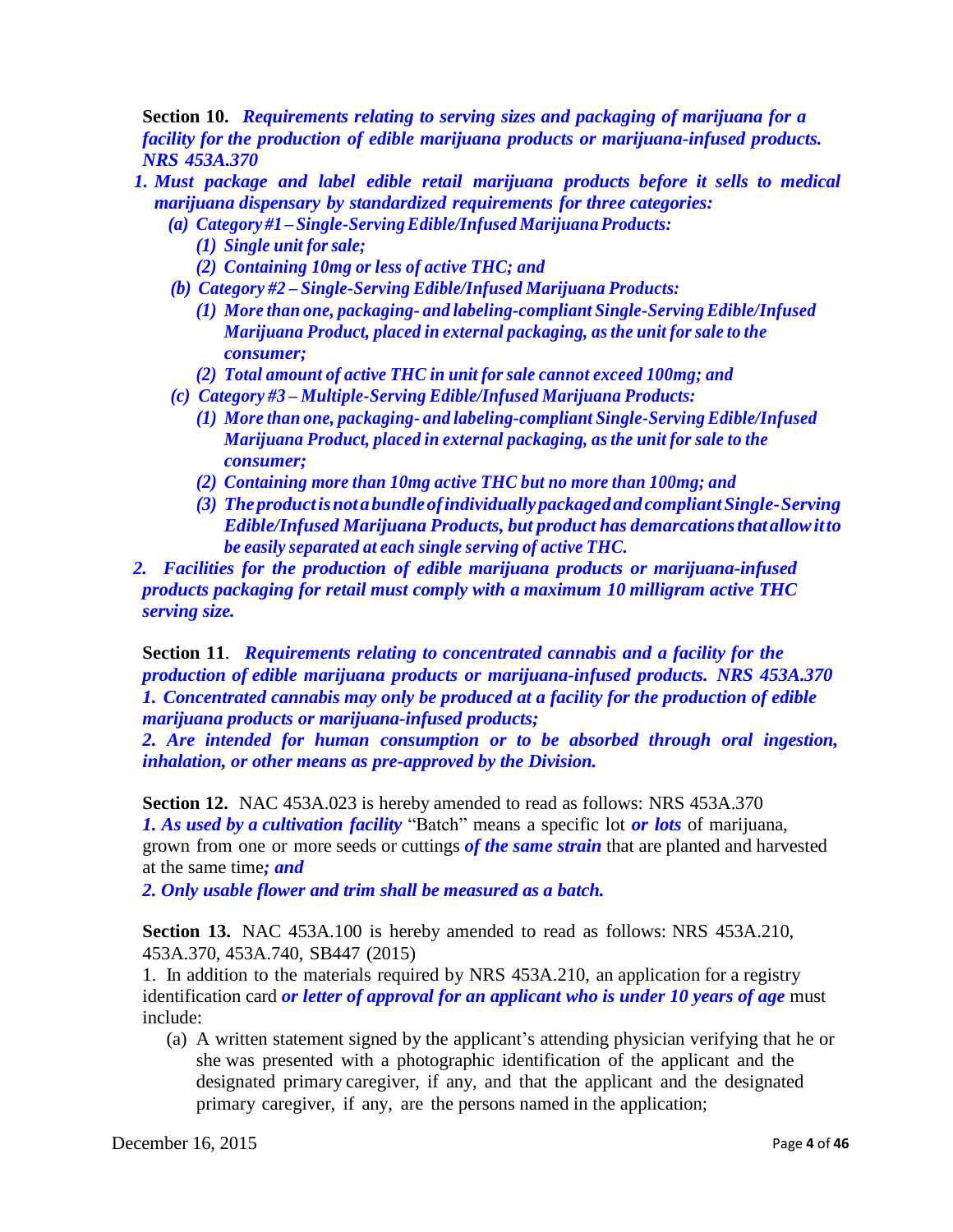- (b) On forms prescribed by the Division, any information required by the Central Repository for Nevada Records of Criminal History;
- (c) On forms prescribed by the Division, any information required by the Department of Motor Vehicles;
- (d) A medical marijuana program waiver and liability release form that is prescribed by the Division and signed by the applicant and designated primary caregiver, if any;
- (e) An acknowledgment form that is prescribed by the Division and signed by the applicant and designated primary caregiver, if any;
- (f) If the applicant is under 18 years of age, a minor release form signed by the designated primary caregiver of the minor; and
- (g) Proof that the applicant is a resident, including, without limitation, a photocopy of a driver's license issued by the Department of Motor Vehicles or a photocopy of an identification card issued by the Department of Motor Vehicles.
- *2. A letter of approval for an applicant who is under 10 years of age, must set forth:*
	- *(a) The name, address and date of birth of the applicant;*
	- *(b) The date of issuance and date of expiration of the registry identification card of the designated primary caregiver;*
	- *(c) The name and address of the applicant's designated primary caregiver;*
	- *(d) The name of the applicant's designated medical marijuana dispensary, if any; and (e) Any other information prescribed by regulation of the Division.*

[2] *3.* The Division will request a name-based check of an applicant, a caregiver or the parent of a child from the Central Repository for Nevada Records of Criminal History and, if such check is inadequate to determine the criminal history of an applicant, caregiver or parent of a child, the Division may request a complete set of the fingerprints of the applicant and the designated primary caregiver if any.

[3] *4*. As used in this section, "resident" has the meaning ascribed to it in NRS 453A.210.

**Section 14.** NAC 453A.110 is hereby amended to read as follows: NRS 453A.370, 453A.740, SB447 (2015)

1. If the Division approves an application for a registry identification card *or letter of approval for an applicant who is under 10 years of age*:

- (a) The Division will provide the applicant and designated primary caregiver, if any, with written notice of its approval.
- (b) The applicant and designated primary caregiver, if any, must present the written notice and proof of identity to an appropriate office of the Department of Motor Vehicles in order to receive a registry identification card *or to the Division for a letter of approval for an applicant who is under 10 years of age*. Upon the presentation of the written notice and proof of identity, the Department of Motor Vehicles shall prepare and issue a registry identification card *or the Division shall prepare and issue a letter of approval* to the applicant and designated primary caregiver, if any, after it has confirmed by telephone or other reliable means that the Division has approved the issuance of the card.

2. If the Division denies an application for a registry identification card *or letter of approval for an applicant who is under 10 years of age*, the Division will provide the applicant and designated primary caregiver, if any, with written notice of its denial by certified mail.

**Section 15.** NAC 453A.130 is hereby amended to read as follows: NRS 453A.220,

**December 16, 2015** Page **5** of **46**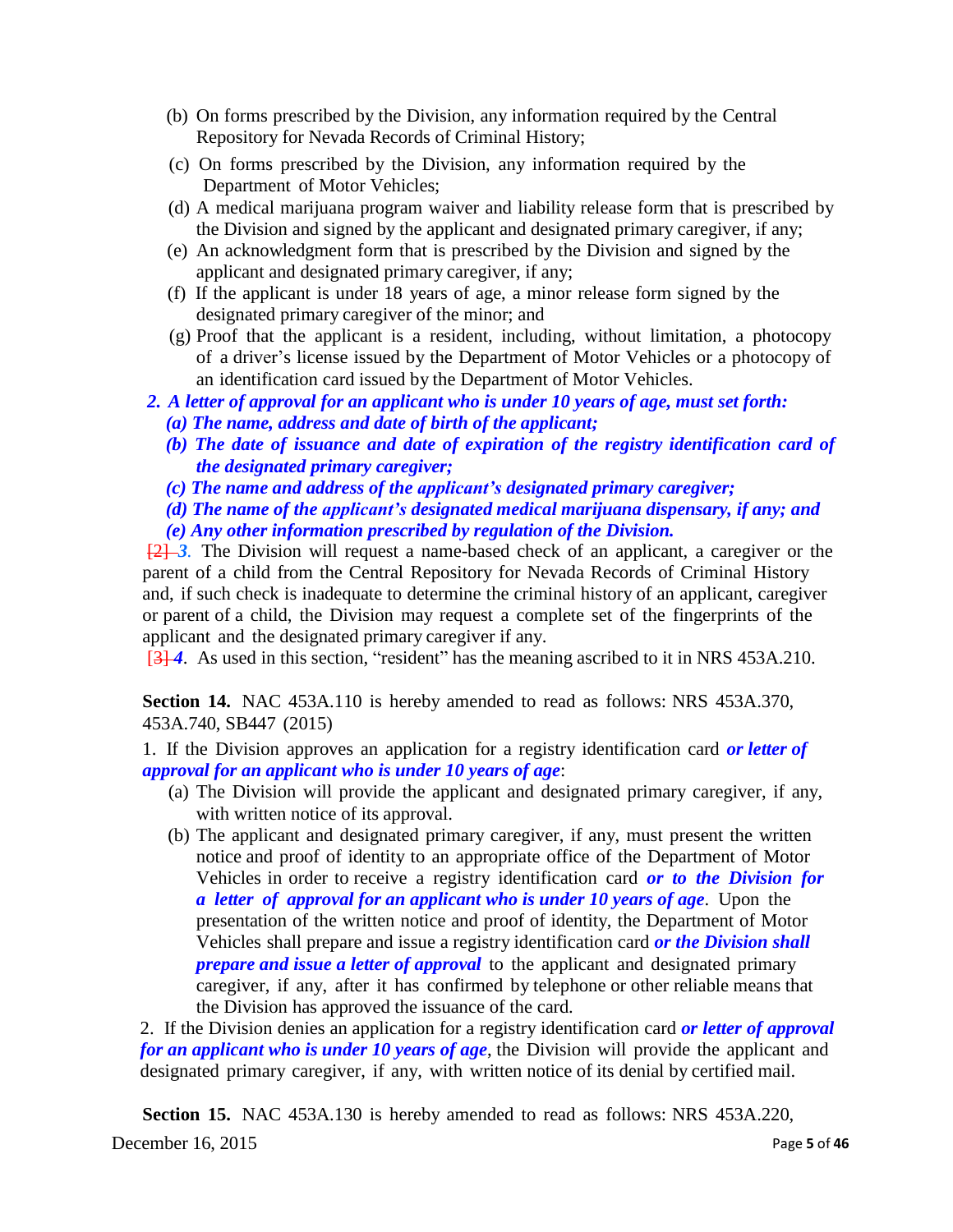453A.370, 453A.740, SB447 (2015) A person to whom a registry identification card *or letter of approval for an applicant who is under 10 years of age* has been issued may renew that card by:

- 1. Submitting to the Division a form for renewal prescribed by the Division and the materials required by NRS 453A.210 and NAC 453A.100; and
- 2. Returning his or her expired registry identification card *or letter of approval for an applicant who is under 10 years of age* to the[Department of Motor Vehicles] *Division.*

**Section 16.** NAC 453A.140 is hereby amended to read as follows: NRS [453A.370](http://leg.state.nv.us/NRS/NRS-453A.html%23NRS453ASec370)**,** [453A.740,](http://leg.state.nv.us/NRS/NRS-453A.html%23NRS453ASec740) SB447 (2015) The Division will charge and collect the following fees:

1. For the issuance to a person, for the first time, of a packet of application materials to be used in applying for a registry identification care *or letter of approval for an applicant who is under 10 years of*

*age*…….……………………………………………………..……………………….\$25

2. For the issuance to a person of a registry identification card or letter *of approval for an applicant who is under 10 years of age* after the Division has approve the person's application to receive such a card…….…………………………………………….………………………………\$75

**Section 17.** NAC 453A.150 is hereby amended to read as follows: NRS 453A.740, SB 447 (2015)

- 1. A person with a chronic or debilitating disease to whom a registry identification card *or letter of approval for an applicant who is under 10 years of age* has been issued may not be a designated primary caregiver.
- 2. A designated primary caregiver may not be the designated primary caregiver to more than one person.

**Section 18.** NAC 453A.304 is hereby amended to read as follows: NRS [453A.370](http://leg.state.nv.us/NRS/NRS-453A.html%23NRS453ASec370) 1. Once each year, the Division will determine whether a sufficient number of medical marijuana establishments exist to serve the people of this State and, if the Division determines that additional medical marijuana establishments are necessary, the Division will issue a request for applications to operate a medical marijuana establishment. The Division will provide notice of a request for applications to operate a medical marijuana establishment by:

- (a) Posting on the website of the Division that the Division is requesting applicants to submit their applications;
- (b) Posting a copy of the request for applications at the principal office of the Division, the Legislative Building and at not less than three other separate, prominent places within this State; and
- (c) Making notification of the posting locations using the electronic mailing list maintained by the Division for medical marijuana establishment information.
- 2. When the Division issues a request for applications pursuant to this section, the Division will include in the request the point values that will be allocated to each applicable portion of the application.
- 3. The Division will accept applications in response to a request for applications issued pursuant to this section for *not more than* 10 business days beginning on the date which is  $\frac{45 \text{ business}}{30}$  days after the date on which the Division issued the

**December 16, 2015** Page **6** of **46**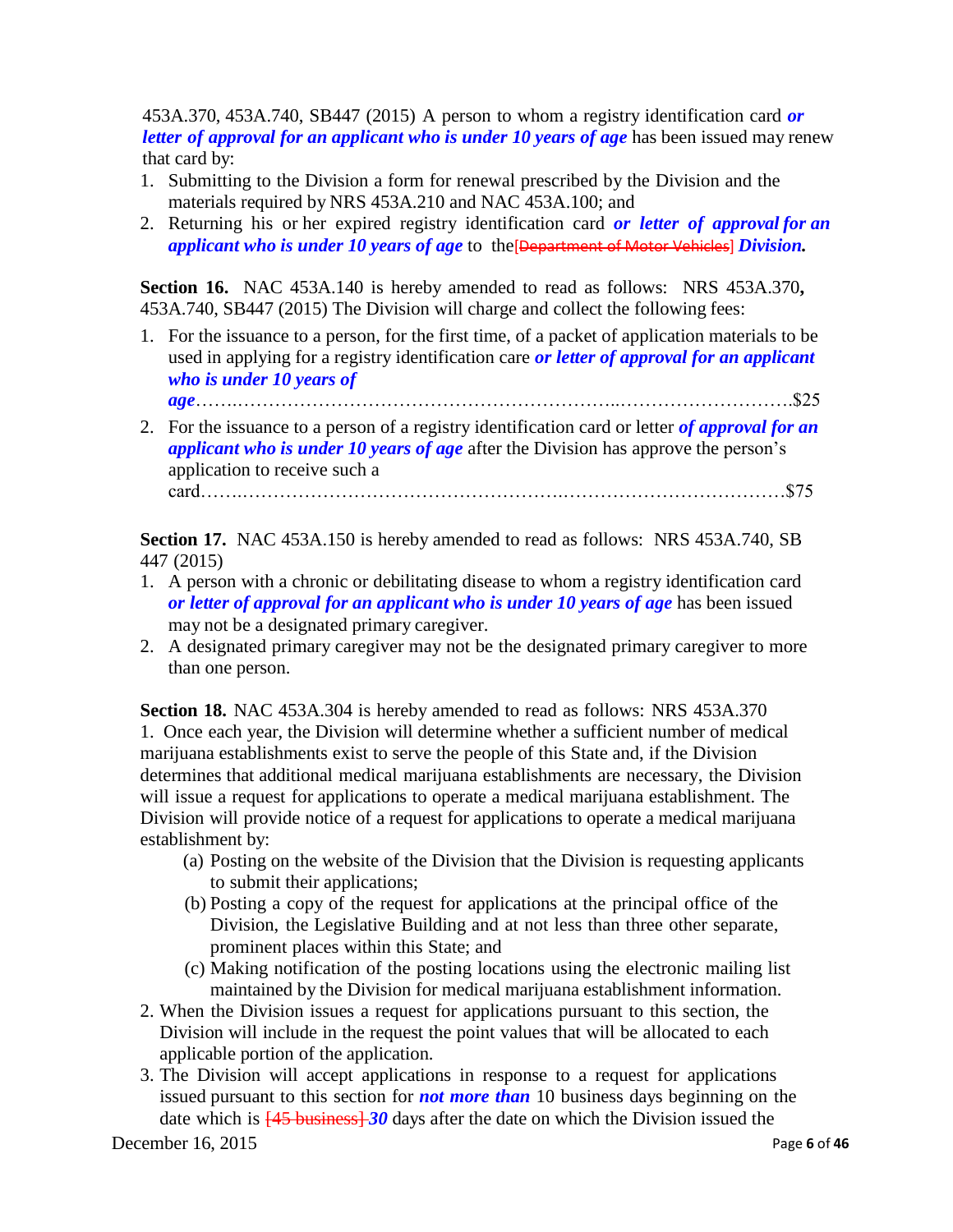request for applications.

4. If the Division receives an application in response to a request for applications issued pursuant to this section on a date other than the dates set forth in subsection 3, the Division must not consider the application and must return the application to the entity that submitted the application.

**Section 19.** NAC453A.306 is hereby amended to read as follows: NRS 453A.322, 453A.344, 453A.370, SB 447 (2015) An application submitted in response to a request for applications issued pursuant to NAC 453A.304 must include:

- 1. A one-time, nonrefundable application fee of \$5,000.
- 2. An application on a form prescribed by the Division pursuant to subsection 2 of NRS 453A.322. The application must include, without limitation:
	- (a) Whether the applicant is applying for a medical marijuana establishment registration certificate for an independent testing laboratory, a cultivation facility, a facility for the production of edible marijuana products or marijuana-infused products or a medical marijuana dispensary;
	- (b) The name of the proposed medical marijuana establishment, as reflected in the articles of incorporation or other documents filed with the Secretary of State;
	- (c) The type of business organization of the applicant, such as individual, corporation, partnership, limited-liability company, association or cooperative, joint venture or any other business organization;
	- (d) Confirmation that the applicant has registered with the Secretary of State as the appropriate type of business, and the articles of incorporation, articles of organization or partnership or joint venture documents of the applicant;
	- (e) The physical address where the proposed medical marijuana establishment will be located and the physical address of any co-owned or otherwise affiliated medical marijuana establishments;
	- (f) The mailing address of the applicant;
	- (g) The telephone number of the applicant;
	- (h) The electronic mail address of the applicant;
	- (i) If the applicant is applying for a medical marijuana establishment registration certificate to operate a medical marijuana dispensary, the proposed hours of operation during which the medical marijuana dispensary plans to be available to dispense medical marijuana to patients who hold valid registry identification cards *or letters of approval for an applicant who is under 10 years of age* or to the designated primary caregivers of such patients;
	- (j) An attestation that the information provided to the Division to apply for the medical marijuana establishment registration certificate is true and correct according to the information known by the affiant at the time of signing; and
	- (k) The signature of a natural person for the proposed medical marijuana establishment as described in subsection 1 of NAC 453A.300 and the date on which the person signed the application.
- 3. Documentation from a financial institution in this State, or any other state or the District of Columbia, which demonstrates:
	- (a) That the applicant has at least \$250,000 in liquid assets as required pursuant to sub- subparagraph (III) of subparagraph (2) of paragraph (a) of subsection 3 of NRS 453A.322, which are unencumbered and can be converted within 30 days after a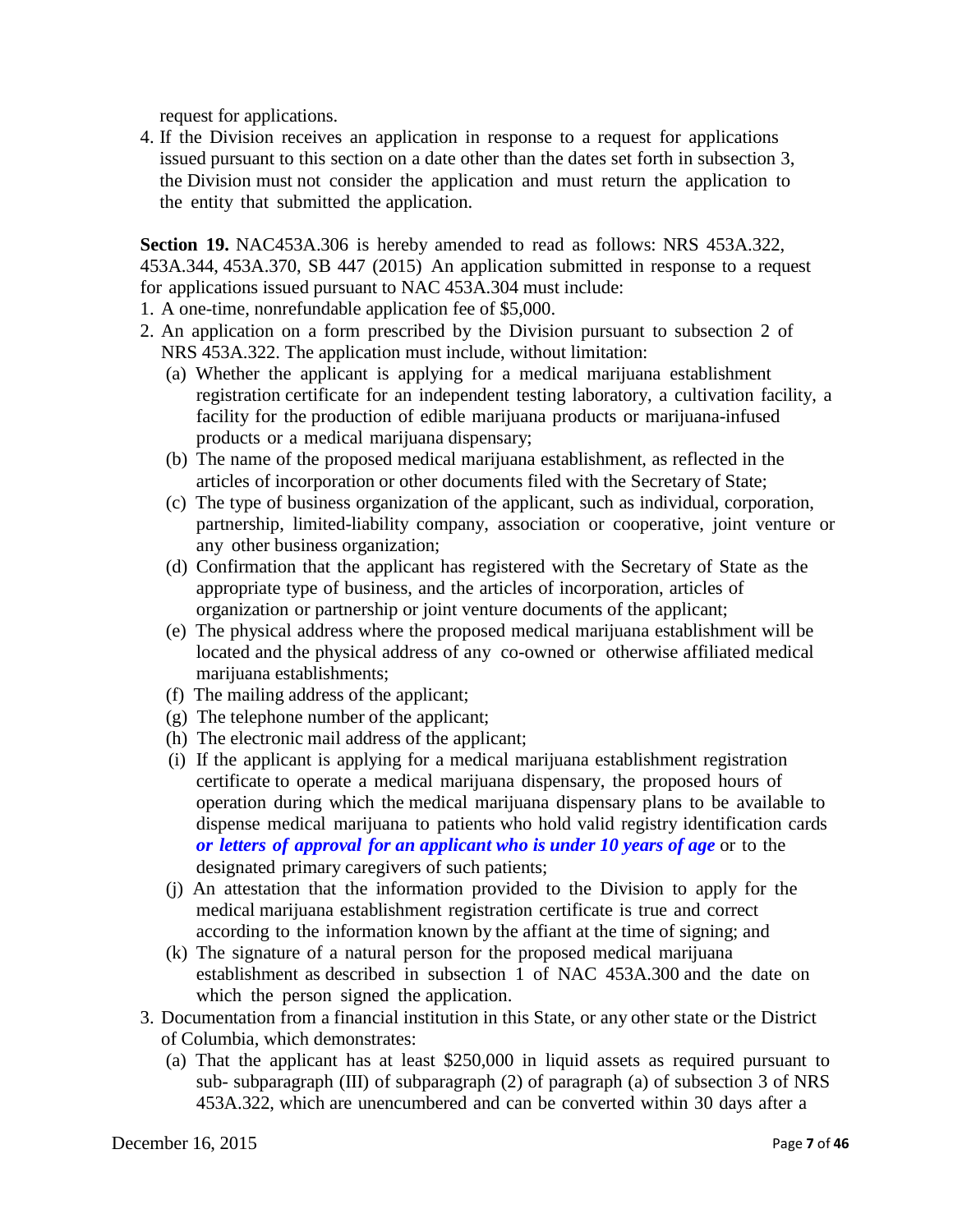request to liquidate such assets; and

- (b) The source of those liquid assets.
- 4. To assist the Division in considering the criterion of merit set forth in subsection 9 of NRS 453A.328, evidence of the amount of taxes paid to, or other beneficial financial contributions made to, this State or its political subdivisions within the last 5 years by the applicant or the persons who are proposed to be owners, officers or board members of the proposed medical marijuana establishment.
- 5. A description of the proposed organizational structure of the proposed medical marijuana establishment, including, without limitation:
	- (a) An organizational chart showing all owners, officers and board members of the proposed medical marijuana establishment;
	- (b) A list of all owners, officers and board members of the proposed medical marijuana establishment that contains the following information for each person:
		- (1) The title of the person;
		- (2) A short description of the role the person will serve in for the organization and his or her responsibilities;
		- (3) Whether the person has served or is currently serving as an owner, officer or board member for another medical marijuana establishment;
		- (4) Whether the person has served as an owner, officer or board member for a medical marijuana establishment that has had its medical marijuana establishment registration certificate revoked;
		- (5) Whether the person has previously had a medical marijuana establishment agent registration card revoked;
		- (6) Whether the person is an attending physician currently providing written documentation for the issuance of registry identification cards *or letters of approval for an applicant who is under 10 years of age*;
		- (7) Whether the person is a law enforcement officer;
		- (8) Whether the person is currently an employee or contractor of the Division; and
		- (9) Whether the person has an ownership or financial investment interest in any other medical marijuana establishment.
- 6. For each owner, officer and board member of the proposed medical marijuana establishment:
	- (a) An attestation signed and dated by the owner, officer or board member that he or she has not been convicted of an excluded felony offense, and that the information provided to support the application to operate a medical marijuana establishment is true and correct;
	- (b) A narrative description, not to exceed 750 words, demonstrating:
		- (1) Past experience working with governmental agencies and highlighting past community involvement;
		- (2) Any previous experience at operating other businesses or nonprofit organizations; and Any demonstrated knowledge or expertise with respect to the compassionate use of marijuana to treat medical conditions; and
	- (c) A resume.
- 7. To assist the Division in considering the criterion of merit set forth in subsection 7 of NRS 453A.328, documentation concerning the adequacy of the size of the proposed medical marijuana establishment to serve the needs of persons who are authorized to engage in the medical use of marijuana, including, without limitation, building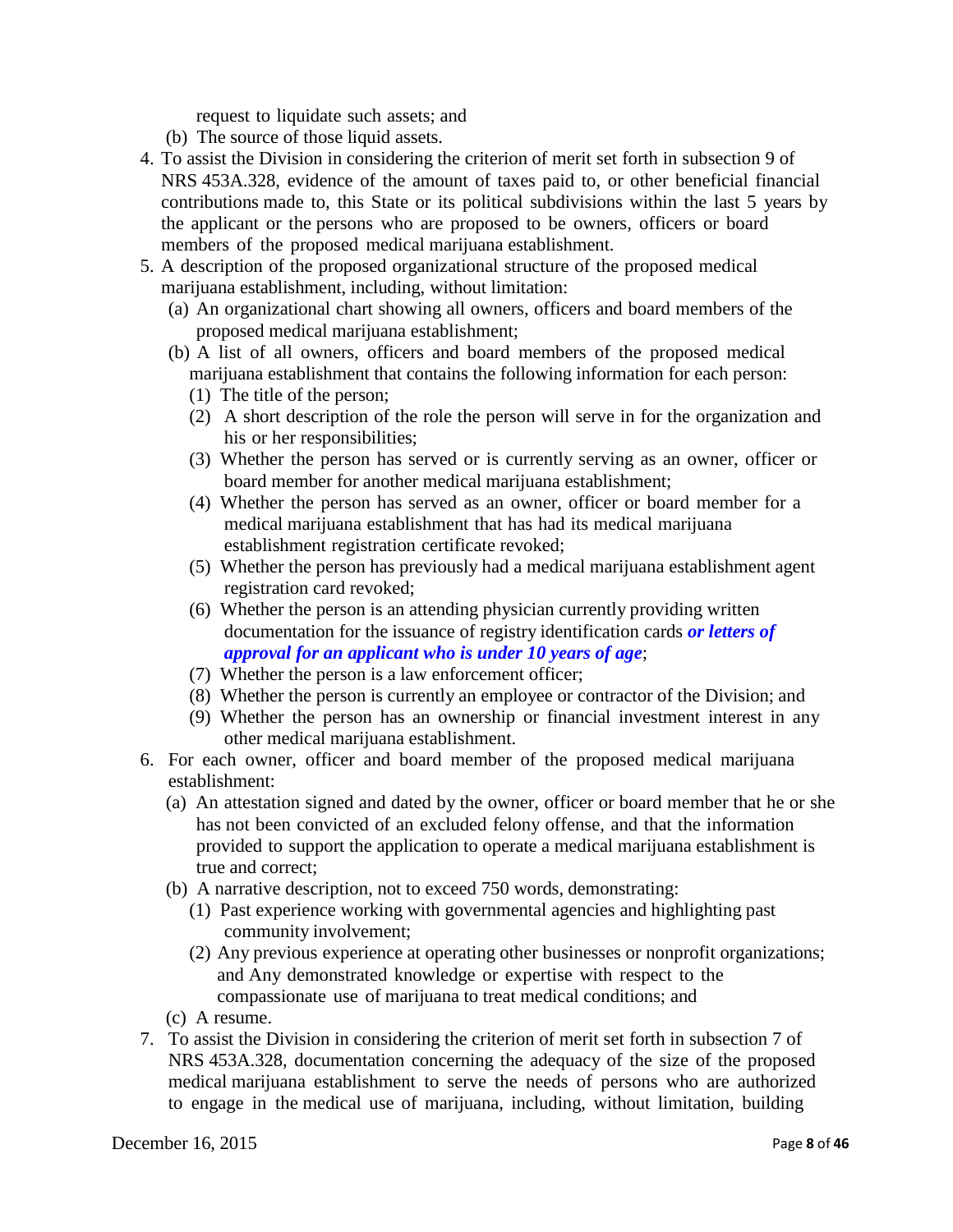and construction plans with supporting details.

- 8. To assist the Division in considering the criterion of merit set forth in subsection 8 of NRS 453A.328, the integrated plan of the proposed medical marijuana establishment for the care, quality and safekeeping of medical marijuana from seed to sale, including, without limitation, a plan for testing and verifying medical marijuana, a transportation plan and procedures to ensure adequate security measures, including, without limitation, building security and product security.
- 9. A plan for the business which includes, without limitation, a description of the inventory control system of the proposed medical marijuana establishment to satisfy the requirements of sub-subparagraph  $(II)$  of subparagraph  $(3)$  of paragraph  $(a)$  of subsection 3 of NRS 453A.322.
- 10. To assist the Division in considering the criterion of merit set forth in subsection 1 of NRS 453A.328, a financial plan which includes, without limitation:
	- (a) Financial statements showing the resources of the applicant;
	- (b) If the applicant is relying on money from an owner, officer or board member, evidence that the person has unconditionally committed such money to the use of the applicant in the event the Division awards a medical marijuana establishment registration certificate to the applicant and the applicant obtains the necessary approvals from local governments to operate the proposed medical marijuana establishment; and
	- (c) Proof that the applicant has adequate money to cover all expenses and costs of the first year of operation.
- 11. Evidence that the applicant has a plan to staff, educate and manage the proposed medical marijuana establishment on a daily basis, which must include, without limitation:
	- (a) A detailed budget for the proposed medical marijuana establishment, including preopening, construction and first year operating expenses;
	- (b) An operations manual that demonstrates compliance with this chapter;
	- (c) An education plan which must include, without limitation, providing educational materials to the staff of the proposed medical marijuana establishment; and
	- (d) A plan to minimize the environmental impact of the proposed medical marijuana establishment.
- 12. To assist the Division in considering the criteria of merit set forth in subsections 6 and 7 of NRS 453A.328, a proposal demonstrating:
	- (a) The likely impact of the proposed medical marijuana establishment on the community in which it is proposed to be located; and
	- (b) The manner in which the proposed medical marijuana establishment will meet the needs of the persons who are authorized to engage in the medical use of marijuana.
- 13. If a local government in which a proposed medical marijuana establishment will be located has not enacted zoning restrictions or the applicant is not required to secure approval that the applicant is in compliance with any such restrictions, a professionally prepared survey which demonstrates that the applicant has satisfied all the requirements of sub-subparagraph (II) of subparagraph (2) of paragraph (a) of subsection 3 of NRS 453A.322.
- 14. A response to and information which supports any other criteria of merit the Division determines to be relevant, which will be specified and requested by the Division at the time the Division issues a request for applications which includes the point values that will be allocated to the applicable portions of the application pursuant to subsection 2 of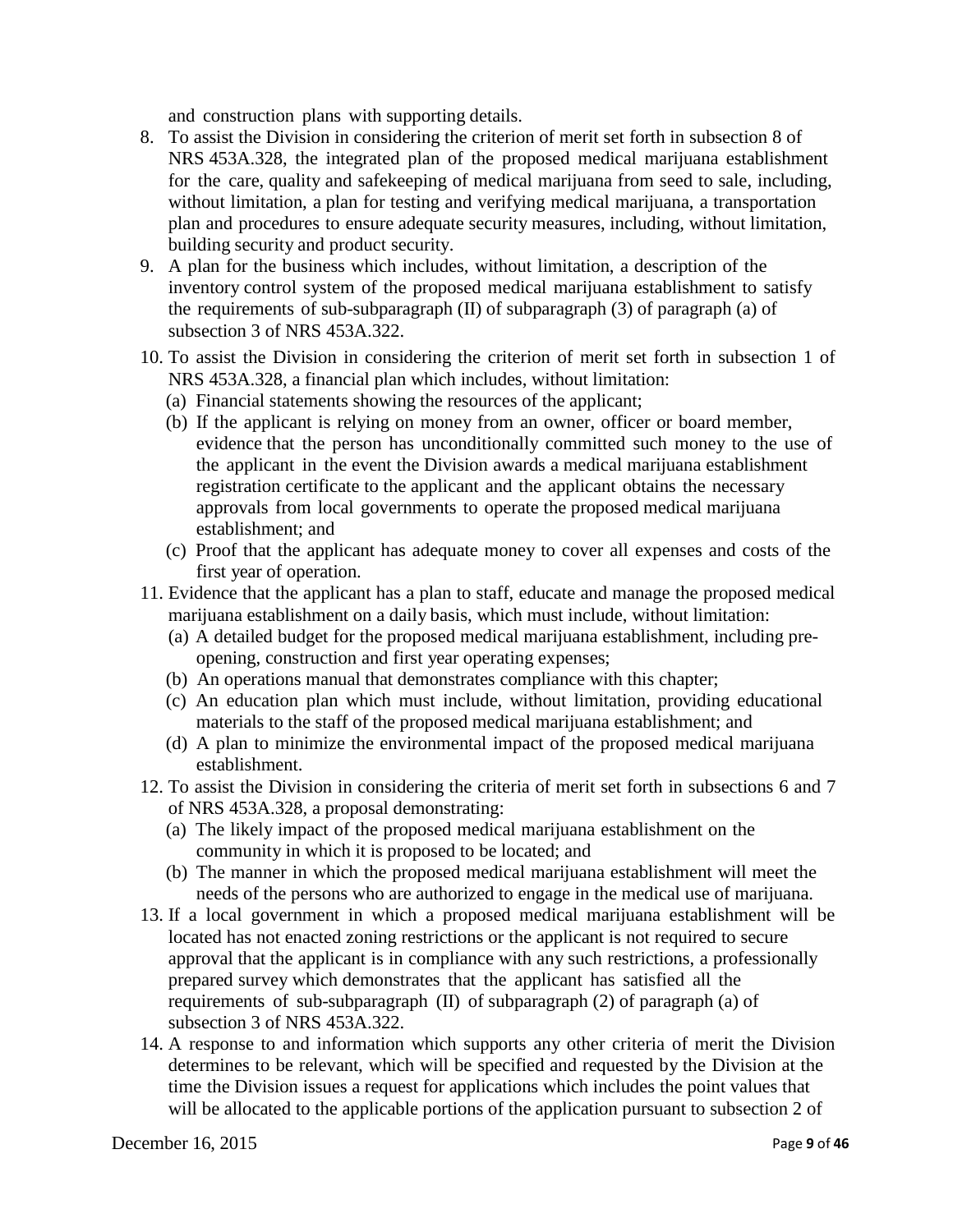NAC 453A.304.

**Section 20.** NAC453A.310 is hereby amended to read as follows: NRS [453A.370](http://leg.state.nv.us/NRS/NRS-453A.html%23NRS453ASec370)

- 1. If, [within 10 business days after the date on which the Division begins accepting applications in response to a request for applications issued pursuant to NAC 453A.304,] the Division receives more than one application *in response to a request for applications made pursuant to NAC 453A.304,* and the Division determines that more than one of the applications is complete and in compliance with this chapter and chapter 453A of NRS, the Division will rank the applications, within each applicable local governmental jurisdiction for any applicants which are in a jurisdiction that limits the number of a type of medical marijuana establishment and statewide for each applicant which is in a jurisdiction that does not specify a limit, in order from first to last based on compliance with the provisions of this chapter and chapter 453A of NRS and on the content of the applications as it relates to:
	- (a) The ownership or authorized use of property as required by sub-subparagraph (IV) of subparagraph (2) of paragraph (a) of subsection 3 of NRS 453A.322;
	- (b) Documentation of liquid assets as required by sub-subparagraph (III) of subparagraph (2) of paragraph (a) of subsection 3 of NRS 453A.322;
	- (c) Evidence of taxes paid and other beneficial financial contributions as described in subsection 9 of NRS 453A.328; and
	- (d) The description of the proposed organizational structure of the proposed medical marijuana establishment and information concerning each owner, officer and board member of the proposed medical marijuana establishment, including, without limitation, the information provided pursuant to subsections 5 and 6 of NAC 453A.306.
- 2. The Division will not further evaluate an application that does not demonstrate a sufficient response to the criteria set forth in subsection 1 and will not issue a medical marijuana establishment registration certificate to that applicant.
- 3. If the Division receives any findings from a report concerning the criminal history of an applicant or person who is proposed to be an owner, officer or board member of a proposed medical marijuana establishment that disqualify that person from being qualified to serve in that capacity, the Division will provide notice to the applicant and give the applicant an opportunity to revise its application. If a person who is disqualified from serving as an owner, officer or board member remains on the application as a proposed owner, officer or board member 90 days after the date on which the Division initially received the application, the Division may disqualify the application.

**Section 21.** NAC453A.324 is hereby amended to read as follows: NRS [453A.370](http://leg.state.nv.us/NRS/NRS-453A.html%23NRS453ASec370)

- 1. If a medical marijuana establishment is not fully operational within 18 months after the date on which the Division issued the medical marijuana establishment registration certificate, the Division may revoke the medical marijuana establishment registration certificate.
- 2. If the Division revokes the medical marijuana establishment registration certificate of a medical marijuana establishment pursuant to subsection 1, the medical marijuana establishment may not reapply for a medical marijuana establishment registration certificate until at least 12 months after the date on which the previous medical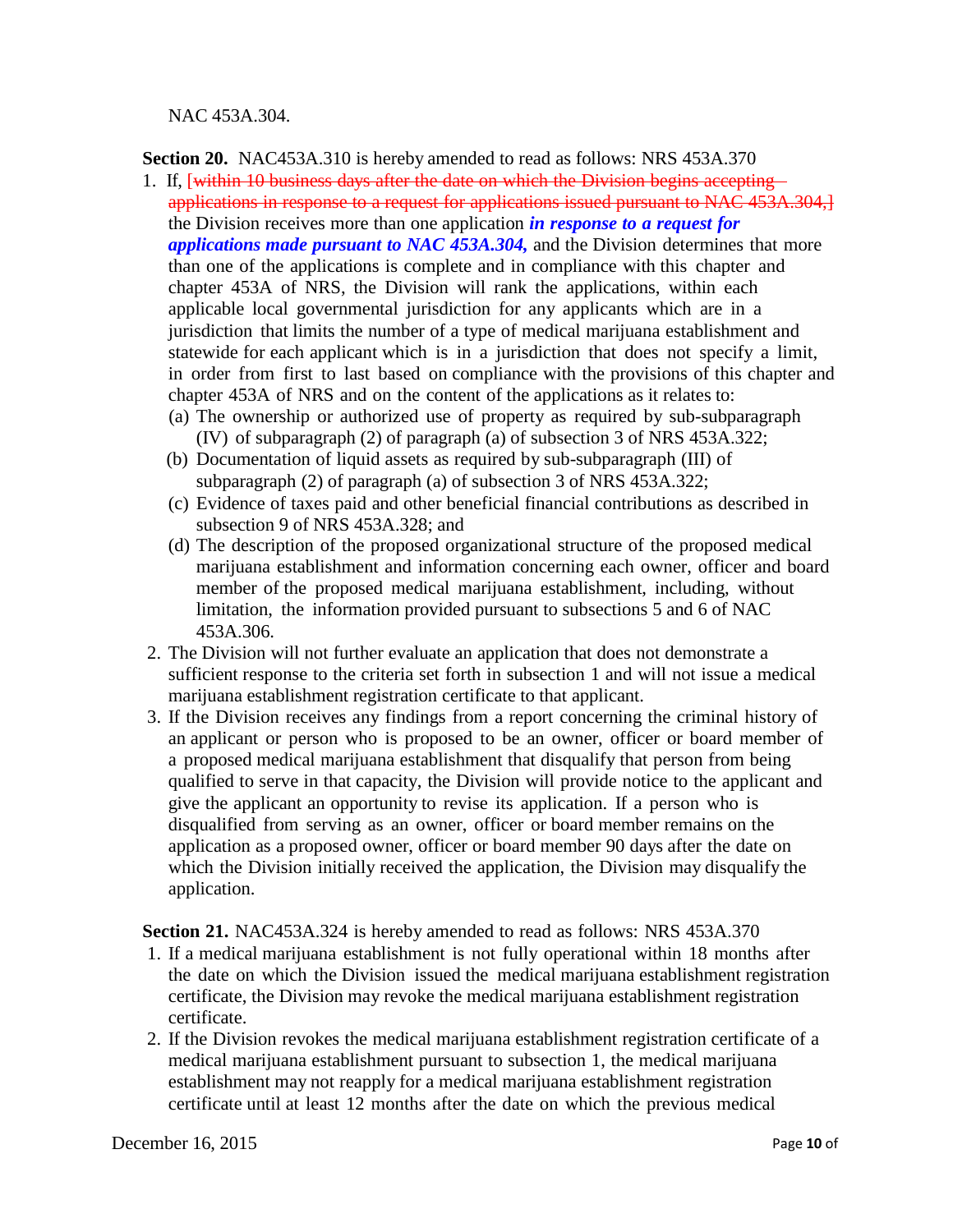marijuana establishment registration certificate was revoked.

**Section 22.** NAC 453A.326 is hereby amended to read as follows: NRS 453A.370, SB276  $(2015)$ , SB447  $(2015)$  1. A medical marijuana establishment must surrender its medical marijuana establishment registration certificate and reapply for a medical marijuana establishment registration certificate during the next request for applications issued by the Division pursuant to NAC 453A.304:

(a) Before all or substantially all of the assets of the medical marijuana establishment or 10 percent or more of the stock of the medical marijuana establishment are transferred; or

(b)Except as otherwise provided in this section, any time there is a change in the location of the medical marijuana establishment if:

(1)It is a material change that requires the medical marijuana establishment to go through an approval process by a local governmental entity; or]

(2)The new location is [more than 5 miles from its original approved location.

2.A medical marijuana establishment may change the location of the medical marijuana establishment to a new location that is [5 miles or less from its] original approved location if: (a) It provides to the Division before it changes location:

(1)Written justification for the need to change the location; and

(2)Land use approval for the new location from the local government, if applicable; and

(b)The Division determines that the written justification is sufficient to justify the change in location]

3. A medical marijuana establishment may change the location of the medical marijuana establishment to a new location if the local government in which the medical marijuana establishment is located enacts zoning restrictions which prohibit the location of the medical marijuana establishment after the Division has issued a medical marijuana establishment registration certificate to the medical marijuana establishment.]

[4.] *1.* If a medical marijuana establishment is closing, the manager of the medical marijuana establishment must notify the Division of the closing at least 15 days before the medical marijuana establishment is closed and the medical marijuana establishment must surrender its medical marijuana establishment registration certificate to the Division immediately upon closing.

5.If, after investigation, the Division determines that there is cause to believe that a medical marijuana establishment has made changes in ownership or other changes to circumvent the provisions of NRS 453A.334 which prevent the transfer of a medical marijuana establishment registration certificate, the Division will take action to revoke the medical marijuana establishment registration certificate of that medical marijuana establishment.

6.A medical marijuana establishment is responsible to the Division for all costs incurred by the Division to determine whether any changes in ownership or other changes were made to circumvent the provisions of NRS 453A.334 which prevent the transfer of a medical marijuana establishment registration certificate.

**Section 23.** NAC 453A.328 is hereby amended to read as follows: NRS 453A.370, SB 447 (2015) In addition to the information required to be submitted to the Division pursuant to subsection 5 of NRS 453A.322, a person or entity that wishes to renew a medical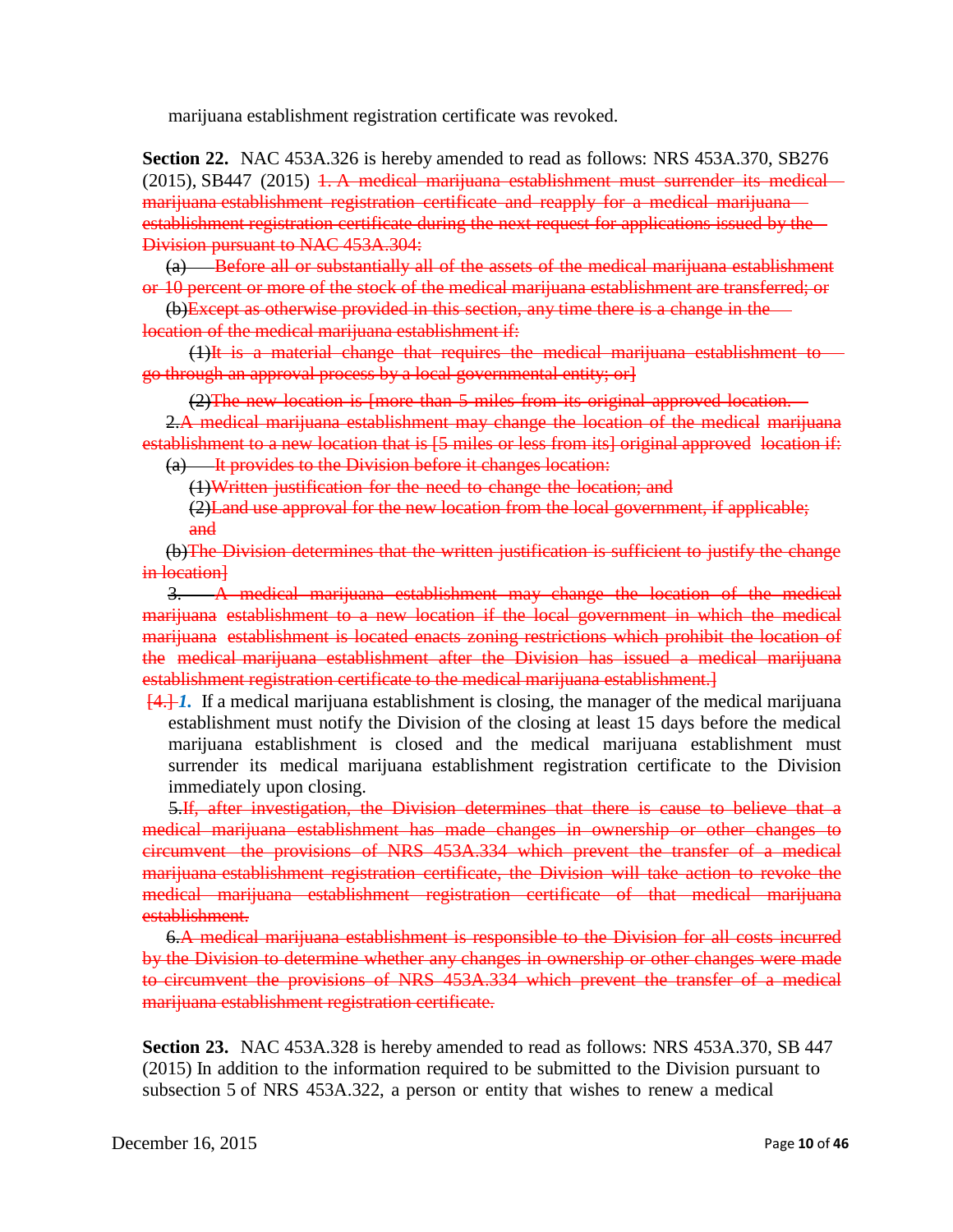marijuana establishment registration certificate must submit to the Division:

- 1. An application in the format prescribed by the Division that includes:
	- (a) The identification number of the medical marijuana establishment;
	- (b) The name of the entity applying to renew the medical marijuana establishment registration certificate, as reflected in the articles of incorporation or other documents filed with the Secretary of State;
	- (c) The name of the person designated to submit applications for medical marijuana establishment agent registration cards on behalf of the medical marijuana establishment pursuant to subsection 2 of NRS 453A.332;
	- (d) If the medical marijuana establishment is a medical marijuana dispensary, the proposed hours of operation during which the medical marijuana dispensary plans to be available to dispense medical marijuana to patients who hold valid registry identification cards *or letters of approval for an applicant who is under 10 years of age* or to the designated primary caregivers of such patients;
	- (e) The number of the medical marijuana establishment agent registration cards issued to each owner, officer or board member of the medical marijuana establishment;
	- (f) For each owner, officer and board member of the medical marijuana establishment, whether the owner, officer or board member:
		- (1) Has served as an owner, officer or board member for a medical marijuana establishment that has had its medical marijuana establishment registration certificate revoked;
		- (2) Is an attending physician currently providing written documentation for the issuance of registry identification cards *or letters of approval for an applicant who is under 10 years of age*;
		- (3) Is a law enforcement officer;
		- (4) Is an employee or contractor of the Division; or
		- (5) Has an ownership or financial investment interest in any other medical marijuana establishment;
	- (g) An attestation that the information provided to the Division to renew the medical marijuana establishment registration certificate is true and correct according to the information known by the affiant at the time of signing; and
	- (h) The signature of a natural person for the medical marijuana establishment as described in subsection 1 of NAC 453A.300 and the date on which he or she signed the application.
- 2. A copy of an annual financial statement of the medical marijuana establishment for the previous year, or for the portion of the previous year during which the medical marijuana establishment was operational, which is prepared according to generally accepted accounting principles.
- 3. A report of an audit by an independent certified public accountant of the annual financial statement submitted pursuant to subsection 2.

**Section 24.** NAC 453A.332 is hereby amended to read as follows: NRS 453A.370

- 1. The Division will deny an application for or an application to renew a medical marijuana establishment registration certificate if:
	- (a) The application or the medical marijuana establishment is not in compliance with any provision of this chapter or chapter 453A of NRS; or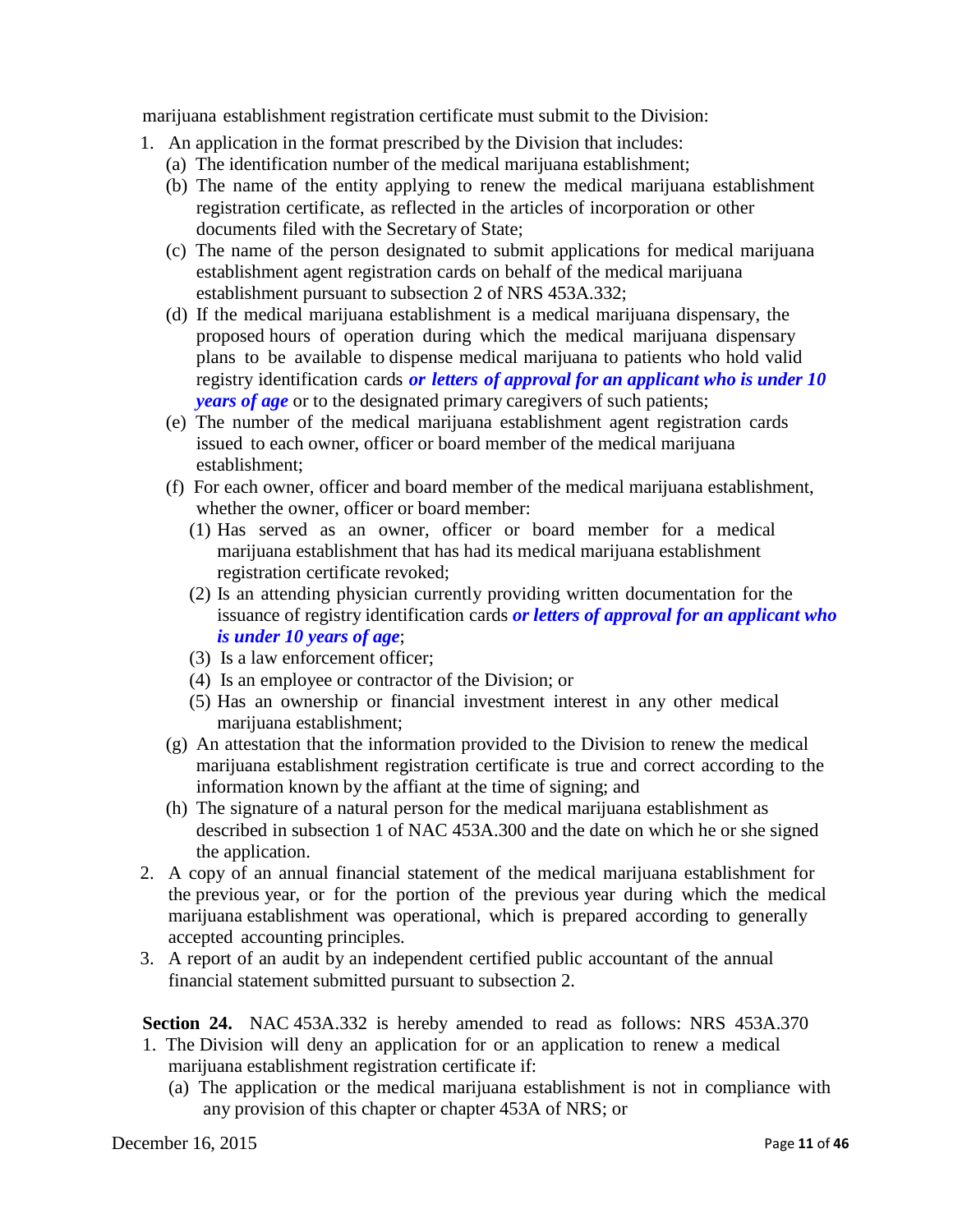- (b) An owner, officer or board member of the medical marijuana establishment:
	- (1) Is an employee or contractor of the Division;
	- (2) Has an ownership or financial investment interest in an independent testing laboratory and also is an owner, officer or board member of a medical marijuana dispensary, cultivation facility or facility for the production of edible marijuana products or marijuana-infused products; or
	- (3) Provides false or misleading information to the Division.
- 2. The Division will revoke a medical marijuana establishment registration certificate if:
	- (a) The medical marijuana establishment engages in an activity set forth in NRS 453A.340;
	- (b) An owner, officer or board member of the establishment has been convicted of an excluded felony offense; or
	- (c) The Division receives formal notice from the applicable local government that the medical marijuana establishment has had its authorization to operate terminated.
- 3. The Division may deny an application for or an application to renew a medical marijuana establishment registration certificate or may suspend or revoke any medical marijuana establishment registration certificate issued under the provisions of this chapter and chapter 453A of NRS upon any of the following grounds:
	- (a) Violation by the applicant or the medical marijuana establishment of any of the provisions of this chapter or chapter 453A of NRS.
	- (b) The failure or refusal of an applicant or medical marijuana establishment to comply with any of the provisions of this chapter or chapter 453A of NRS.
	- (c) The failure or refusal of a medical marijuana establishment to carry out the policies and procedures or comply with the statements provided to the Division in the application of the medical marijuana establishment.
	- (d) Operating a medical marijuana establishment without a medical marijuana establishment registration certificate.
	- (e) The failure or refusal to return an adequate plan of correction to the Division within 10 *business* days after receipt of a statement of deficiencies pursuant to NAC 453A.330.
	- (f) The failure or refusal to correct any deficiency specified by the Division within the period specified in a plan of correction developed pursuant to NAC 453A.330.
	- (g) The failure or refusal to cooperate fully with an investigation or inspection by the Division.
	- (h) The failure to comply with the provisions of chapter 372A of NRS and chapter 372A of NAC governing the imposition of an excise tax on medical marijuana establishments.
- 4. If the Division denies an application for or an application to renew a medical marijuana establishment registration certificate or revokes a medical marijuana establishment registration certificate, the Division must provide notice to the applicant or medical marijuana establishment that includes, without limitation, the specific reasons for the denial or revocation.
- 5. Before denying an application for or an application to renew a medical marijuana establishment registration certificate or revoking a medical marijuana establishment registration certificate as a result of the actions of an owner, officer or board member of the medical marijuana establishment pursuant to paragraph (b) of subsection 1 or paragraph (b) of subsection 2, the Division may provide the medical marijuana establishment with an opportunity to correct the situation.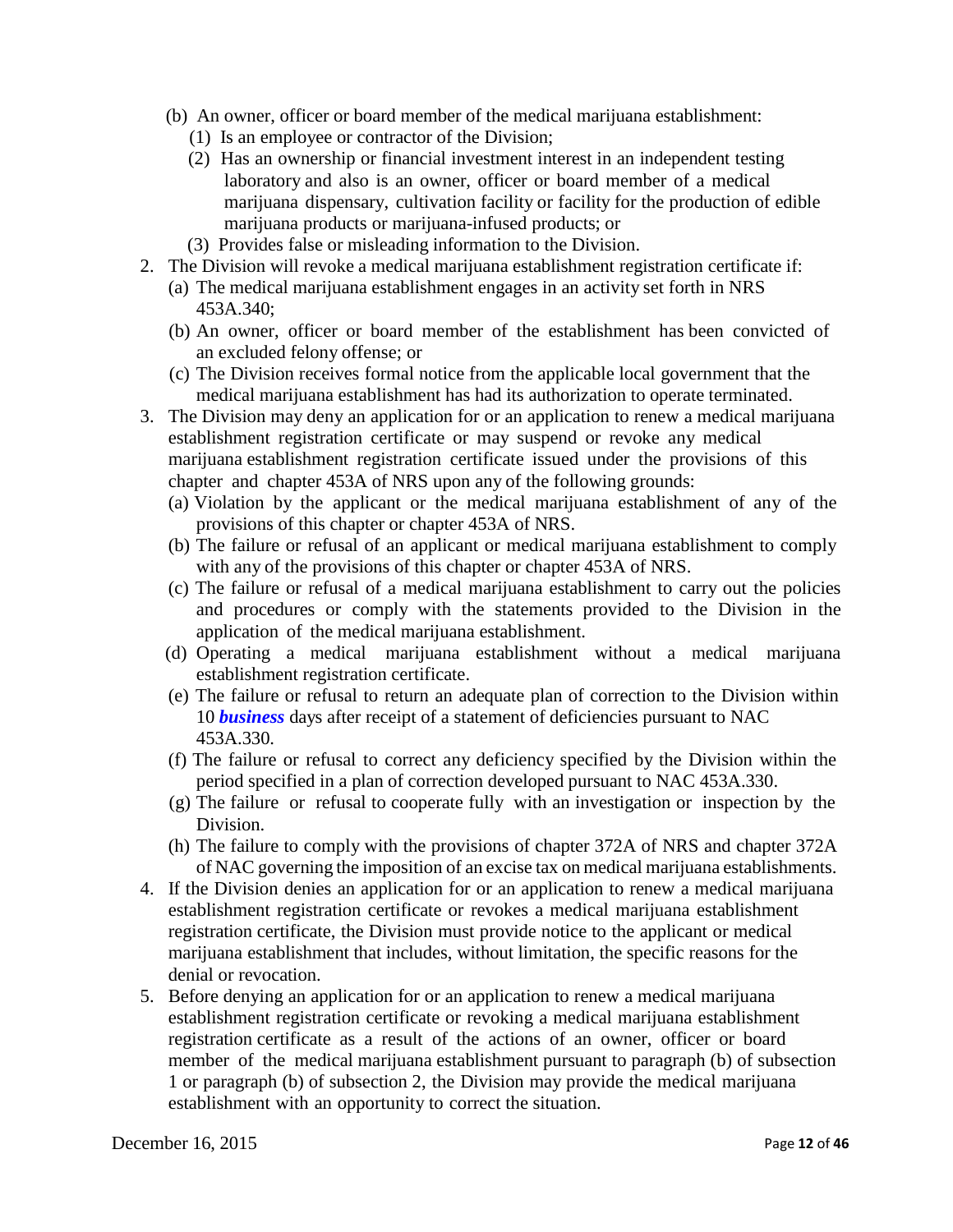6. The Division will not deny an application to renew a medical marijuana establishment registration certificate or revoke a medical marijuana establishment registration certificate based on a change in ownership of the medical marijuana establishment if the medical marijuana establishment is in compliance with the provisions of this chapter and chapter 453A of NRS.

**Section 25.** NAC 453A.336 is hereby amended to read as follows: NRS 453A.370, AB70 (2015)

- 1. The Division will issue medical marijuana establishment agent registration cards for each of the following categories:
	- (a) An independent testing laboratory;
	- (b) A cultivation facility;
	- (c) A facility for the production of edible marijuana products or marijuana-infused products;
	- (d) A medical marijuana dispensary.*; or*
	- (e) *An independent contractor who provides labor relating to the cultivation or processing of marijuana or the production of usable marijuana, edible marijuana products or marijuana- infused products for a medical marijuana establishment or an employee of such an independent contractor.*
- 2. Each medical marijuana establishment agent registration card issued pursuant to NRS453A.332 must indicate the applicable category. The person to whom the medical marijuana establishment registration card is issued may only be employed by or volunteer at the type of medical marijuana establishment for which he or she is registered.
	- (a) *An independent contractor to whom a medical marijuana establishment registration card is issued must only contract with the establishment(s) for which the independent contractor is registered with the Division.*
- 3. A medical marijuana establishment shall ensure that training is provided to a medical marijuana establishment agent before that person begins to work or volunteer at the medical marijuana establishment. Such training must include, without limitation:
	- (a) The proper use of security measures and controls that have been adopted by the medical marijuana establishment for the prevention of diversion, theft or loss of marijuana;
	- (b) Procedures and instructions for responding to an emergency; and
	- (c) State and federal statutes and regulations regarding confidentiality of information related to the medical use of marijuana.
- 4. In addition to the training set forth in subsection 3, a medical marijuana dispensary shall ensure that instruction is provided to a medical marijuana establishment agent before that person begins to work or volunteer at the medical marijuana dispensary. Such instruction must include, without limitation:
	- (a) The different strains of marijuana;
	- (b) The different methods of using marijuana, edible marijuana products and marijuana- infused products; and
	- (c) Learning to recognize signs of medicine abuse or instability in the medical use of marijuana by a patient.
- 5. In addition to the training set forth in subsection 3, an independent testing laboratory shall ensure that instruction is provided to a medical marijuana establishment agent before that person begins to work or volunteer at the independent testing laboratory. Such instruction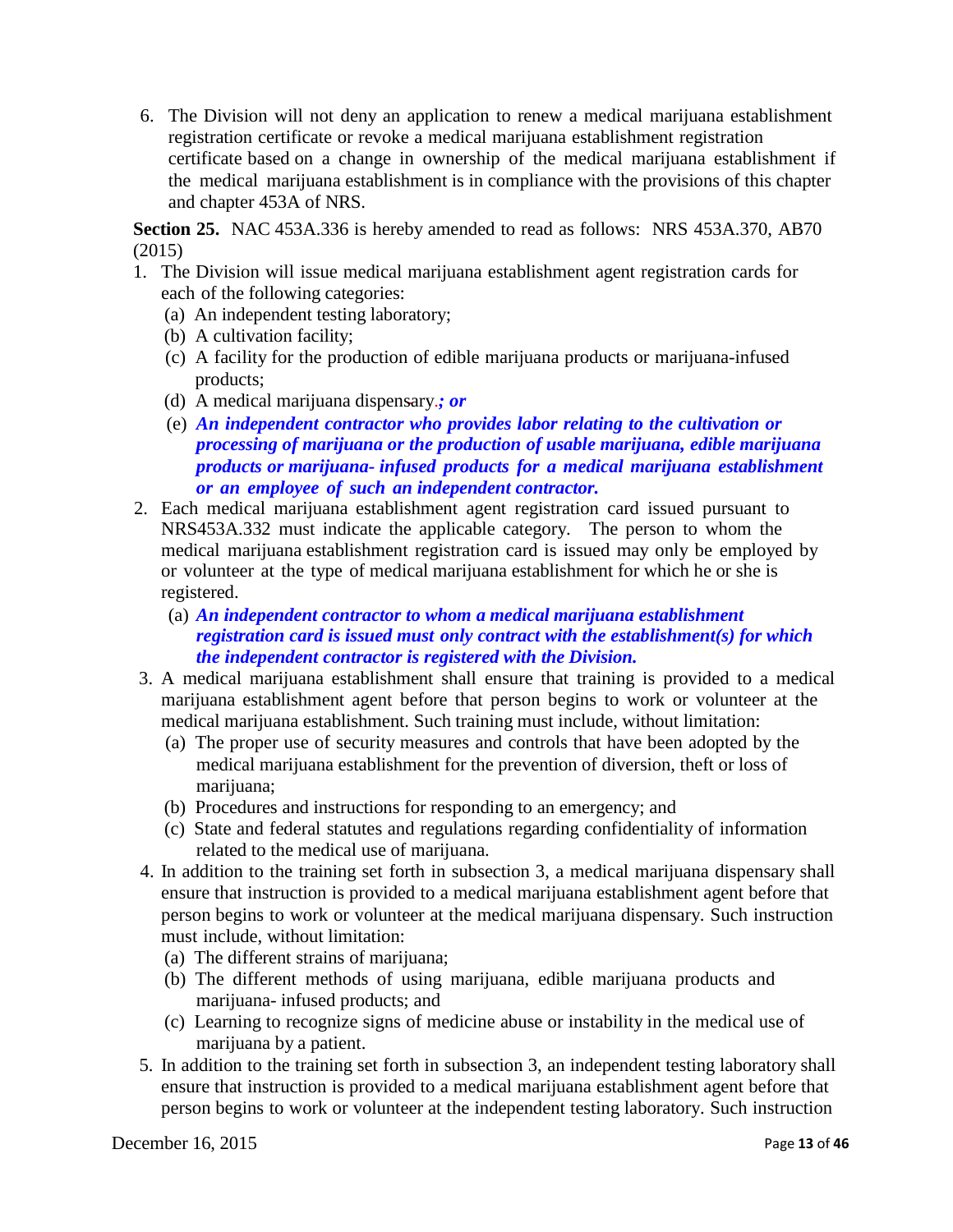must include, without limitation:

- (a) The good laboratory practices adopted by the independent testing laboratory; and
- (b) The standard operating procedures and the quality control and quality assurance programs of the independent testing laboratory.
- 6. In addition to the training set forth in subsection 3, a cultivation facility shall ensure that instruction is provided to a medical marijuana establishment agent before that person begins to work or volunteer at the cultivation facility. Such instruction must include, without limitation:
	- (a) The methods of cultivation used by the cultivation facility;
	- (b) The methods of fertilization used by the cultivation facility;
	- (c) Methods for recognizing the signs of insect infestation, pathogens and disease in marijuana plants, and the procedures for eradication and the safe disposal of plants so affected;
	- (d) The nutritional requirements of marijuana plants at various growth stages, including, without limitation, proper mixing and dispersal of fertilizer, flushing procedures and procedures for postharvest trimming, drying and curing; and
	- (e) The safe handling of equipment, including, without limitation, high-intensity discharge lamps, electrical ballasts, pumps, fans, cutting implements and other equipment for cultivation.
- 7. In addition to the training set forth in subsection 3, a facility for the production of edible marijuana products or marijuana-infused products shall ensure that instruction is provided to a medical marijuana establishment agent before that person begins to work or volunteer at the facility for the production of edible marijuana products or marijuana-infused products. Such instruction must include, without limitation:
	- (a) Understanding the difference between topical products, edible marijuana products and marijuana-infused products, as applicable to the operations of the facility for the production of edible marijuana products or marijuana-infused products;
	- (b) The procedures used by the facility for the production of edible marijuana products or marijuana-infused products to create edible marijuana products or marijuanainfused products; and
	- (c) The proper procedures for handling edible marijuana products or marijuana-infused products, including, without limitation, the procedures used to prepare, produce, package and store such products as required by the provisions of this chapter and chapter 453A of NRS.

**Section 26.** NAC 453A.346 is hereby amended to read as follows: NRS 453A.370, AB 70 (2015)

- 1. The Division will provide written notice to a medical marijuana establishment agent that his or her medical marijuana establishment agent registration card is void and no longer valid when:
	- (a) The medical marijuana establishment registration certificate listed on the medical marijuana establishment agent registration card of the cardholder is no longer valid; or
	- (b) The Division receives the written notice required by subsection 3 of NRS 453A.332 or subsection 3 or 4 of NAC 453A.410 that the medical marijuana establishment agent:
		- (1) No longer serves as an owner, officer or board member of the medical marijuana establishment;
		- (2) Is no longer employed by or contracted with the medical marijuana establishment;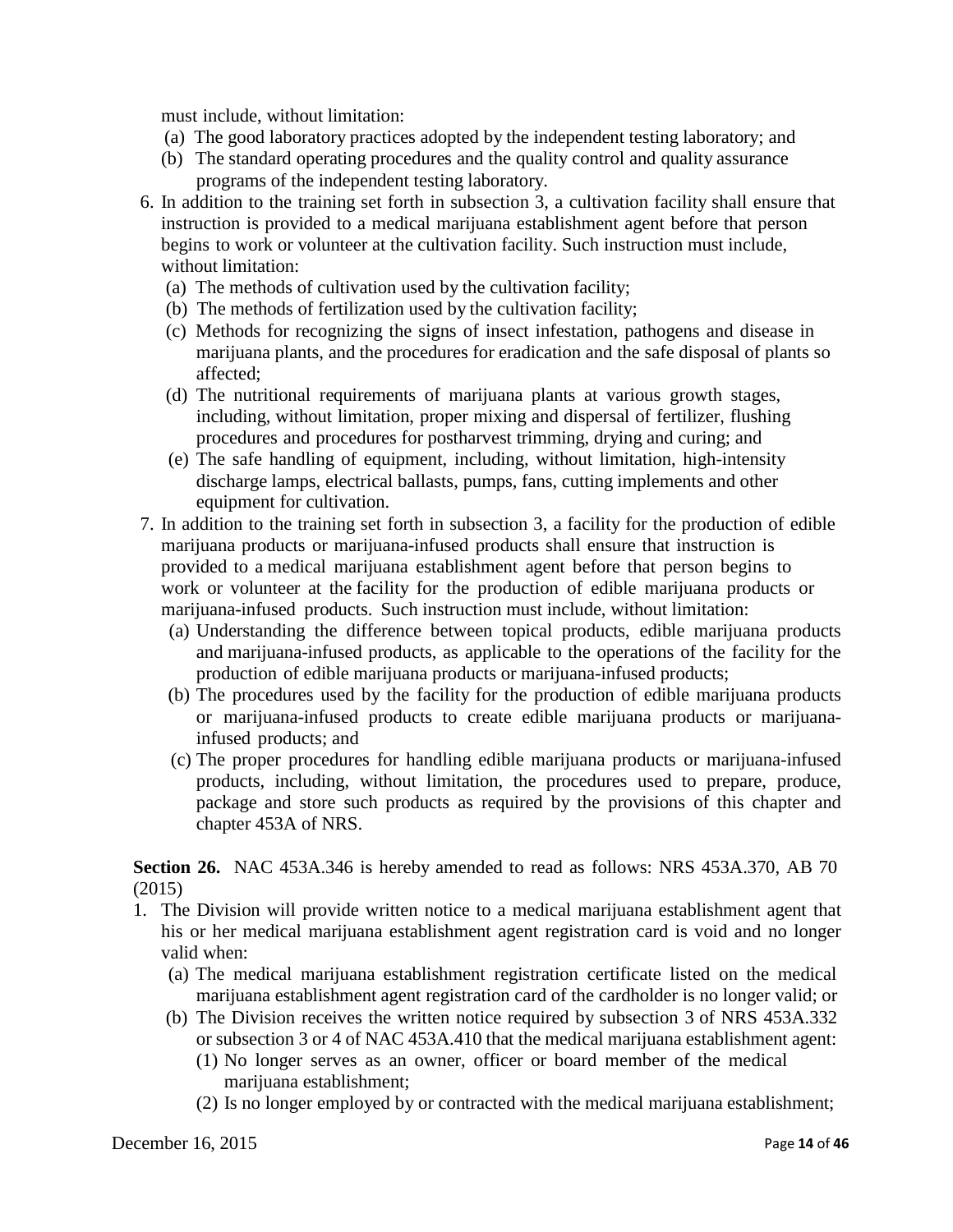or

- (3) No longer volunteers at the medical marijuana establishment.
- 2. Written notice provided by the Division pursuant to this section is not a revocation and is not considered a final decision of the Division subject to administrative review.

**Section 27.** NAC 453A.352 is hereby amended to read as follows: NRS 453A.344, 453A.370, AB 70 (2015)

1. *The Division will charge and collect a fee from every medical marijuana establishment on or before July 15 of every calendar year. The fee cannot be received prior to July 1. Medical marijuana establishments with provisional registrations will pay the fee for the initial issuance of a registration certificate. Medical marijuana establishments that have been issued a registration certificate shall pay the fee for the renewal of their registration certificate.* [1] *2*. Except as otherwise provided in subsection 2 of NRS 453A.344, the Division will charge and collect the following fees: For the initial issuance of a medical marijuana establishment registration certificate for a medical marijuana dispensary.......................................................................................................... \$30,000 For the renewal of a medical marijuana establishment registration certificate for a medical marijuana dispensary.............................................................................................................. 5,000 For the initial issuance of a medical marijuana establishment registration certificate for a cultivation facility................................................................................................................... 3,000 For the renewal of a medical marijuana establishment registration certificate for a cultivation facility..................................................................................................................................... 1,000 For the initial issuance of a medical marijuana establishment registration certificate for a facility for the production of edible marijuana products or marijuana-infused products................... 3,000 For the renewal of a medical marijuana establishment registration certificate for a facility for the production of edible marijuana products or marijuana-infused products............................... 1,000 For *each person identified in an application for* the initial issuance of a medical marijuana establishment agent registration card.................................................................….75 For *each person identified in an application for* the renewal of a medical marijuana establishment agent registration card. ......................................................................................75 For the initial issuance of a medical marijuana establishment registration certificate for an independent testing laboratory................................................................................................ 5,000 For the renewal of a medical marijuana establishment registration certificate for an independent testing laboratory..................................................................................................................... 3,000 [2.] *3*. For the ongoing activities of the Division relating to the inspection of medical marijuana establishments, not related to processing an application by a medical marijuana establishment, the Division will collect an assessment from each medical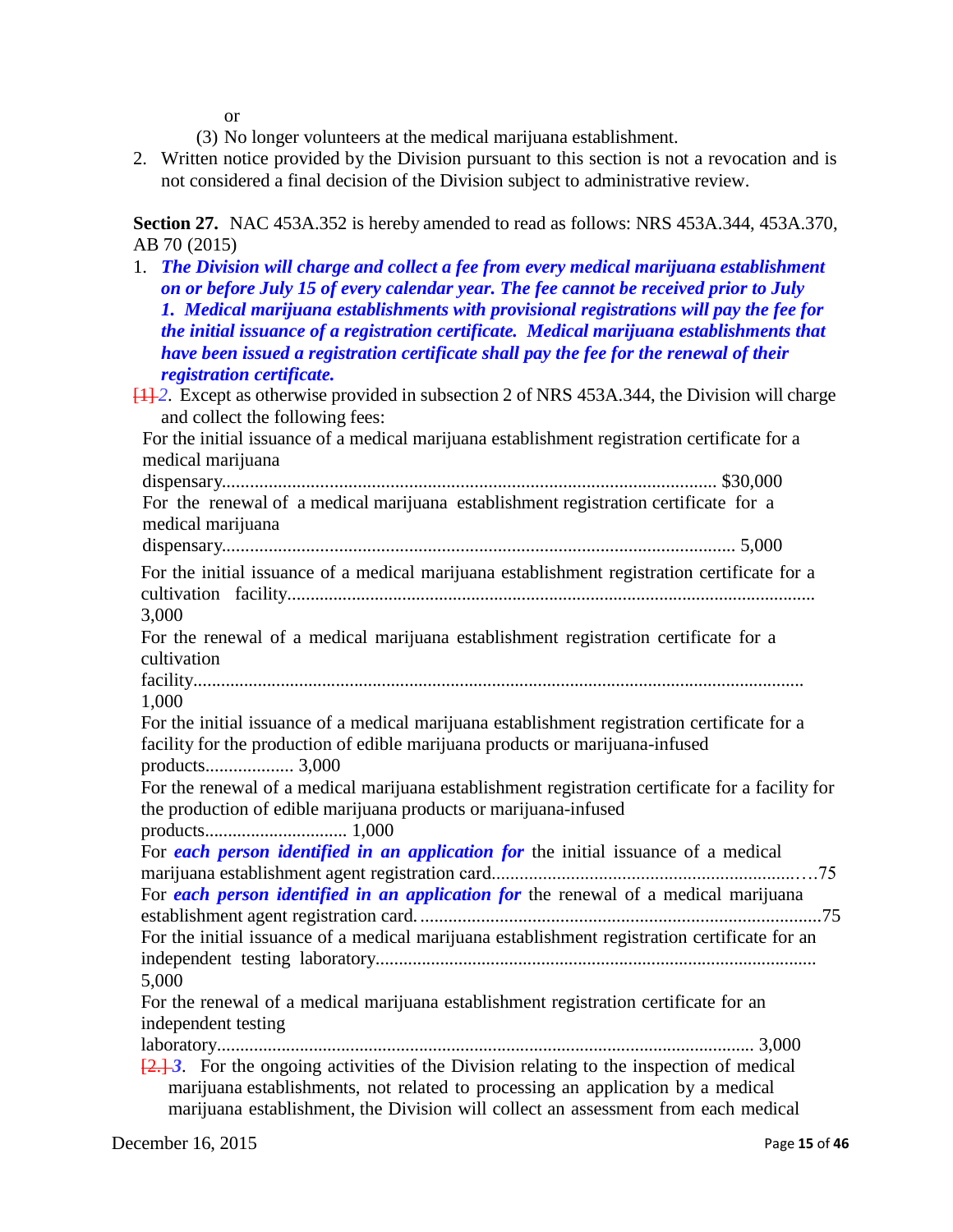marijuana establishment for the time and effort attributed to the oversight of the medical marijuana establishment that is based upon the hourly rate established for each inspector or auditor of medical marijuana establishments as determined by the budget of the Division.

- **Section 28.** NAC 453A.404 is hereby amended to read as follows: NRS 453A.370, SB447 (2015)
- 1. *Except as otherwise provided in subsection 2 of NAC 453A.404,* [A] *a* medical marijuana establishment shall not sell a lot of usable marijuana*, concentrated cannabis*, edible marijuana products or marijuana-infused products until all required quality assurance testing has been completed.
- *2. A cultivation facility may send a lot of usable marijuana to a production facility for the purpose of extraction only, prior to quality assurance testing if the facility:*
	- *(a) Provides written notification, on a form prescribed by the Division, requesting approval to send usable marijuana to production for the purpose of extraction only, prior to quality assurance testing;*
	- *(b) Submits to an increased inspection frequency to include no less than two unannounced inspections per calendar year.*
- *3. The Division may suspend or revoke any medical marijuana establishment registration certificate issued under the provisions of this chapter and [chapter](http://www.leg.state.nv.us/NRS/NRS-453A.html#NRS453A) 453A of NRS upon any unapproved sale or redistribution of usable marijuana reported to be deemed for extraction only.*

**Section 29.** NAC 453A.406(1) is hereby amended to read as follows: NRS 453A.370, SB447 (2015)

- 1. Except as otherwise provided in this section, the only persons who may be on the premises of a medical marijuana establishment are:
	- (a) A medical marijuana establishment agent;
	- (b) A patient who holds a valid registry identification card *or letter of approval for an applicant who is under 10 years of age*;
	- (c) The designated primary caregiver of a patient who holds a valid registry identification card *or letter of approval for an applicant who is under 10 years of age*; or
	- (d) A person inspecting the medical marijuana establishment pursuant to NAC 453A.320 or 453A.322.
- 2. Any person other than those authorized to be on the premises of a medical marijuana establishment pursuant to subsection 1 must obtain a visitor identification badge from a medical marijuana establishment agent before entering the premises of the medical marijuana establishment.
- 3. A person who obtains a visitor identification badge pursuant to subsection 2, including, without limitation, an outside vendor or contractor:
	- (a) Must be escorted and monitored by a medical marijuana establishment agent at all times he or she is on the premises of the medical marijuana establishment;
	- (b) Must visibly display his or her visitor identification badge at all times he or she is on the premises of the medical marijuana establishment; and
	- (c) Must return the visitor identification badge to a medical marijuana establishment agent upon leaving the premises of the medical marijuana establishment.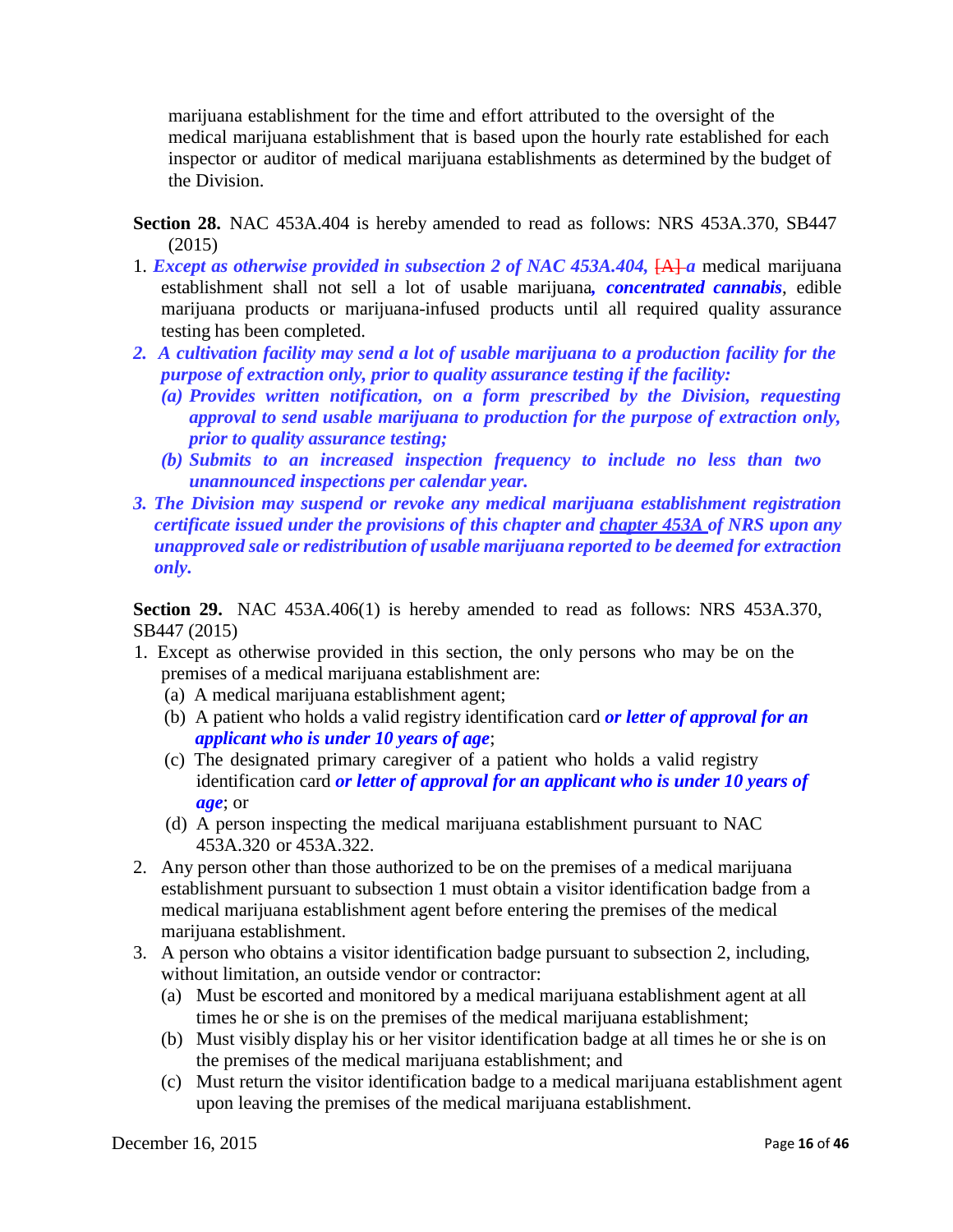- 4. Each medical marijuana establishment shall maintain a visitor log which includes the name of the visitor and the date, time and purpose of each visit by a person other than those authorized to be on the premises of the medical marijuana establishment pursuant to subsection 1. The medical marijuana establishment shall make its visitor log available to the Division upon request.
- 5. Each regular, seasonal or temporary employee of or volunteer at a medical marijuana establishment must obtain a medical marijuana establishment agent registration card pursuant to the provisions of this chapter and [chapter](http://leg.state.nv.us/NRS/NRS-453A.html#NRS453A) 453A of NRS and may not be authorized to be on the premises of the medical marijuana establishment by obtaining a visitor identification badge pursuant to the provisions of this section.

**Section 30.** NAC 453A.408 is hereby amended to read as follows: NRS 453A.370, SB447 (2015) A medical marijuana establishment shall:

- 1. Develop, document and implement policies and procedures regarding:
	- (a) Job descriptions and employment contracts, including, without limitation:
		- (1) The duties, authority, responsibilities and qualifications of personnel;
		- (2) Supervision of personnel;
		- (3) Training in and adherence to confidentiality requirements;
		- (4) Periodic performance evaluations; and
		- (5) Disciplinary actions.
	- (b) Business records, such as manual or computerized records of assets and liabilities, monetary transactions, journals, ledgers and supporting documents, including, without limitation, agreements, checks, invoices and vouchers.
	- (c) Inventory control, including, without limitation:
		- (1) Tracking;
		- (2) Packaging;
		- (3) Accepting marijuana from patients who hold valid registry identification cards *or letters of approval for an applicant who is under 10 years of age* and from their designated primary caregivers;
		- (4) Acquiring marijuana from other medical marijuana establishments; and
		- (5) Disposing of unusable marijuana.
	- (d) Records of patients who hold valid registry identification cards *or letters of approval for an applicant who is under 10 years of age*, including, without limitation, purchases, denials of sale, any delivery options, confidentiality and retention.
	- (e) Patient education and support, including, without limitation:
		- (1) The availability of different strains of marijuana and the purported effects of the different strains;
		- (2) Information about the purported effectiveness of various methods, forms and routes of administering medical marijuana; and
		- (3) The prohibition on the smoking of marijuana in public places, places open to the public and places exposed to public view.
- 2. Maintain copies of the policies and procedures developed pursuant to subsection 1 at the medical marijuana establishment and provide copies to the Division for review upon request.

**Section 31.** NAC 453A.410 is hereby amended to read as follows: NRS 453A.370, AB70 (2015), SB447 (2015) A medical marijuana establishment shall:

December 16, 2015 Page **17** of **46**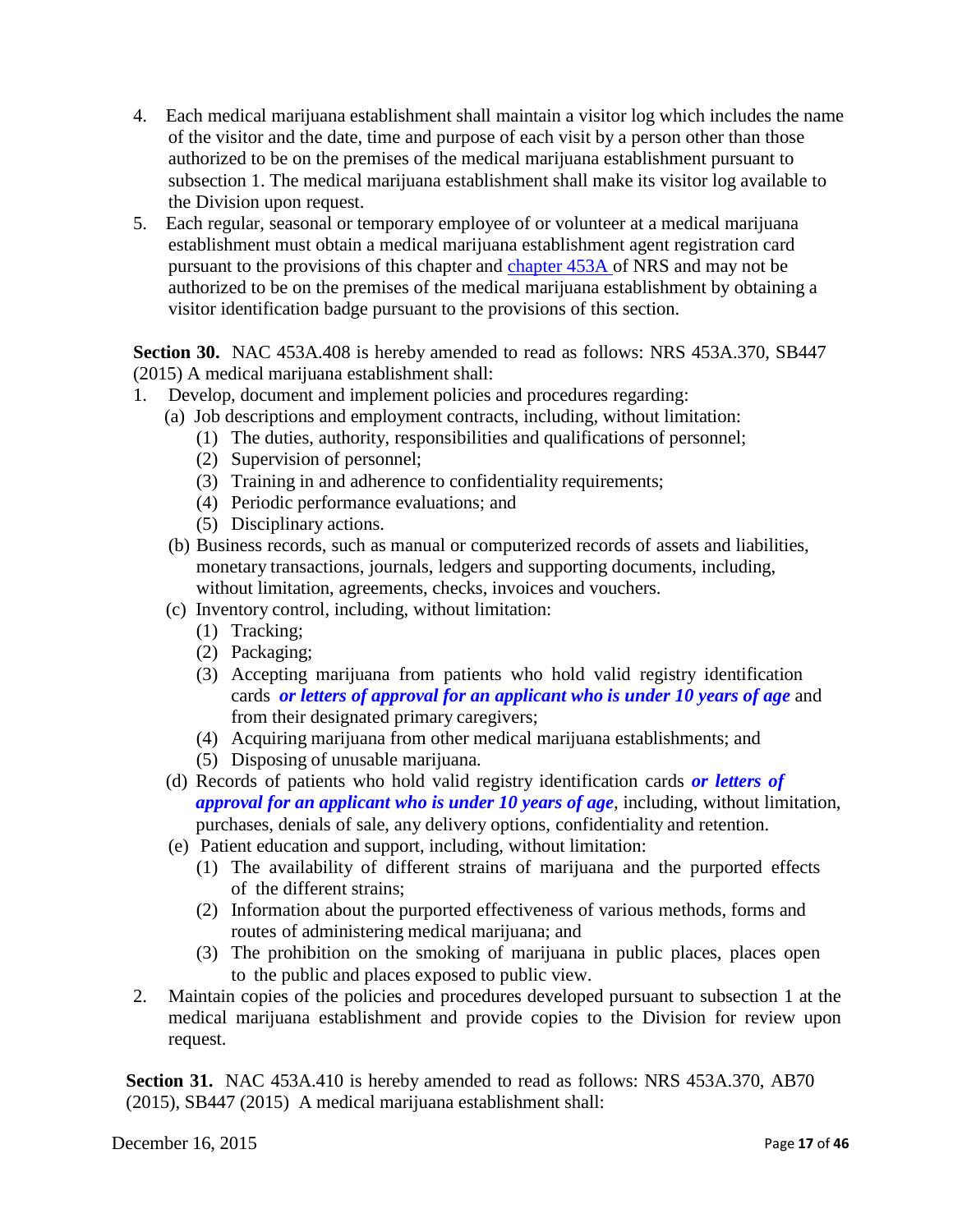- 1. Ensure that each medical marijuana establishment agent has his or her medical marijuana establishment agent registration card in his or her immediate possession when the medical marijuana establishment agent:
	- (a) Is employed by  $\left[\theta f\right]$ , volunteering *at, or an independent contractor* at the medical marijuana establishment; or
	- (b) Is transporting marijuana, edible marijuana products or marijuana-infused products for the medical marijuana establishment.
- 2. Not allow a person who does not possess a medical marijuana establishment agent registration card issued under the medical marijuana establishment registration certificate to:
	- (a) Serve as an officer or board member for the medical marijuana establishment;
	- (b) Be employed by or have a contract to provide services for the medical marijuana establishment; or
	- (c) Volunteer at or on behalf of the medical marijuana establishment.
- 3. Provide written notice to the Division, including the date of the event, within 10 business days after the date on which a medical marijuana establishment agent no longer:
	- (a) Serves as an officer or board member for the medical marijuana establishment;
	- (b) Is employed by or has a contract to provide services for the medical marijuana establishment; or
	- (c) Volunteers at or on behalf of the medical marijuana establishment.
- 4. Provide written notice to the Division, including the date of the event, within 10 **business** days after the date on which an owner, officer or board member ceases to serve in that capacity at the medical marijuana establishment.

**Section 32.** NAC 453A.412 is hereby amended to read as follows: NRS 453A.370, SB447 (2015) Before a medical marijuana establishment agent dispenses medical marijuana to the holder of a valid registry identification card *or letter of approval for an applicant who is under 10 years of age* or the designated primary caretaker of such a person, the medical marijuana establishment agent shall:

- 1. Verify the identity of the holder of the registry identification card *or letter of approval for an applicant who is under 10 years of age* or the designated primary caregiver;
- 2. Offer any appropriate patient education or support materials;
- 3. Verify the validity of the registry identification card *or letter of approval for an applicant who is under 10 years of age* of the patient or the designated primary caretaker;
- 4. Verify that the amount of medical marijuana the patient or the designated primary caregiver is requesting would not cause the patient to exceed the limit on obtaining no more than 2 1/2 ounces of medical marijuana during any one 14-day period as set forth in NRS 453A.200 or the limit on obtaining edible marijuana products and marijuanainfused products set forth in NAC 453A.704; and
- 5. Enter the following information into the electronic verification system:
	- (a) The name and number of the registry identification card *or letter of approval for an applicant who is under 10 years of age* of the patient or the name of the designated primary caregiver of the patient;
	- (b) The amount of medical marijuana dispensed;
	- (c) Whether the medical marijuana was dispensed to the patient or to the designated primary caregiver of the patient;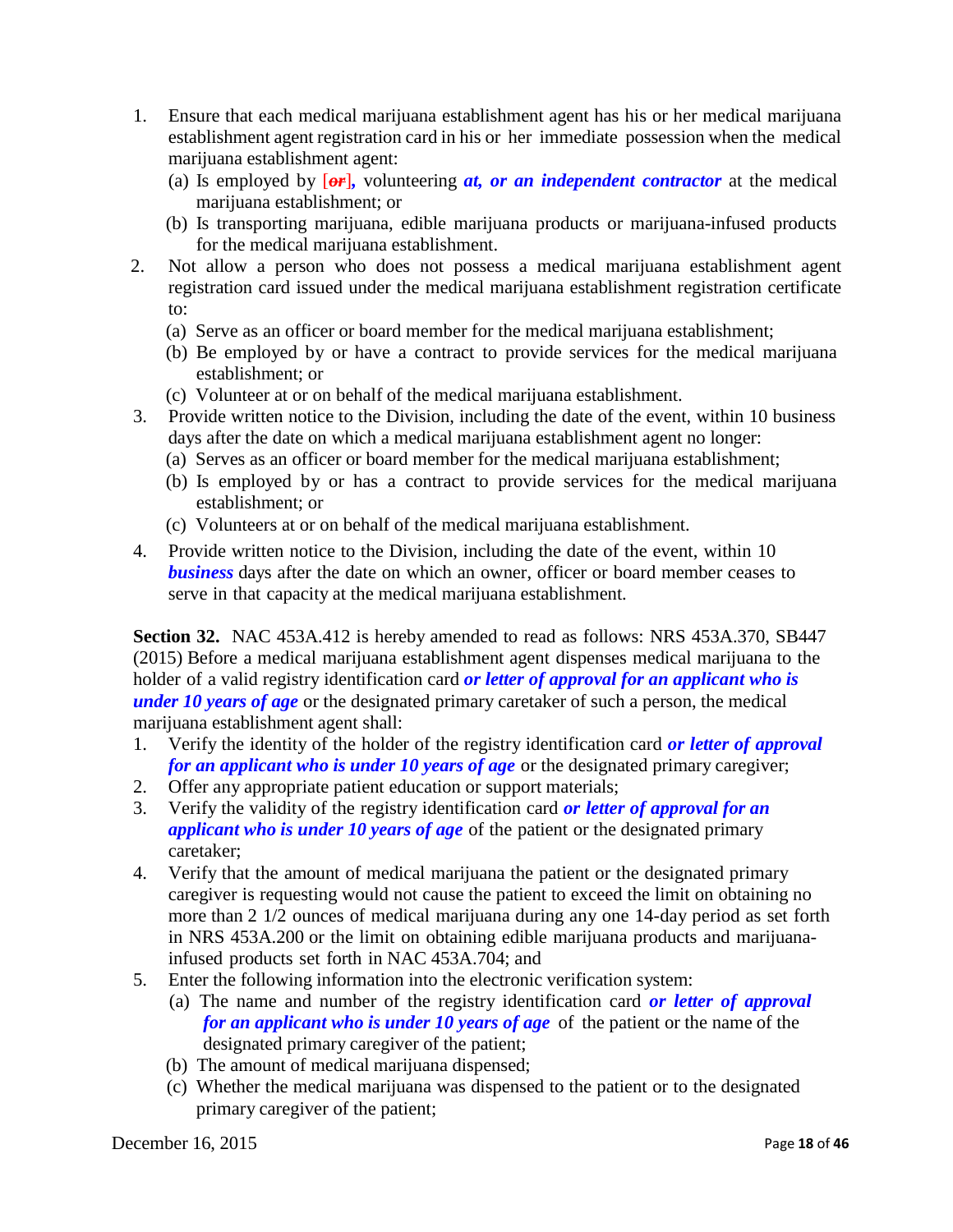- (d) The date and time at which the medical marijuana was dispensed;
- (e) The number of the medical marijuana establishment agent registration card of the medical marijuana establishment agent; and
- (f) The number of the medical marijuana establishment registration certificate of the medical marijuana establishment.

**Section 33.** NAC 453A.414 is hereby amended to read as follows: NRS 453A.370, SB447 (2015)

- 1. Each medical marijuana establishment shall designate in writing a medical marijuana establishment agent who has oversight of the inventory control system of the medical marijuana establishment.
- 2. A medical marijuana establishment shall only acquire marijuana, edible marijuana products or marijuana-infused products from:
	- (a) Another certified Nevada medical marijuana establishment, including, without limitation, a cultivation facility and a facility for the production of edible marijuana products or marijuana-infused products, except that a medical marijuana dispensary may not purchase marijuana from another medical marijuana dispensary; or
	- (b) A person who holds a valid registry identification card *or letter of approval for an applicant who is under 10 years of age* or his or her designated primary caregiver in the manner set forth in subsection 5 of NRS 453A.352*; or*
	- *(c) Concentrated cannabis may only be obtained from a facility for the production of edible marijuana products or marijuana-infused products by a medical marijuana dispensary.*
- 3. Each medical marijuana establishment shall establish and implement an inventory control system that documents:
	- (a) Each day's beginning inventory, acquisitions, harvests, sales, disbursements, disposal of unusable marijuana and ending inventory *including:*
		- *(1) Number of plants, cuttings and seeds;*
		- *(2) Flower*, *measured in grams;*
		- *(3) Trim measured in grams;*
		- *(4) THC, measured in milligrams*. .
	- (b) When acquiring medical marijuana from a person who holds a valid registry identification card *or letter of approval for an applicant who is under 10 years of age* or his or her designated primary caregiver:
		- *(1)* A description of the medical marijuana acquired, including the amount and strain as specified by the cardholder or caregiver, if known;
		- *(2)* The name and number of the valid registry identification card *or letter of approval for an applicant who is under 10 years of age* of the person who provided the medical marijuana or, if provided by a designated primary caregiver, his or her name;
		- *(3)* The name and medical marijuana establishment agent registration card number of the medical marijuana establishment agent receiving the medical marijuana on behalf of the medical marijuana dispensary; and
		- *(4)* The date of acquisition.
	- (c) When acquiring medical marijuana from another medical marijuana establishment:
		- *(1)* A description of the medical marijuana acquired, including the amount,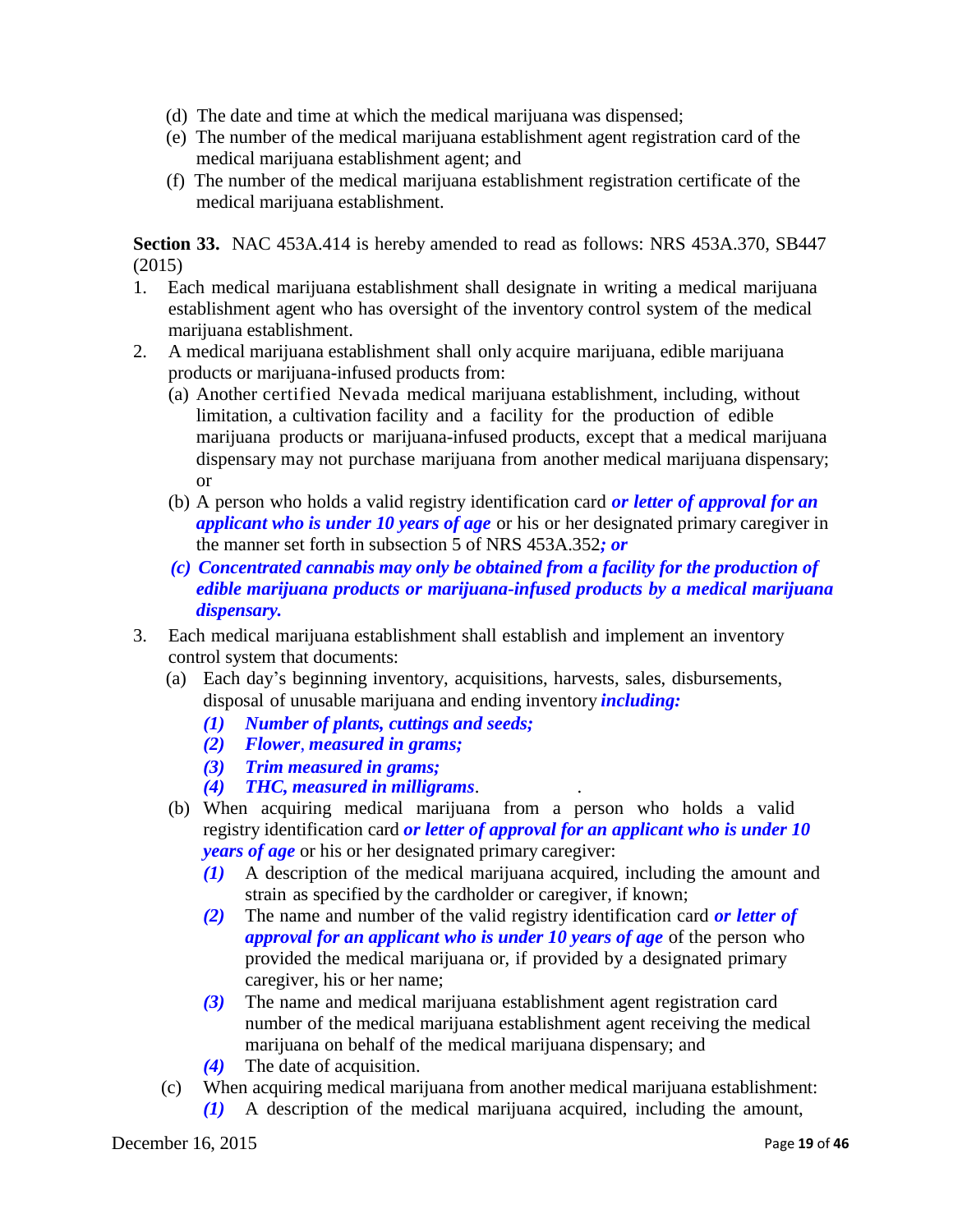strain and batch number*, lot number, production run number or a combination thereof*;

- *(2)* The name and identification number of the medical marijuana establishment registration certificate of the medical marijuana establishment providing the medical marijuana;
- *(3)* The name and medical marijuana establishment agent registration card number of the medical marijuana establishment agent providing the medical marijuana;
- *(4)* The name and medical marijuana establishment agent registration card number of the medical marijuana establishment agent receiving the medical marijuana on behalf of the medical marijuana establishment; and
- *(5)* The date of acquisition.
- (d) For each batch of marijuana cultivated:
	- *(1)* The batch number.
	- *(2)* Whether the batch originated from marijuana seeds or marijuana cuttings.
	- *(3)* The strain of the marijuana seeds or marijuana cuttings planted.
	- *(4)* The number of marijuana seeds or marijuana cuttings planted.
	- *(5)* The date on which the marijuana seeds or cuttings were planted.
	- *(6)* A list of all chemical additives used in the cultivation, including, without limitation, pesticides, herbicides and fertilizers.
	- *(7)* The number of marijuana plants grown to maturity.
	- *(8)* Harvest information, including, without limitation:
		- (I) The date of harvest;
		- (II) The final yield weight of processed usable marijuana*, in grams*; and
		- (III) The name and medical marijuana establishment agent registration card number of the medical marijuana establishment agent responsible for the harvest
	- *(9)* The disposal of marijuana that is not usable marijuana, including:
		- (I) A description of and reason for the marijuana being disposed of, including, if applicable, the number of failed or other unusable marijuana plants;
		- (II) The date of disposal;
		- (III) Confirmation that the marijuana was rendered unusable before disposal;
		- (IV) The method of disposal; and
		- (V) The name and medical marijuana establishment agent registration card number of the medical marijuana establishment agent responsible for the disposal.
- (e) When providing medical marijuana to another medical marijuana establishment:
	- *(1)* The amount, strain and batch number*, lot number, production number as applicable* of medical marijuana provided to the medical marijuana establishment;
	- *(2)* The name and medical marijuana establishment registration certificate number of the other medical marijuana establishment;
	- *(3)* The name and medical marijuana establishment agent registration card number of the medical marijuana establishment agent who received the medical marijuana on behalf of the other medical marijuana establishment; and
	- *(4)* The date on which the medical marijuana was provided to the medical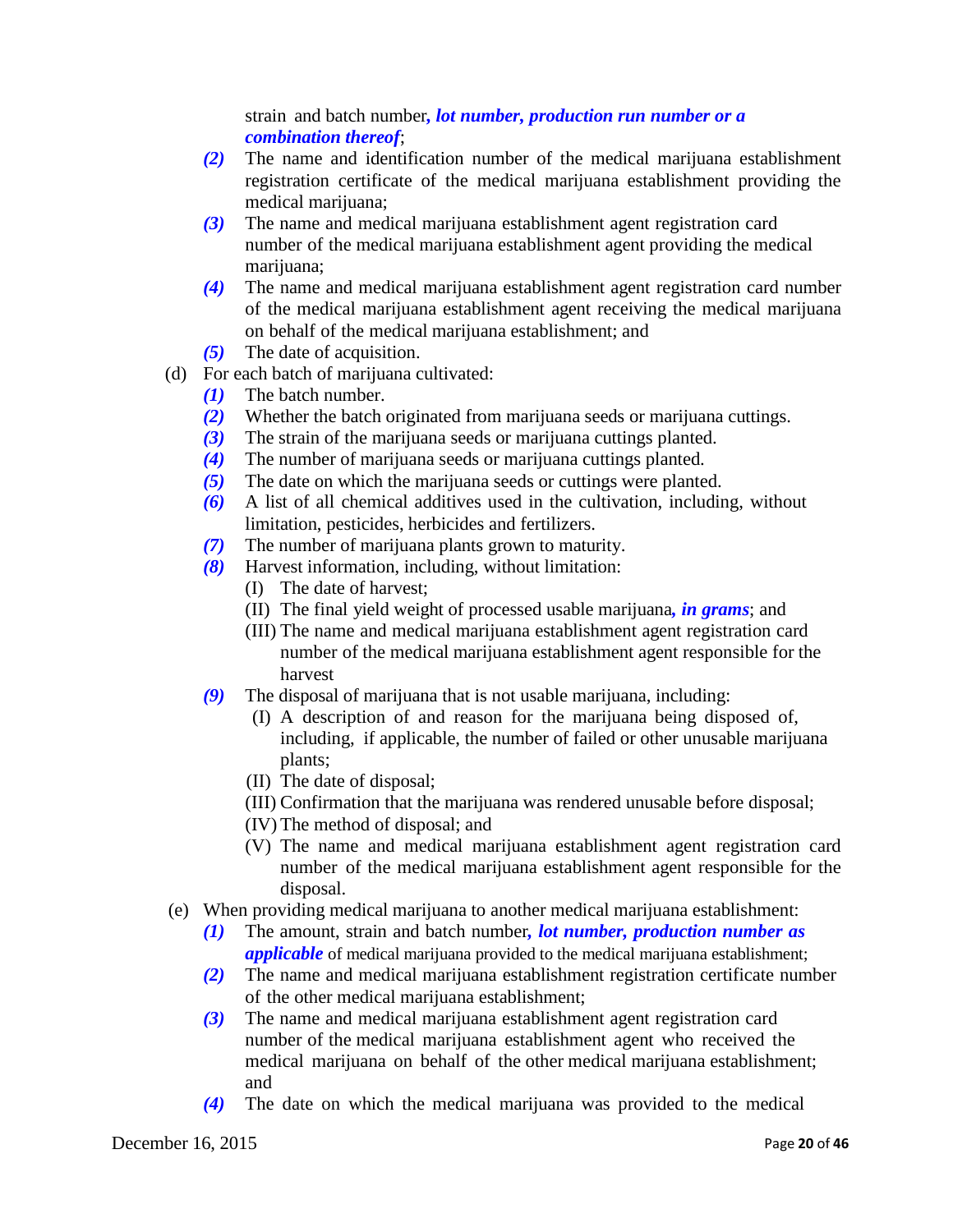marijuana establishment.

- (f) *When receiving concentrated cannabis products a facility for the production of edible marijuana products or marijuana-infused products:*
	- *(1) A description of the concentrated cannabis products received from the facility for the production of edible marijuana products or marijuanainfused products, including the total weight of each concentrated cannabis product, the estimated amount of THC measured in milligrams and production run number for each concentrated cannabis product.*
	- *(2) The name and:*
		- (I) *Medical marijuana establishment registration certificate number of the medical marijuana establishment providing the concentrated cannabis products to the receiving medical marijuana establishment;*
		- (II) *Medical marijuana establishment agent registration card number of the medical marijuana establishment agent providing the concentrated cannabis products to the receiving medical marijuana establishment; and*
		- (III) *Medical marijuana establishment agent registration card number of the medical marijuana establishment agent receiving the concentrated cannabis products on behalf of the receiving medical marijuana establishment.*
	- *(3) The date on which the concentrated cannabis products were provided to the medical marijuana establishment.*
- *(g)* [(f)] When receiving edible marijuana products from another medical marijuana establishment:
	- (1) A description of the edible marijuana products received from the medical marijuana establishment, including the total weight of each edible marijuana product and the estimated amount *of THC measured in milligrams* and production run number of the marijuana in each edible marijuana product.
- (2) The total estimated amount and [batch] *production run* number of marijuana in the edible marijuana products.

(3) The name and:

- (I) Medical marijuana establishment registration certificate number of the medical marijuana establishment providing the edible marijuana products to the receiving medical marijuana establishment;
- (II) Medical marijuana establishment agent registration card number of the medical marijuana establishment agent providing the edible marijuana products to the receiving medical marijuana establishment; and
- (III) Medical marijuana establishment agent registration card number of the medical marijuana establishment agent receiving the edible marijuana products on behalf of the receiving medical marijuana establishment.
- (4) The date on which the edible marijuana products were provided to the medical marijuana establishment.

 $(\frac{f_H}{h})$  When receiving marijuana-infused products from another medical marijuana establishment:

(1) A description of the marijuana-infused products received from the medical marijuana establishment, including the total weight of each marijuana-infused product and the

December 16, 2015 Page **21** of **46**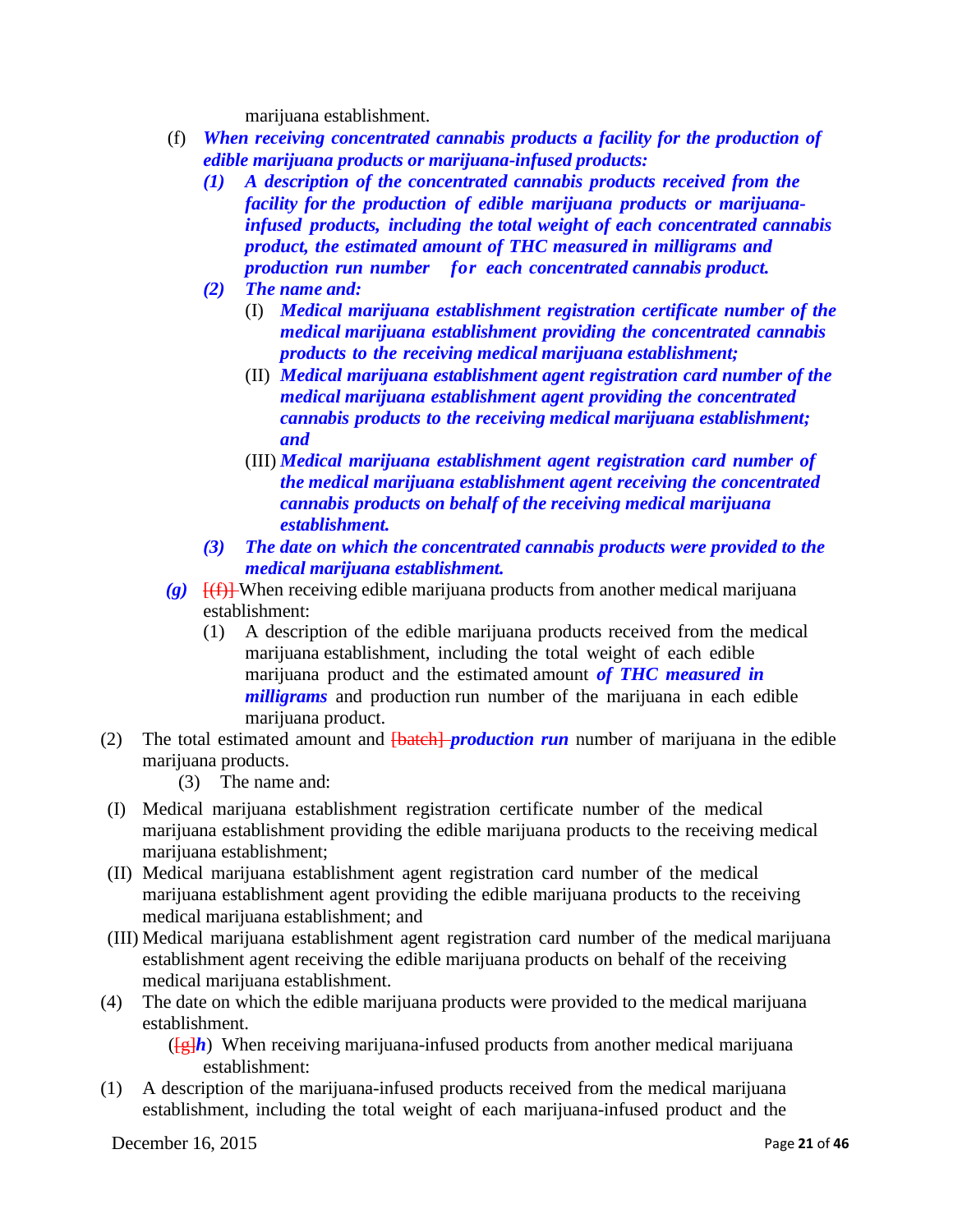estimated amount *of THC measured in milligrams* and  $\frac{1}{10}$  *patch-production* number of the marijuana infused in each marijuana-infused product.

- (2) The total estimated amount and production run number of marijuana infused in the marijuana- infused products.
	- (3) The name and:
- (I) Medical marijuana establishment registration certificate number of the medical marijuana establishment providing the marijuana-infused products to the receiving medical marijuana establishment;
- (II) Medical marijuana establishment agent registration card number of the medical marijuana establishment agent providing the marijuana-infused products to the receiving medical marijuana establishment; and
- (III) Medical marijuana establishment agent registration card number of the medical marijuana establishment agent receiving the marijuana-infused products on behalf of the receiving medical marijuana establishment.
- (4) The date on which the marijuana-infused products were provided to the medical marijuana establishment.

4. Each medical marijuana establishment shall:

- (a) Establish and maintain a perpetual inventory system which adequately documents the flow of materials through the manufacturing process;
- (b) Establish procedures which reconcile the raw material used to the finished product on the basis of each job. Significant variances must be documented, investigated by management personnel and immediately reported to the Division and to the medical marijuana establishment that ordered the *concentrated cannabis,* edible marijuana product or marijuana-infused product: and
- (c) Provide for quarterly physical inventory counts to be performed by persons independent of the manufacturing process which are reconciled to the perpetual inventory records. Significant variances must be documented, investigated by management personnel and immediately reported to the Division.
	- 5. If a medical marijuana establishment identifies a reduction in the amount of medical marijuana in the inventory of the medical marijuana establishment not due to documented causes, the medical marijuana establishment shall determine where the loss has occurred and take and document corrective action. If the reduction in the amount of medical marijuana in the inventory of the medical marijuana establishment is due to suspected criminal activity by a medical marijuana establishment agent, the medical marijuana establishment shall report the medical marijuana establishment agent to the Division and to the appropriate law enforcement agencies.
	- 6. A medical marijuana establishment shall:
- (a) Maintain the documentation required in subsections 3, 4 and 5 at the medical marijuana establishment for at least 5 years after the date on the document; and
- (b) Provide the documentation required in subsections 3, 4 and 5 to the Division for review upon request.
	- 7. *Effective July 1, 2016, a medical marijuana establishment shall:*
		- (a) *Utilize the Seed to Sale Inventory Program, managed by Division's independent contractor, and pay the contractor's user fees, or*
		- (b) *Connect to the Seed to Sale Inventory Program via the contractor's Application Programming Interface (API) and pay the contractor's API fees.*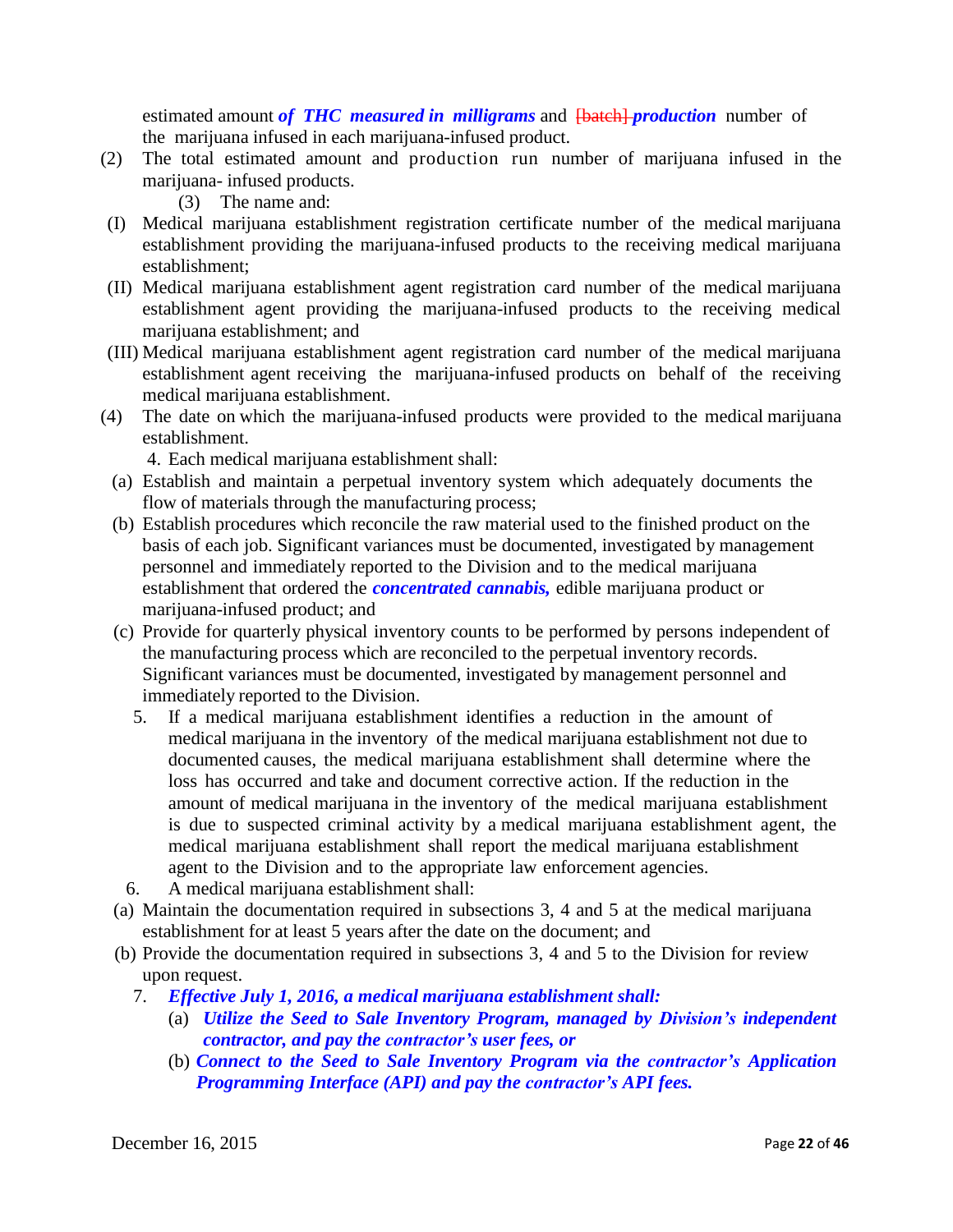**Section 34.** NAC 453A.416 is hereby amended to read as follows: NRS 453A.370, AB70, SB447 (2015)

- 1. A medical marijuana establishment agent authorized by the medical marijuana establishment for which he or she is employed or volunteers may transport marijuana, paraphernalia, edible marijuana products and marijuana-infused products between the medical marijuana establishment and:
- (a) Another medical marijuana establishment; and
- (b) A person who holds a valid registry identification card *or letter of approval for an applicant who is under 10 years of age* or his or her designated primary caregiver.
- 2. Not more than 10 ounces of marijuana, edible marijuana products or marijuana-infused products, or any combination thereof, may be transported at any one time from a medical marijuana establishment to persons who hold valid registry identification cards *or letters of approval* or their designated primary caregivers.
- 3. When transporting marijuana, paraphernalia, edible marijuana products or marijuanainfused products to a person who holds a valid registry identification card *or letter of approval for an applicant who is under 10 years of age* or his or her designated caregiver pursuant to subsection 1, a medical marijuana establishment agent must:
- (a) Before transportation, confirm verbally with the patient or designated primary caregiver by telephone that the patient or designated primary caregiver ordered the marijuana, paraphernalia, edible marijuana products or marijuana-infused products and verify the identity of the patient;
- (b) Enter the details of the confirmation obtained pursuant to paragraph (a) in a log which must be available for inspection by the appropriate law enforcement agency; and
- (c) Secure a signature from the patient or designated primary caregiver when the items are delivered and may only leave the items with the patient or designated primary caregiver.
- 4. Before transporting marijuana, paraphernalia, edible marijuana products or marijuanainfused products pursuant to subsection 1, a medical marijuana establishment agent must: (a) Complete a trip plan that includes, without limitation:
- (1) The name of the medical marijuana establishment agent in charge of the transportation; (2) The date and start time of the trip;
- (3) A description of the marijuana, paraphernalia, edible marijuana products and marijuanainfused products being transported; and
	- (4) The anticipated route of transportation.
- (b) Provide a copy of the trip plan completed pursuant to paragraph (a) to the medical marijuana establishment for which he or she is providing the transportation.
- 5. During the transportation of marijuana, paraphernalia, edible marijuana products or marijuana-infused products pursuant to subsection 1, the medical marijuana establishment agent must:
- (a) Carry a copy of the trip plan completed pursuant to paragraph (a) of subsection 4 with him or her for the duration of the trip;
- (b) Have his or her medical marijuana establishment agent registration card in his or her immediate possession;
- (c) Use a vehicle without any identification relating to marijuana and which is equipped with a secure lockbox or locking cargo area which must be used for the sanitary and secure transportation of marijuana, paraphernalia, edible marijuana products or marijuana-infused products;
- (d) Have a means of communicating with the medical marijuana establishment for which he or

December 16, 2015 Page **23** of **46**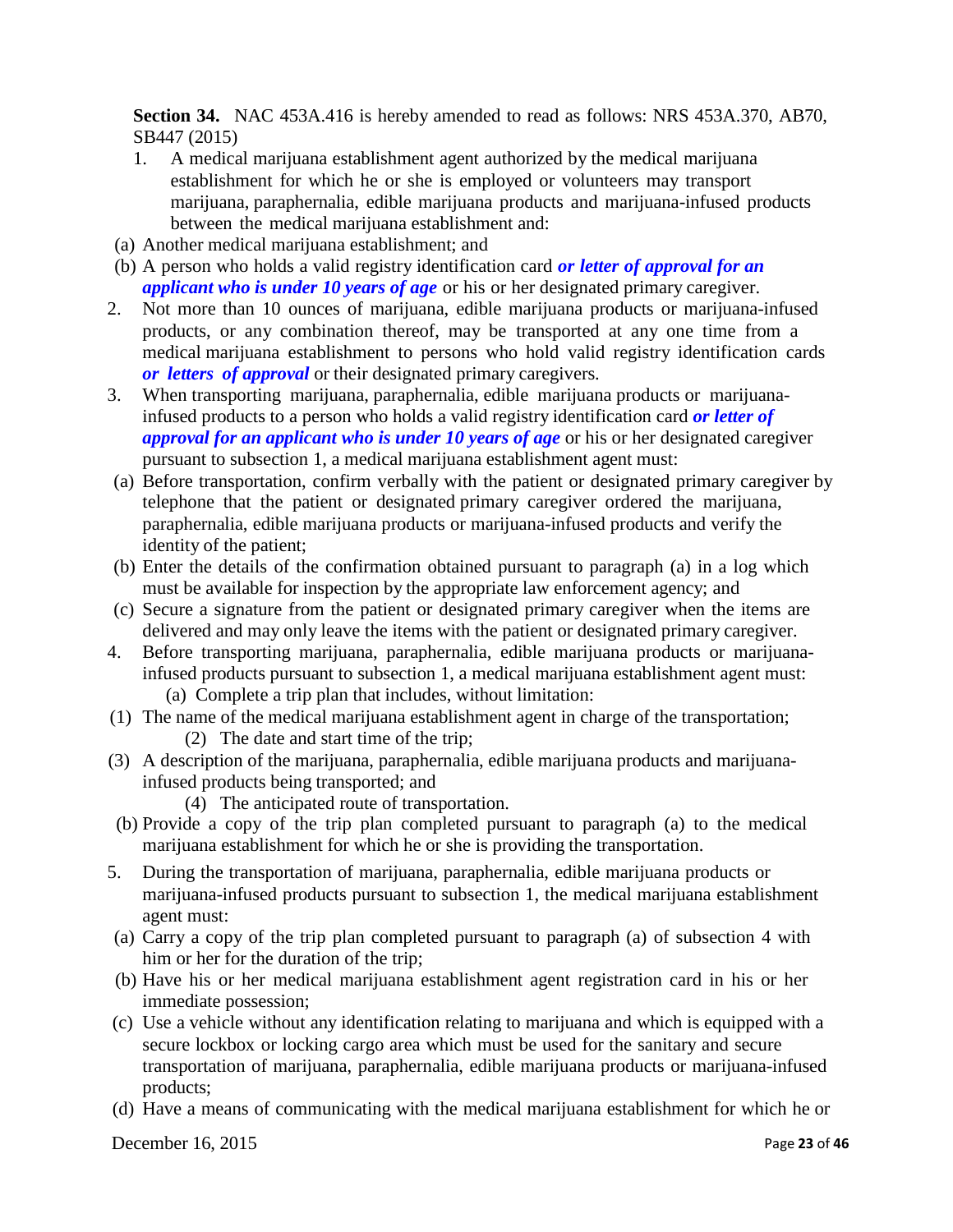she is providing the transportation; and

- (e) Ensure that all marijuana, paraphernalia, edible marijuana products or marijuana-infused products are not visible.
- 6. After transporting marijuana, paraphernalia, edible marijuana products or marijuana- infused products pursuant to subsection 1, a medical marijuana establishment agent must enter the end time of the trip and any changes to the trip plan that was completed pursuant to paragraph (a) of subsection 4.
- 7. Each medical marijuana establishment agent transporting marijuana, paraphernalia, edible marijuana products or marijuana-infused products pursuant to subsection 1, must:
- (a) Report any vehicle accident that occurs during the transportation to a person designated by the medical marijuana establishment to receive such reports within 2 hours after the accident occurs; and
- (b) Report any loss or theft of marijuana, paraphernalia, edible marijuana products or marijuana-infused products that occurs during the transportation to a person designated by the medical marijuana establishment to receive such reports immediately after the medical marijuana establishment agent becomes aware of the loss or theft. A medical marijuana establishment that receives a report of loss or theft pursuant to this paragraph must immediately report the loss or theft to the appropriate law enforcement agency and to the Division as required by NAC 453A.418.
	- 8. A medical marijuana establishment shall:
- (a) Maintain the documents required in paragraph (a) of subsection 4 and subsections 6 and 7; and
- (b) Provide a copy of the documents required in paragraph (a) of subsection 4 and subsections 6 and 7 to the Division for review upon request.
- 9. Each medical marijuana establishment shall maintain a log of all reports received pursuant to subsection 7.
- *10. Agents of a third party independent contractor may:*
- *(a) Transport medical marijuana to another medical marijuana establishment or;*
- *(b) Transport medical marijuana between the buildings of the medical marijuana establishment;*
	- *(c) Transport medical marijuana to the Nevada Department of Agriculture for laboratory testing;*
- *(d) Not operate without a valid Agent Card from the Division of Public and Behavioral Health;*
- *(e) Not deliver marijuana, paraphernalia, edible marijuana products or marijuanainfused products to a person who holds a valid registry identification card or letter of approval for an applicant who is under 10 years of age or his or her designated caregiver.*
- *11. Agents of a third party independent contractor must adhere to provisions of NRS 453A and NAC 453A, including but not limited to:*
- *(a) Comply with all transportation guidelines and policies of the Division;*
	- *(b) Maintain and file all applicable trip plans and logs;*
	- *(c) Following all safety and security protocols; and*
- *(d) Ensure that all medical marijuana is accounted for in the inventory control system of the Medical Marijuana Establishment with which they are contracted.*

**Section 35.** NAC 453A.420 is hereby amended to read as follows: NRS 453A.370, SB447 (2015) To prevent unauthorized access to medical marijuana at a medical marijuana

December 16, 2015 Page **24** of **46**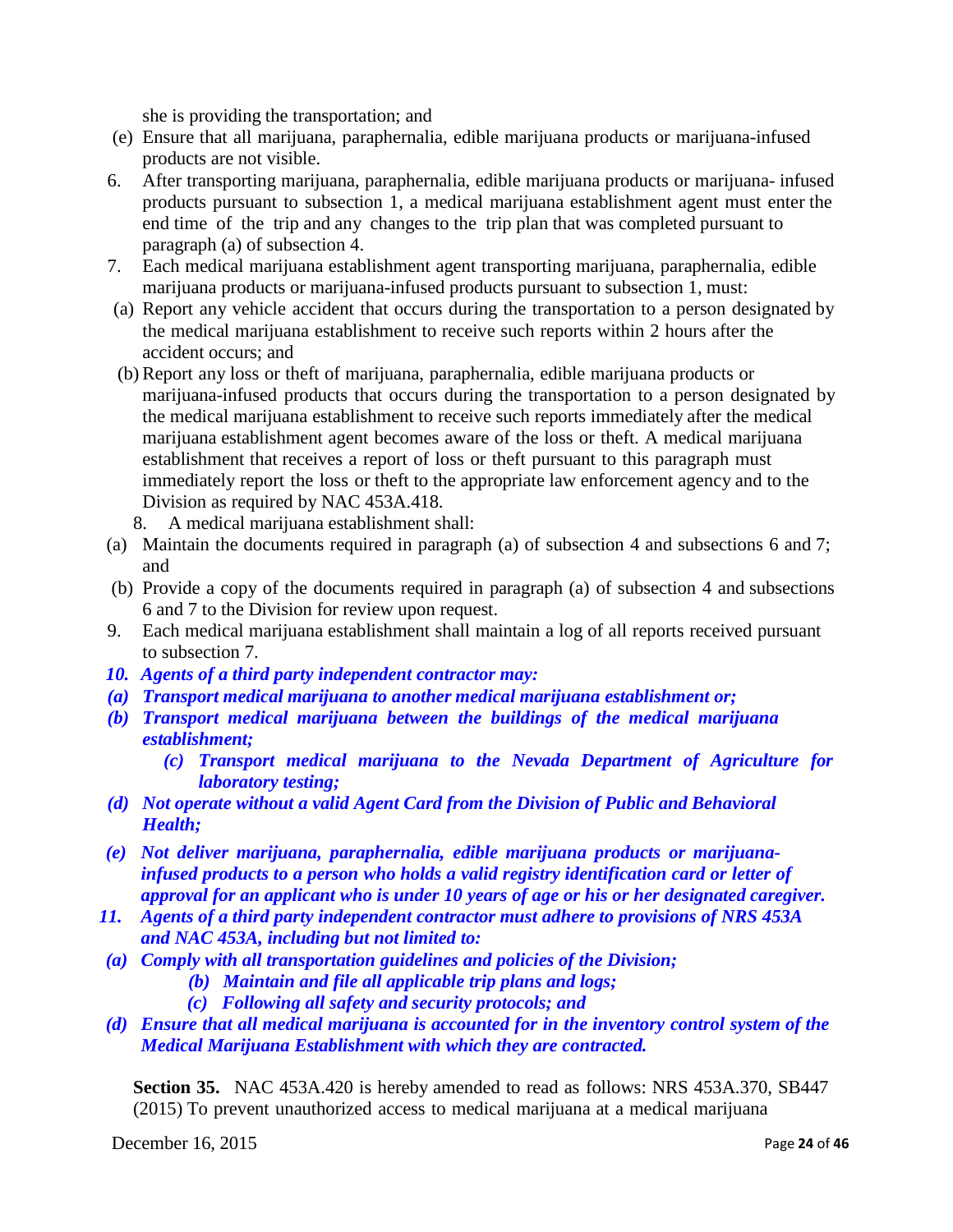establishment, the medical marijuana establishment must have:

- 1. Security equipment to deter and prevent unauthorized entrance into limited access areas that includes, without limitation:
	- (a) Devices or a series of devices to detect unauthorized intrusion, which may include a signal system interconnected with a radio frequency method, such as cellular or private radio signals, or other mechanical or electronic device;
		- (b) Exterior lighting to facilitate surveillance;
		- (c) Electronic monitoring, including, without limitation:
	- (1) At least one call-up monitor that is 19 inches or more;
	- (2) A video printer capable of immediately producing a clear still photo from any video camera image;
	- (3) Video cameras with a recording resolution of at least 704 x 480 or the equivalent which provide coverage of all entrances to and exits from limited access areas and all entrances to and exits from the building and which are capable of identifying any activity occurring in or adjacent to the building;
	- (4) A video camera at each point-of-sale location which allows for the identification of any person who holds a valid registry identification card *or letter of approval for an applicant who is under 10 years of age* or his or her designated primary caregiver purchasing medical marijuana;
	- (5) A video camera in each grow room which is capable of identifying any activity occurring within the grow room in low light conditions;
- (6) A method for storing video recordings from the video cameras for at least 30 calendar days;
- (7) A failure notification system that provides an audible and visual notification of any failure in the electronic monitoring system; and
- (8) Sufficient battery backup for video cameras and recording equipment to support at least 5 minutes of recording in the event of a power outage; and
- (d) Immediate automatic or electronic notification to alert local law enforcement agencies of an unauthorized breach of security at the medical marijuana establishment in the interior of each building of the medical marijuana establishment.
	- 2. Policies and procedures:
- (a) That restrict access to the areas of the medical marijuana establishment that contain medical marijuana to persons authorized to be in those areas only; That provide for the identification of persons authorized to be in the areas of the establishment that contain medical marijuana;
	- (b) That prevent loitering;
	- (c) For conducting electronic monitoring; and
- (d) For the use of the automatic or electronic notification to alert local law enforcement agencies of an unauthorized breach of security at the medical marijuana establishment.

**Section 36.** NAC 453A.430 is hereby amended to read as follows: NRS 453A.370, SB447 (2015) A medical marijuana establishment may not treat or otherwise adulterate usable marijuana with any organic or nonorganic chemical or other compound whatsoever to alter the color, appearance, weight or smell of the usable marijuana.

**Section 37.** NAC 453A.450 is hereby amended to read as follows: NRS 453A.370, SB447 (2015) Each medical marijuana dispensary shall:

1. Ensure that the medical marijuana dispensary is operating and available to dispense or sell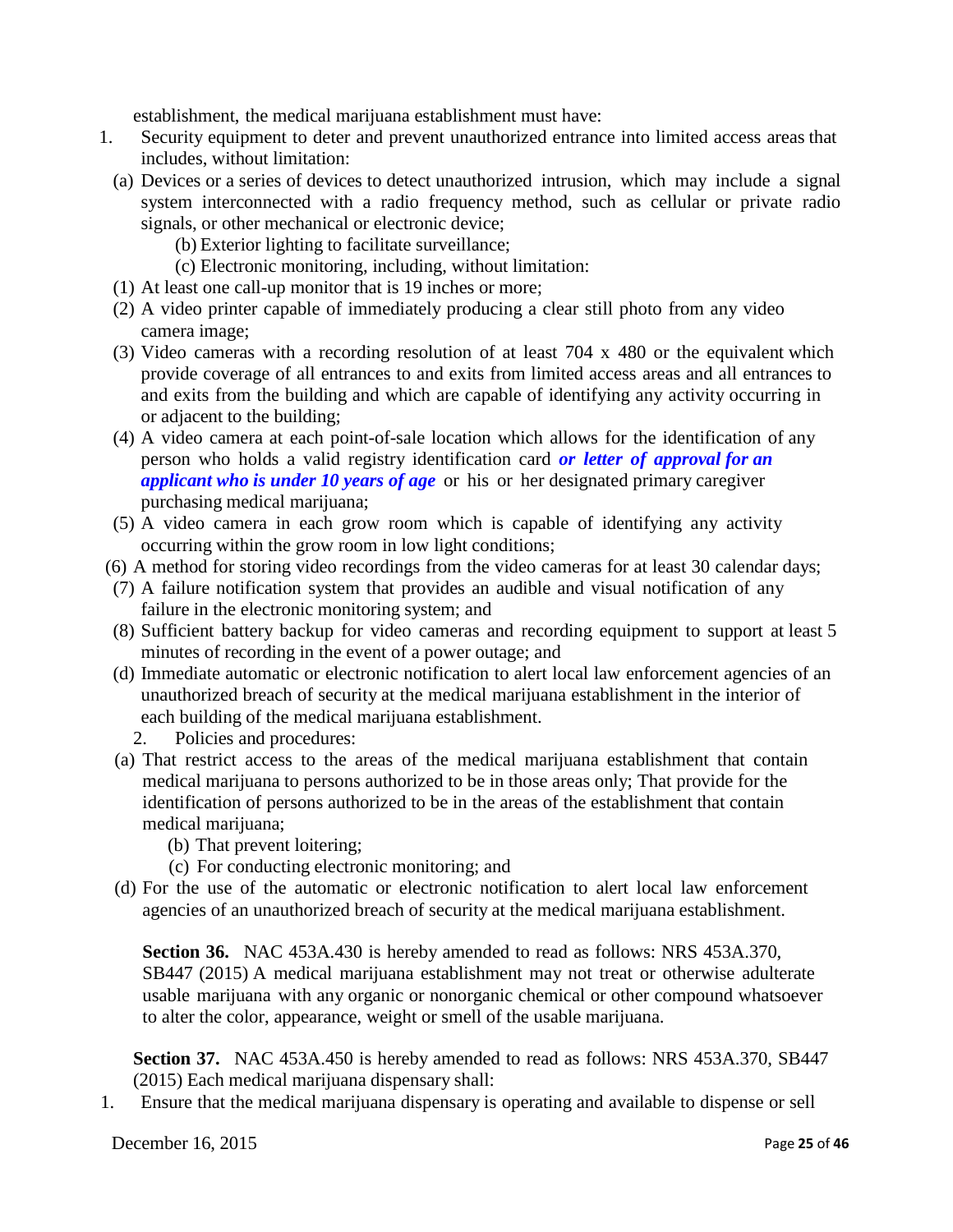marijuana, edible marijuana products or marijuana-infused products to patients who hold valid registry identification cards *or letters of approval for an applicant who is under 10 years of age* or to the designated primary caregivers of such patients during, and only during, the designated hours of operation of the medical marijuana dispensary as provided to the Division pursuant to paragraph (i) of subsection 2 of NAC 453A.306 and the hours authorized by the local government in which the medical marijuana dispensary is located; and

2. Post, in a place that can be viewed by persons entering the medical marijuana dispensary, the hours of operation during which the medical marijuana dispensary will dispense or sell marijuana, edible marijuana products or marijuana-infused products to patients who hold valid registry identification cards *or letters of approval for an applicant who is under 10 years of age* or to the designated primary caregivers of such patients.

**Section 38.** NAC 453A.452 is hereby amended to read as follows: NRS 453A.370, SB447 (2015)

- 1. Each medical marijuana dispensary shall ensure that:
- (a) A patient record is established and maintained for each holder of a valid registry identification card *or letter of approval for an applicant who is under 10 years of age* who obtains marijuana, edible marijuana products or marijuana-infused products from the medical marijuana dispensary;
	- (b) An entry in a patient record:
- (1) Is recorded only by a medical marijuana establishment agent who is authorized by the policies and procedures of the medical marijuana dispensary to make an entry;
	- (2) Is dated and signed by the medical marijuana establishment agent who is recording the entry;
	- (3) Includes the number of the medical marijuana establishment agent registration card of the medical marijuana establishment agent who is recording the entry; and
		- (4) Is not changed to make the initial entry illegible;
- (c) If an electronic signature is used to sign an entry, the medical marijuana establishment agent whose signature the electronic code represents is accountable for the use of the electronic signature;
- (d) A patient record is only accessed by a medical marijuana establishment agent authorized by the policies and procedures of the medical marijuana dispensary to access the patient record;
	- (e) A patient record is provided to the Division for review upon request;
	- (f) A patient record is protected from loss, damage or unauthorized use; and
- (g) A patient record is maintained for at least 5 years after the date on which the patient or his or her designated primary caregiver last requested marijuana, edible marijuana products or marijuana-infused products from the medical marijuana dispensary.
- 2. If a medical marijuana dispensary maintains patient records electronically, the medical marijuana dispensary shall ensure that:
	- (a) There are safeguards to prevent unauthorized access; and
- (b) The date and time of an entry in a patient record is recorded electronically by an internal clock.
- 3. A medical marijuana dispensary shall ensure that the patient record for a holder of a valid registry identification card *or letter of approval for an applicant who is under 10 years of age* who requests or whose designated primary caregiver on behalf of the holder of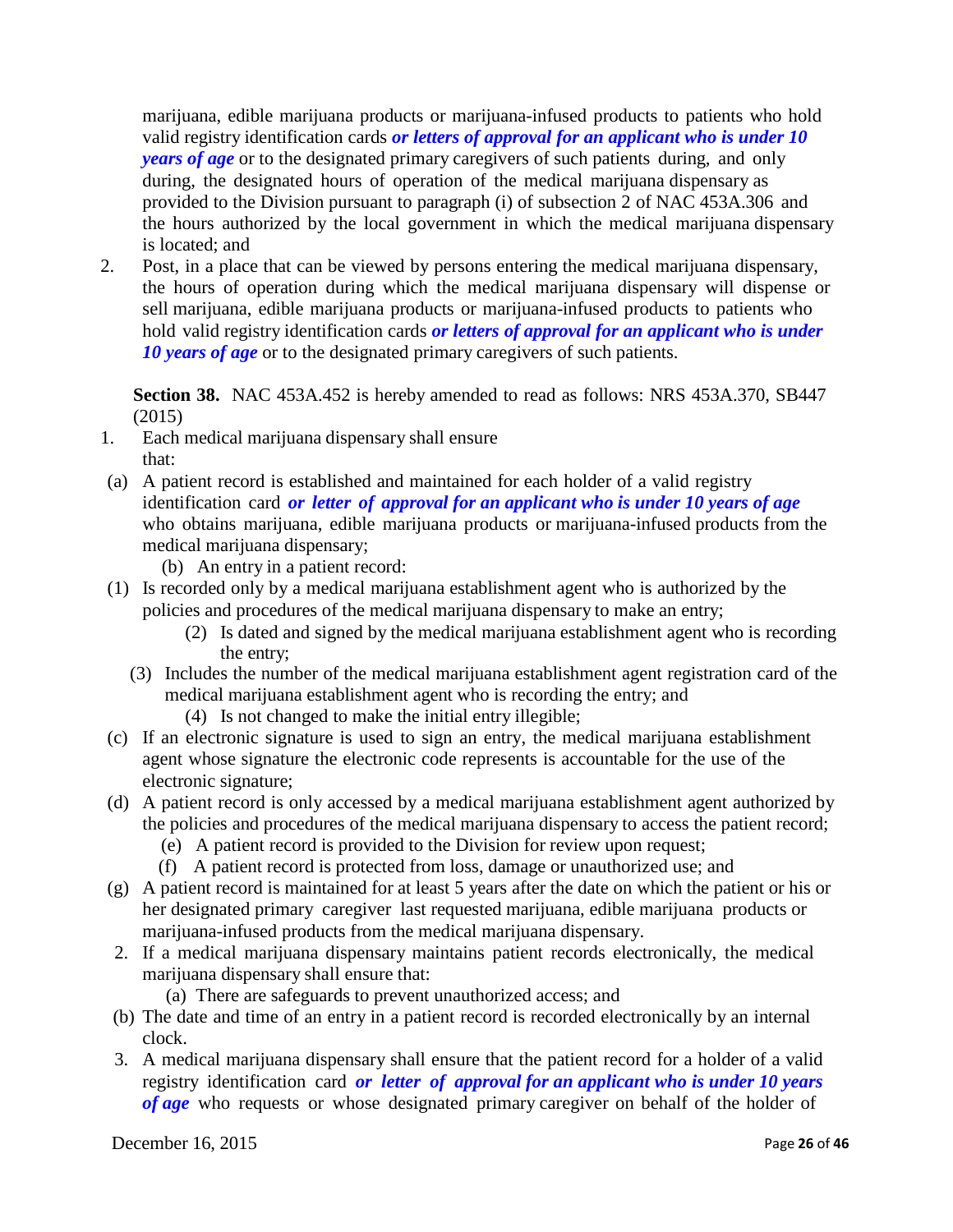the valid registry identification card *or letter of approval for an applicant who is under 10 years of age* requests marijuana, edible marijuana products or marijuana-infused products from the medical marijuana dispensary contains:

- (a) Patient information that includes:
	- (1) The name of the patient;
	- (2) The date of birth of the patient; and
	- (3) The name of the designated primary caregiver of the patient, if applicable;
- (b) Documentation of any patient education and support materials provided to the patient or the designated primary caregiver of the patient, including, without limitation, a description of the materials and the date on which the materials were provided; and
- (c) For each time the patient requests and does not obtain marijuana, edible marijuana products or marijuana-infused products from the medical marijuana dispensary or, if applicable, the designated primary caregiver requests on behalf of the patient and does not obtain marijuana, edible marijuana products or marijuana-infused products from the medical marijuana dispensary, the following:
- (1) The date;
- (2) The name and number of the registry identification card *or letter of approval for an applicant who is under 10 years of age* of the patient who requested the marijuana, edible marijuana products or marijuana-infused products; and
- (3) The reason the marijuana, edible marijuana products or marijuana-infused products was not provided.

**Section 39.** NAC 453A.454 NRS 453A.354, 453A.370 and SB 447 (2015) Each medical marijuana dispensary which recognizes a nonresident card *or letter of approval for an applicant who is under 10 years of age* pursuant to NRS 453A.364 shall, in addition to the requirements of NAC 453A.452, enter the information it obtains concerning the nonresident card *or letter of approval for an applicant who is under 10 years of age* pursuant to NRS 453A.364 in the electronic verification system.

**Section 40.** NAC 453A.456 is hereby amended to read as follows: NRS 453A.370, SB447 (2015)

- *1. A medical marijuana dispensary may only sell concentrated cannabis, edible marijuana products, and marijuana infused products obtained from a production facility holding a Nevada medical marijuana registration certificate.*
- *2. Any product not defined as medical marijuana infused product but contains any level of THC or CBD should be approved by the State to allow the sale of such item. A file containing test results for all pre-approved infused products currently carried shall be maintained at the facility, available for review upon request.*
- *3*. [1.] A medical marijuana dispensary must store all usable marijuana, *concentrated cannabis,* edible marijuana products and marijuana-infused products behind a counter or other barrier to ensure a customer does not have direct access to the marijuana, edible marijuana products or marijuana-infused products.
- 4. **[2.]** Upon the request of a customer, a medical marijuana dispensary must disclose the name of the independent testing laboratory which performed the required quality assurance tests for the medical marijuana establishment.

**Section 41.** NAC 453A.500 is hereby amended to read as follows: NRS 453A.370, SB447 (2015)

December 16, 2015 Page **27** of **46**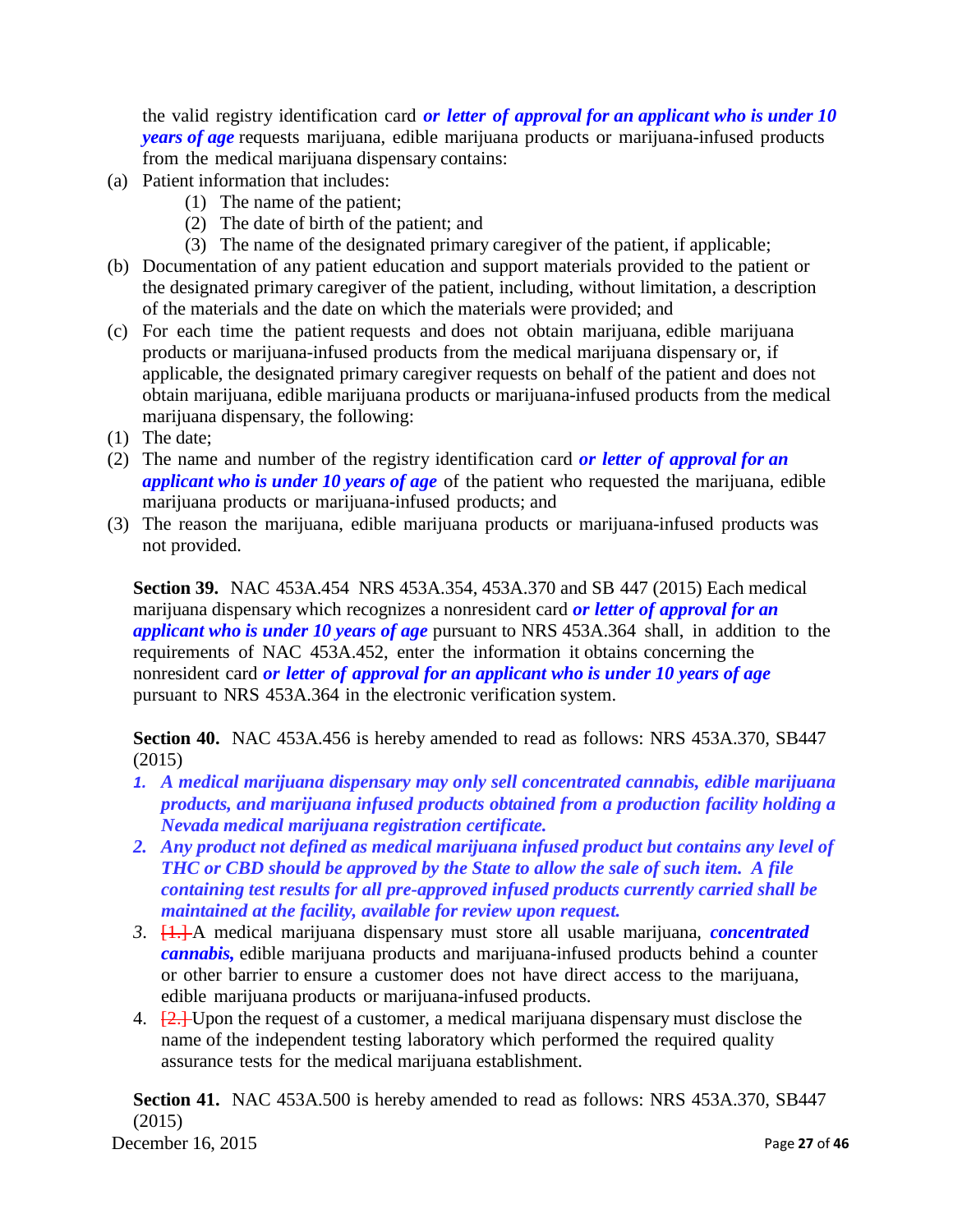- 1. When sold at the dispensary, any product containing marijuana must be packaged in child-resistant packaging in accordance with 16 C.F.R. § 1700 or the standards specified in subsection 2 or 3.
- 2. Except as otherwise provided in subsection 3, marijuana-infused products in solid or liquid form **and concentrated cannabis**, must be packaged in plastic which is 4 [millimeters] *mils* or more in thickness and must be heat-sealed without an easy-open tab, dimple, corner or flap so that it is difficult for a child to open and as a tamperproof measure.
- 3. Marijuana-infused products in liquid form *and concentrated cannabis* may be sealed using a metal crown cork-style bottle cap.
- 4. Any container or packaging containing usable marijuana, *concentrated cannabis,* edible marijuana products or marijuana-infused products must protect the contents from contamination and must not impart any toxic or deleterious substance to the usable marijuana or marijuana product.

**Section 42.** NAC 453A.504 is hereby amended to read as follows: NRS 453A.370, SB447 (2015) A cultivation facility or facility for the production of edible marijuana products or marijuana- infused products shall not label usable marijuana, *concentrated cannabis,* edible marijuana products or marijuana-infused products as "organic" unless the marijuana plants used are produced, processed and certified in a manner that is consistent with the national organic standards established by the United States Department of Agriculture in accordance with the Organic Foods Production Act of 1990.

**Section 43.** NAC 453A.506 is hereby amended to read as follows: NRS 453A.370, SB447 (2015)

- 1. Any medical marijuana establishment that packages marijuana, edible marijuana products or marijuana-infused products must individually package, label and seal the marijuana or marijuana products in unit sizes such that no single unit contains more than a 2 1/2 ounce supply of marijuana.
- 2. For marijuana, edible marijuana products or marijuana-infused products that are intended to be dispensed or sold to a holder of a valid registry identification card *or letter of approval for an applicant who is under 10 years of age* or his or her designated primary caregiver:
- (a) The text used on all labeling must be printed in at least 10-point font and may not be in italics; and
	- (b) Each label must be at least  $2\frac{3}{4}I/4$  inches high by 4 inches wide.

**Section 44.** NAC 453A.508 is hereby amended to read as follows: NRS 453A.370, SB447

- 1. A cultivation facility for facility for the production of edible marijuana products or marijuana infused products] shall label all marijuana [, edible marijuana products and marijuana-infused products] before it sells the marijuana or marijuana products to a medical marijuana dispensary and shall securely affix to the package a label that includes, without limitation, in legible English:
- (a) The name of the medical marijuana establishment and its medical marijuana establishment registration certificate number;
	- (b) The lot number;
	- (c) The date of harvest;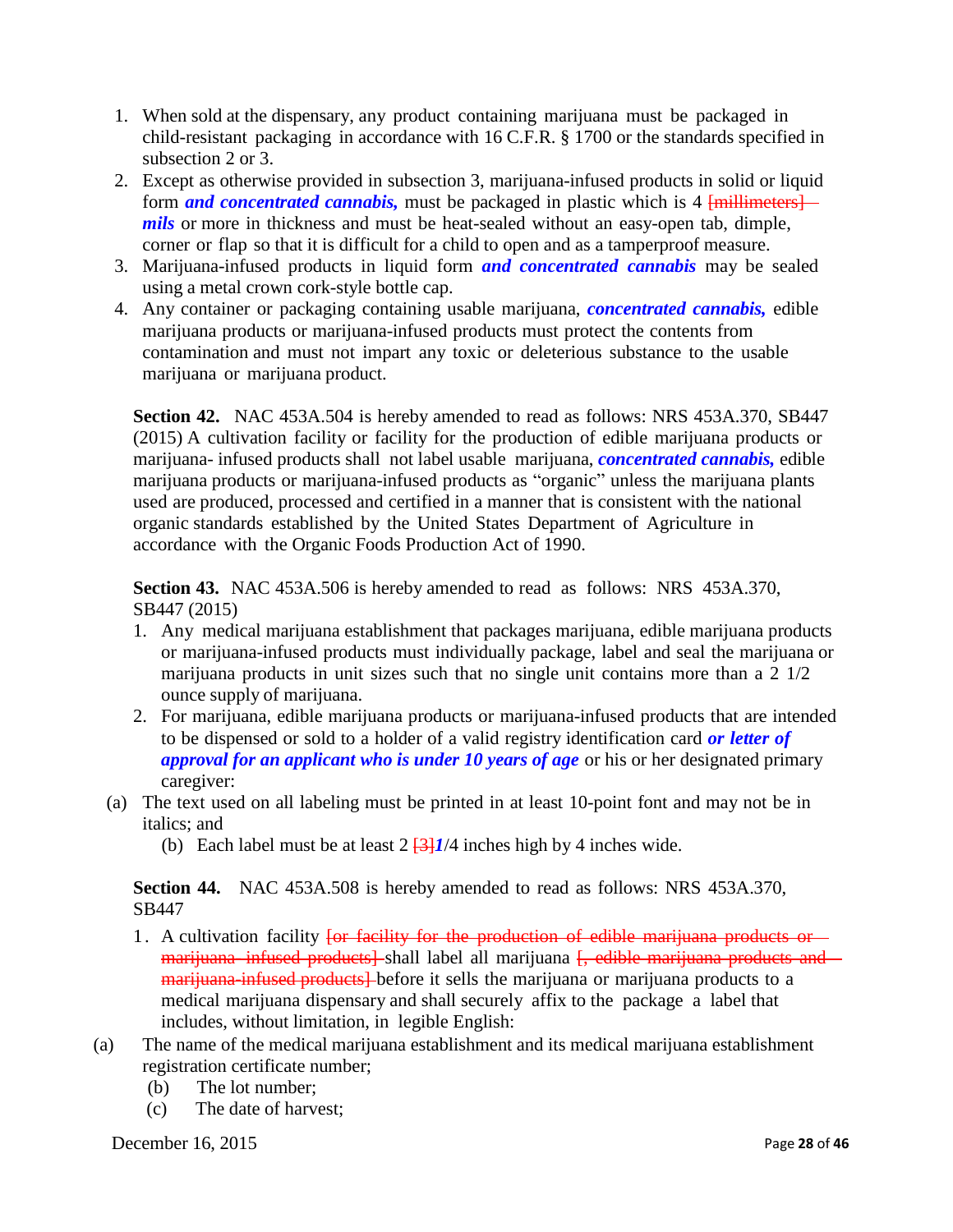- (d) The date of final testing;
- (e) The date on which the product was packaged;
- (f) The cannabinoid profile and potency levels and [terpinoid] *terpenoid* profile *as specified by the Division and* determined by the independent testing laboratory.
- (g) *If* the *MME wishes to include "potential total THC" on the label, it shall be calculated as: potential total THC = delta 9 THC + (THCA\*0.877). No other calculated levels of THC shall be permitted;*
	- (h) If the product is perishable, the expiration date; and
	- (i) The quantity of marijuana being sold.
	- 2. The label required by subsection 1 for a container or package containing usable marijuana **[,edible marijuana products or marijuana infused products**] sold by a cultivation facility or facility for the production of edible marijuana products or marijuana infused products] must be in substantially the following form:



**Section 45.** NAC 453A.510 is hereby amended to read as follows: NRS 453A.370; SB447 (2015)

- 1. A medical marijuana dispensary must affix to each container or package containing usable marijuana sold at retail a label which must include, without limitation:
	- (a) The business or trade name and the medical marijuana establishment registration certificate number of the cultivation facility that cultivated and sold the usable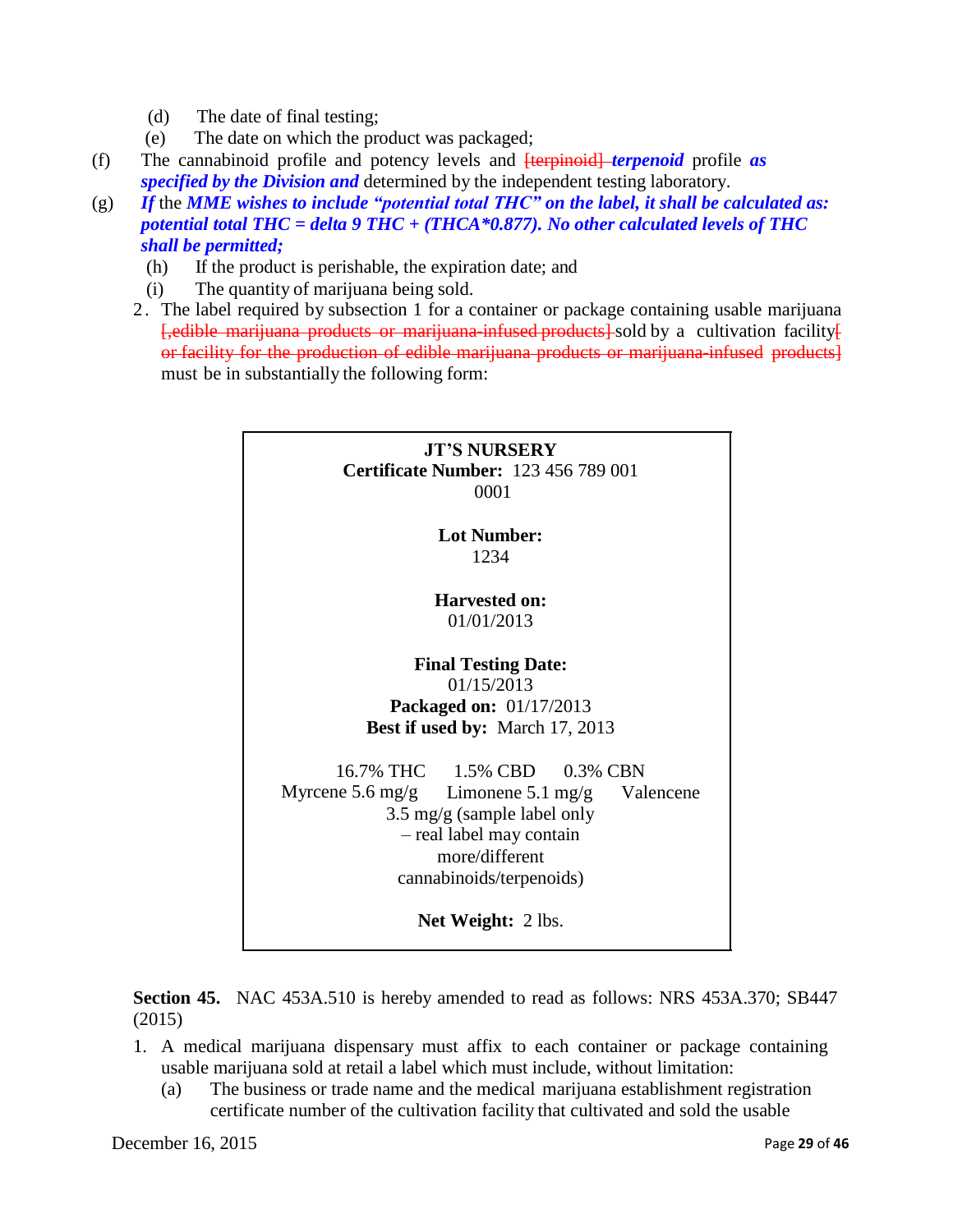marijuana.

- (b) The lot number.
- (c) The date and quantity dispensed, including the net weight measured in ounces and grams or by volume, as appropriate.
- (d) The name and registry identification card *or letter of approval for an applicant who is under 10 years of age* number of the patient and, if applicable, the name of his or her designated primary caregiver.
- (e) The name and address of the medical marijuana dispensary.
- (f) The cannabinoid profile and potency levels and [terpinoid] *terpenoid* profile as *specified by the Division and* determined by the independent testing laboratory.
- (g) *If the MME wishes to include "potential total THC" on the label, it shall be calculated as: potential total THC = delta 9 THC + (THCA\*0.877). No other calculated levels of THC shall be permitted;*
- (h) A warning that states: "This product may have intoxicating effects and may be habit forming."
- (i) The statement: "This product may be unlawful outside of the State of Nevada."
- (i)  $\frac{f(i)}{f(i)}$  The date on which the marijuana was harvested.
- 2. The label required by subsection 1 for a container or package containing usable marijuana sold at retail must be in substantially the following form:

| Joe's Plant Emporium<br>0001<br>Lot#: $1234$<br>01/01/2013                                                                                              | Cert.#: 123 456 789 001<br>Harvested: |  |
|---------------------------------------------------------------------------------------------------------------------------------------------------------|---------------------------------------|--|
| <b>Dispensed to:</b> John J. Smith $\#1234987$ on<br>$11/27/2013$ by<br>We Care Dispensary<br>123 Main Street, Carson City, NV 89701                    |                                       |  |
| <b>WARNING:</b><br>This product may have intoxicating<br>effects<br>and may be habit forming.                                                           |                                       |  |
| 16.7% THC 1.5% CBD 0.3% CBN<br>Myrcene 5.6 mg/g Limonene 5.1 mg/g Valencene 3.5 mg/g<br>Net Weight: .25 ounces (7 grams)                                |                                       |  |
| (sample label only - real label may contain more/different cannabinoids/terpenoids)<br><u>This product may be unlawful outside the State of Nevada.</u> |                                       |  |

**Section 46.** NAC 453A.512 is hereby amended to read as follows: NRS 453A.370, SB447 (2015)

- 1. A medical marijuana dispensary must affix to each container or package containing *concentrated cannabis,* edible marijuana products or marijuana-infused products sold at retail a label which must include, without limitation:
- (a) The business or trade name and the medical marijuana establishment registration

December 16, 2015 Page **30** of **46**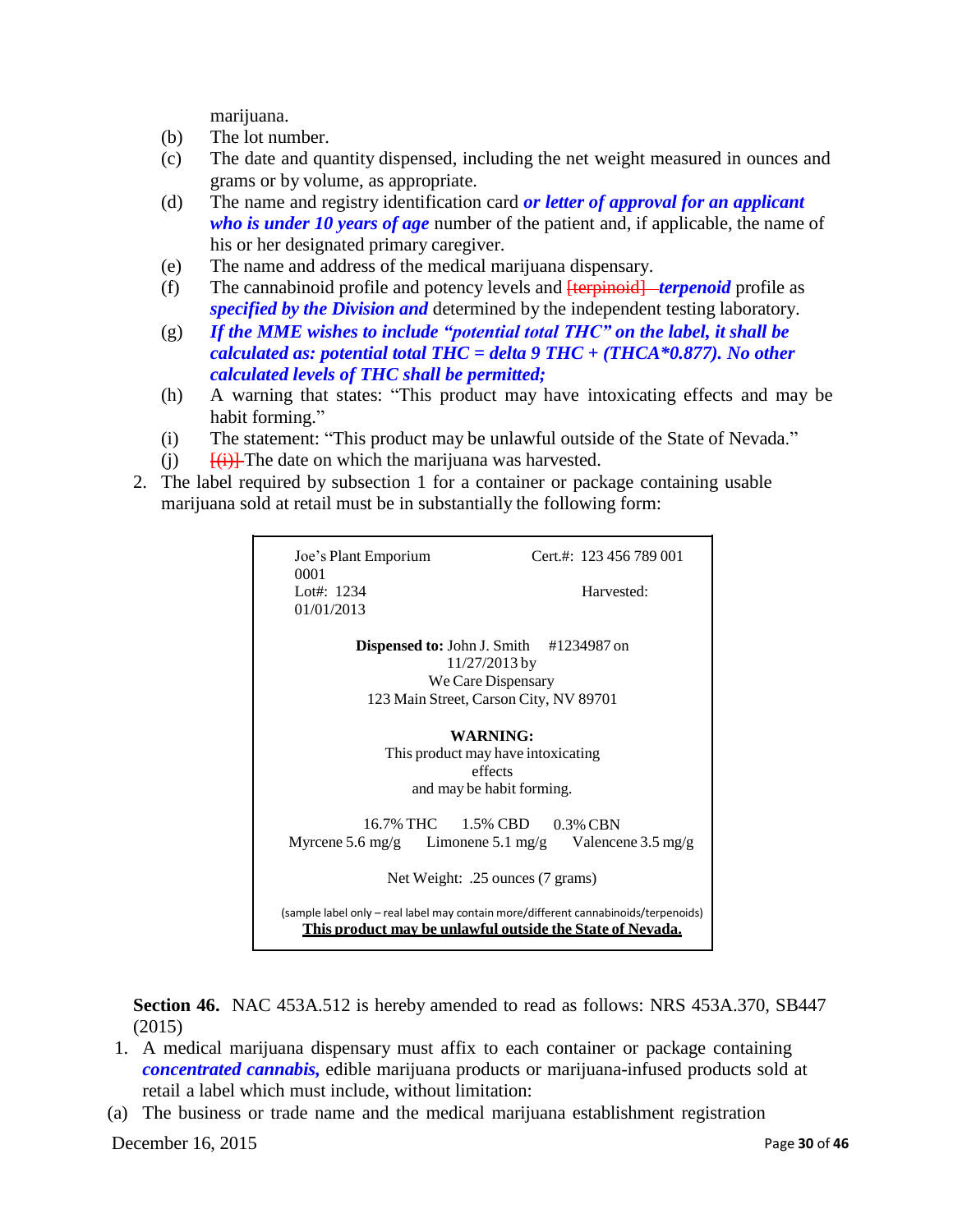certificate number of the facility for the production of edible marijuana products or marijuana- infused products that manufactured and sold the product.

(b) The *production run number that accounts for all* lot number*s* of all marijuana used to create the product *and as recorded in the facilities inventory control system*.

[(c) The batch number of the product.]

([d] The date and quantity dispensed, including the net weight in ounces and grams or by volume, as appropriate.

- ( $[Fe]$  *c*) The name and registry identification card *or letter of approval for an applicant who is under 10 years of age* number of the patient and, if applicable, the name of his or her designated caregiver..
- $(\sqrt{f} \cdot \vec{f})$  The name and address of the medical marijuana dispensary. ( $\left[\frac{g}{g}\right]e$ ) The date on which the product was manufactured.
- (f) *The date on which the product was packaged;*
- $(\frac{\hbar}{g})$  If the product is perishable, a suggested use-by date;
- $(\overline{\text{ii}}\ \textit{h})$  The <del>[total milligrams of active cannabinoids and terpenoids in the product, as -</del> provided by the independent testing laboratory] *cannabinoid profile and terpenoid profile as specified by the Division and determined by the independent testing laboratory* that tested the product*;*
- *(i) If the MME wishes to include "potential total THC" on the label, it shall be calculated as: potential total THC = delta 9 THC + (THCA\*0.877) No other calculated levels of THC shall be permitted;*
- *(j) Amount of servings per unit;*
- *(k) The label must state: "The standardized serving size for this product includes no more than 10 milligrams of THC."*
- $(\overrightarrow{ii} \cdot l)$  A list of all ingredients and all major food allergens as identified in 21 U.S.C. §§ 343.
- (*m*) *Net weight of the product.*
- ([k]*n*)A warning that states: "Caution: When eaten or swallowed, the intoxicating effects of this drug may be delayed by 2 or more hours." $(H<sub>+</sub>\rho)$  If a concentrated cannabis was added to the product, a disclosure of the type of extraction process and any solvent, gas or other chemical used in the extraction process, or any other compound added to the concentrated cannabis.
- $(\overline{m} \cdot p)$  A warning that states: "This product may have intoxicating effects and may be habit forming."
- $(\overline{m} \cdot q)$  A statement that: "This product may be unlawful outside of the State of Nevada."
- 2. The front and back of the label required by subsection 1 for a container or package containing *concentrated cannabis,* edible marijuana products or marijuana-infused products sold at retail must be in substantially the following form: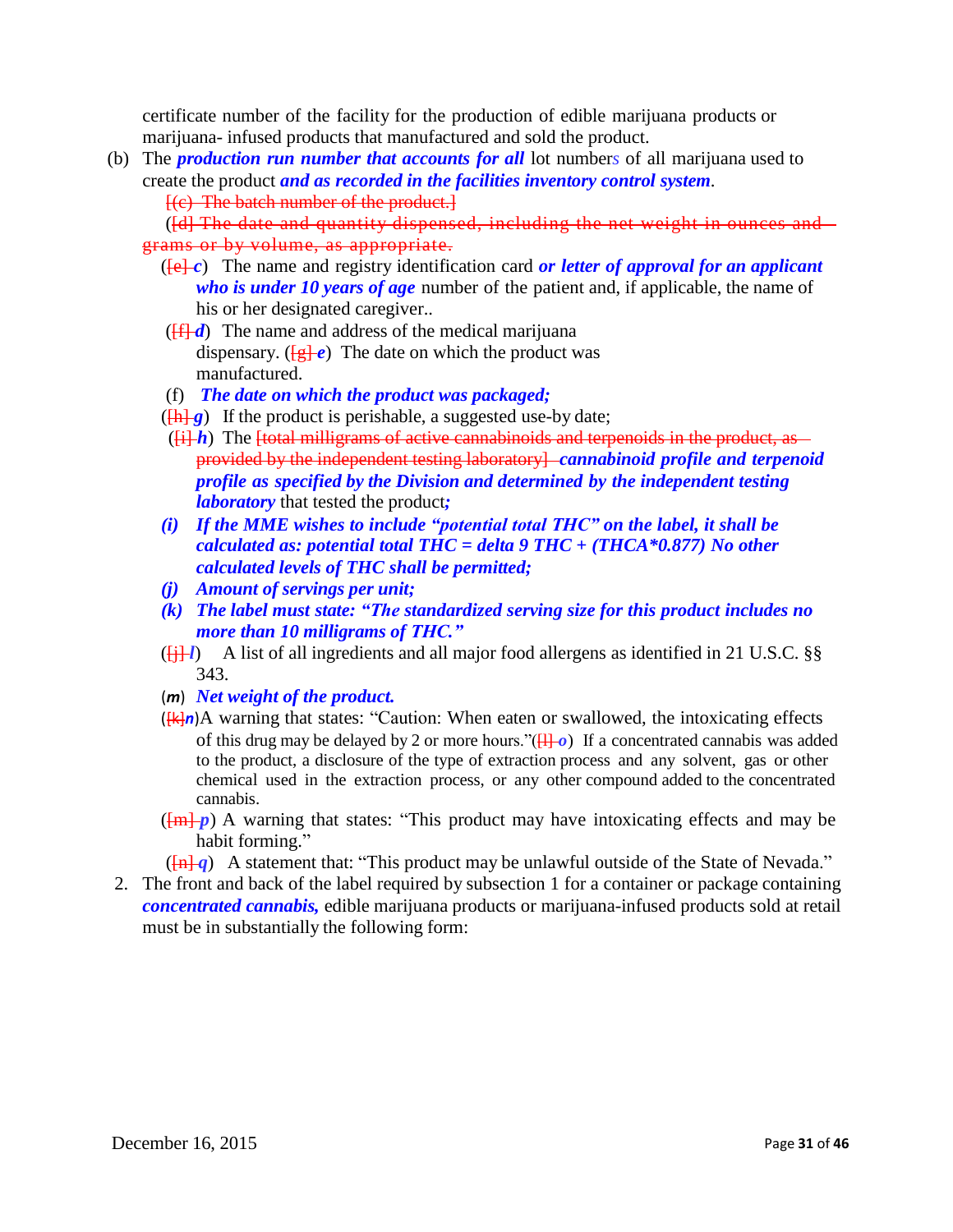

**State of Nevada.**

**Manufactured at:** Joe's Kitchen Main Street, Las Vegas, NV on 2/1/14 **Certification #:** 321654987101 0401 123

[Lot#: 1234 Batch #5463]*Production Run # 3247*

**INGREDIENTS:** Flour, Butter, Canola Oil, Sugar, Chocolate,Marijuana, Strawberries

**CONTAINS ALLERGENS:** Milk, Wheat

**Contains marijuana extract processed with butane.**

**WARNING:** This product may have intoxicating effects

and may be habit forming.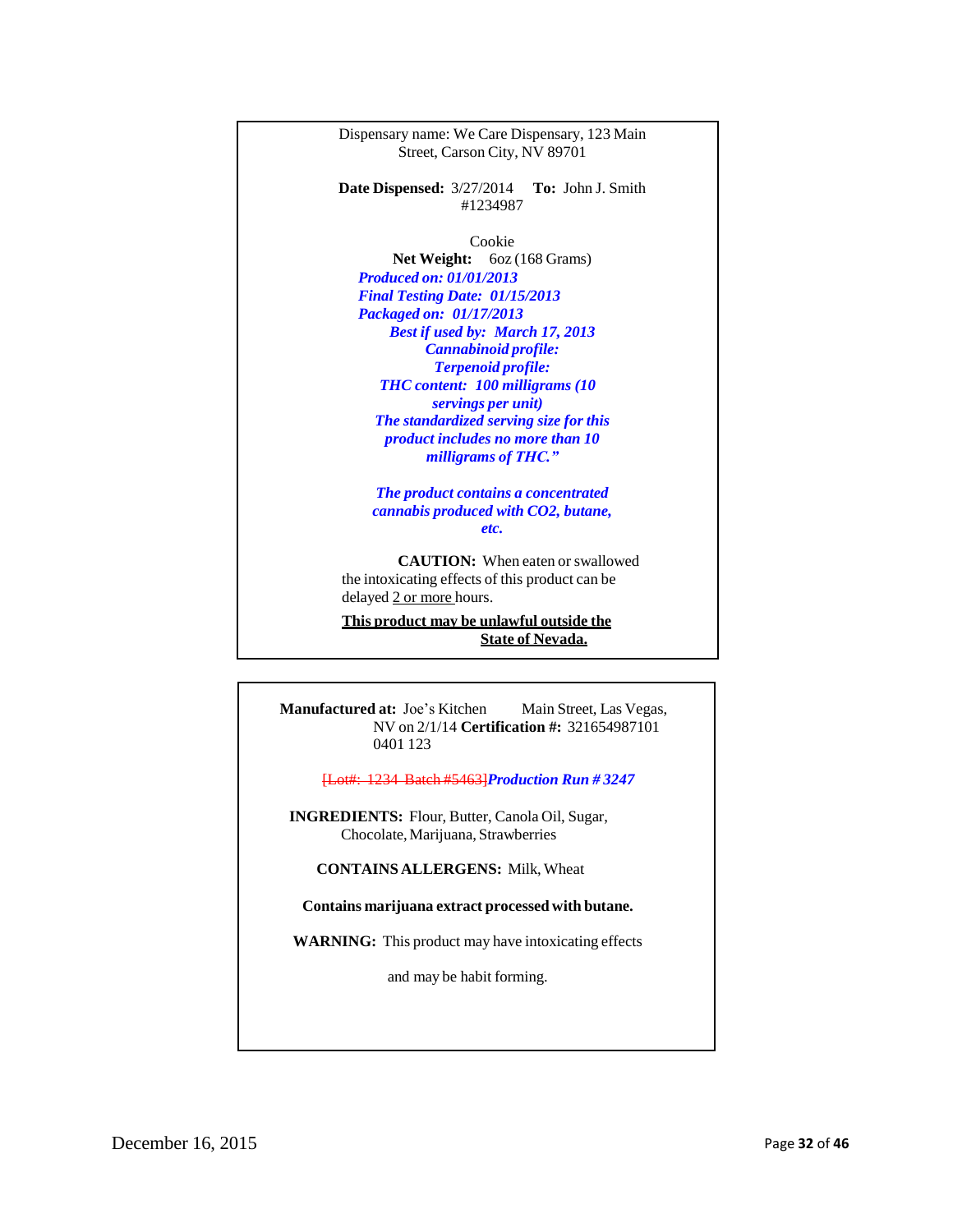- 3. A medical marijuana dispensary must provide with all edible marijuana products and marijuana-infused products sold at retail accompanying material that discloses any pesticides applied to the marijuana plants and growing medium during production of the marijuana used to create the extract added to the edible marijuana products or marijuanainfused products and the type of extraction method used, including, without limitation, any solvents, gases or other chemicals or compounds used to produce or that are added to the extract, and contains the following warnings:
	- (a) "There may be health risks associated with consumption of this product."
	- (b) "This product contains or is infused with marijuana or active compounds of marijuana."
	- (c) "Should not be used by women who are pregnant or breast feeding."
- (d) "For use only by the person named on the label of the dispensed product. Keep out of the reach of children."
- (e) "Products containing marijuana can impair concentration, coordination and judgment. Do not operate a vehicle or machinery under the influence of this drug."
- (f) "Caution: When eaten or swallowed, the intoxicating effects of this drug may be delayed by 2 or more hours."
- 4. The text used on all accompanying material must be printed in at least 12-point font and may not be in italics.

**Section 46 1/3.** NAC 453A.606 is hereby amended to read as follows: NRS 453A.370

1. Each medical marijuana establishment shall ensure that any building used to manufacture, process, package or hold marijuana or marijuana products:

(a) Is of suitable size, construction and location to facilitate cleaning, maintenance and proper operations; and

(b) Has adequate space for the orderly placement of equipment and materials to prevent miscalculation or misuse of any component in any step of the manufacture, control, packaging, labeling or distribution of marijuana or marijuana products between different components, product containers, closures, labels, in-process materials and marijuana or marijuana products and to prevent contamination.*; and*

*(c) The interior surfaces of the building are not constructed with bare, painted or coated wood or wood products.*

2. Each medical marijuana establishment shall ensure that:

(a) The flow of components, product containers, closures, labels, in-process materials and marijuana and marijuana products through any building used to manufacture, process, package or hold marijuana or marijuana products is designed to prevent contamination;

(b) The operations of the medical marijuana establishment are performed within specifically defined areas of adequate size; and

(c) There are separate or defined areas or such other control systems for the operations of the medical marijuana establishment as are necessary to prevent contamination or miscalculation or misuse of any component in any step of the manufacture, control, packaging, labeling or distribution of marijuana or marijuana products during the course of the following procedures:

(1) Receipt, identification, storage and withholding from use of components, product containers, closures and labels, pending the appropriate sampling, testing or examination by the quality control unit before release for manufacturing, processing or packaging;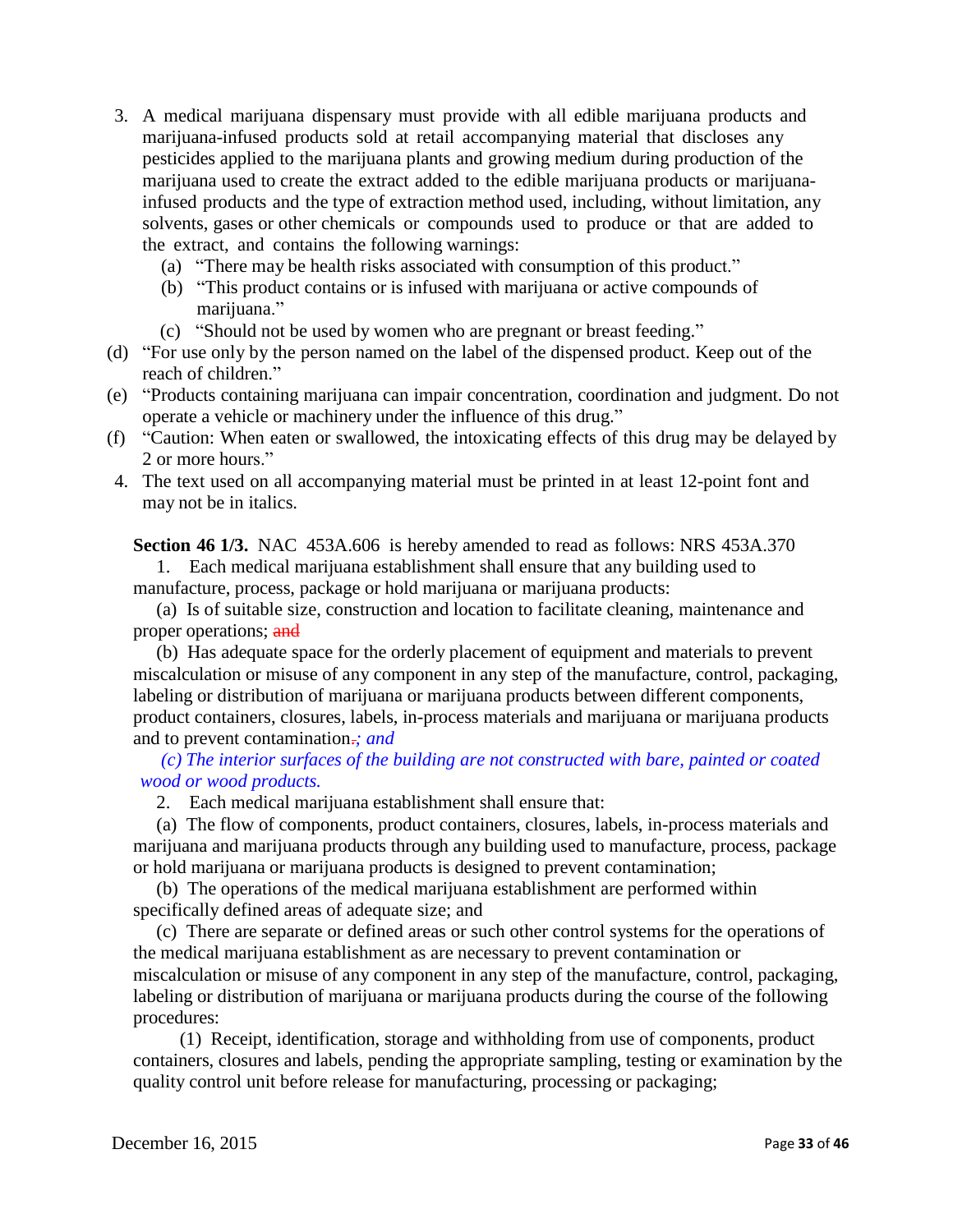(2) Holding rejected components, product containers, closures and labels before disposition;

(3) Storage of released components, product containers, closures and labels;

(4) Storage of in-process materials;

(5) Processing operations;

(6) Packaging and labeling operations;

(7) Quarantine storage before the release of marijuana or marijuana products;

(8) Storage of marijuana or marijuana products after release;

(9) Control and laboratory operations; and

(10) Sanitary processing, which includes as appropriate:

(I) Floors, walls and ceilings made of smooth, hard surfaces that are easily cleanable;

(II) Temperature and humidity controls;

(III) An air supply filtered through high-efficiency particulate air filters under positive pressure;

(IV) A system for monitoring environmental conditions;

(V) A system for cleaning and sanitizing rooms and equipment; and

(VI) A system for maintaining any equipment used to control sanitary conditions.

(Added to NAC by Div. of Pub. & Behavioral Health by R004-14, 3-28-2014, eff. 4-1- 2014)

**Section 46 2/3**. NAC 453A.618 is hereby amended to read as follows: NRS 453A.370

1. Each cultivation facility, facility for the production of edible marijuana products or marijuana-infused products and medical marijuana dispensary shall ensure that any equipment used to manufacture, process, package*, support* or hold marijuana or marijuana products:

(a) Is of appropriate design and adequate size and is suitably located to facilitate operations for its intended use and for its cleaning and maintenance; and

(b) Is constructed so that surfaces which have direct contact with components, in-process materials, marijuana or marijuana products are not reactive, additive or absorptive so as to alter the safety, identity, strength, quality or purity of the marijuana or marijuana products beyond the official or other established requirements. *; and*

*(c) Is not constructed of bare, painted or coated wood or wood products.*

2. Each cultivation facility, facility for the production of edible marijuana products or marijuana-infused products and medical marijuana dispensary shall ensure that:

(a) Any substances required for its operation, such as lubricants or coolants, do not come into contact with components, product containers, in-process materials, marijuana or marijuana products so as to alter the safety, identity, strength, quality or purity of the marijuana or marijuana products beyond the official or other established requirements;

(b) Equipment and utensils are cleaned, maintained and, as appropriate for the nature of the marijuana or marijuana products, sanitized and sterilized at appropriate intervals to prevent malfunctions or contamination that would alter the safety, identity, strength, quality or purity of the marijuana or marijuana products beyond the official or other established requirements; and

(c) Written procedures are established and followed for the cleaning and maintenance of equipment and utensils used to manufacture, process, package or hold marijuana or marijuana products. These procedures must include, without limitation:

(1) Assignment of responsibility for cleaning and maintaining equipment;

(2) Maintenance and cleaning schedules, including, where appropriate, sanitizing schedules;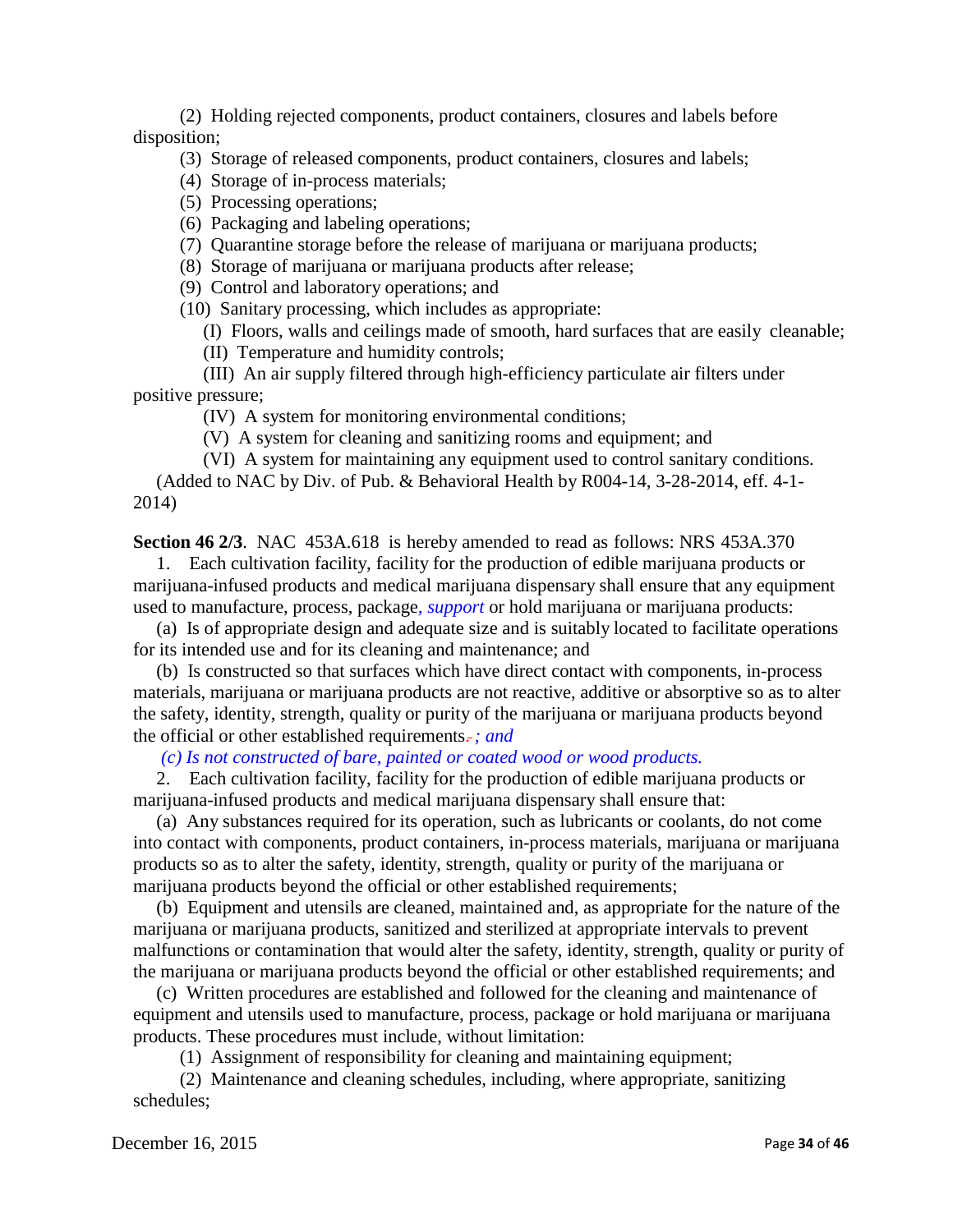(3) A description in sufficient detail of the methods, equipment and materials used in cleaning and maintenance operations and the methods of disassembling and reassembling equipment as necessary to assure proper cleaning and maintenance;

- (4) Protection of clean equipment from contamination before use; and
- (5) Inspection of equipment for cleanliness immediately before use.

3. Each cultivation facility, facility for the production of edible marijuana products or marijuana-infused products and medical marijuana dispensary must maintain records of any maintenance, cleaning, sanitizing and inspection carried out pursuant to this section.

(Added to NAC by Div. of Pub. & Behavioral Health by R004-14, 3-28-2014, eff. 4-1- 2014)

**Section 47.** NAC 453A.620 is hereby amended to read as follows: NRS 453A.370 Each cultivation facility, facility for the production of edible marijuana products or marijuanainfused products and medical marijuana dispensary shall ensure that:

- 1. It has written procedures describing in sufficient detail the receipt, identification, storage, handling, sampling, testing and approval or rejection of components, product containers and closures and that it follows those procedures;
- 2. Components, product containers and closures are at all times handled and stored in a manner so as to prevent contamination; *and*
- 3. Bagged or boxed components, product containers or closures are stored off the floor and are suitably spaced to permit cleaning and inspection;  $\overline{\{and\}}$ - [4. Each container or grouping of containers for components, product containers or closures is identified with a distinctive code for each lot in each shipment received. This code must be used in recording the disposition of each lot. Each lot must be appropriately identified as to its status such as quarantined, approved or rejected].

**Section 48.** NAC 453A.626 is hereby amended to read as follows: NRS 453A.370

- 1. Each cultivation facility, facility for the production of edible marijuana products or marijuana-infused products and medical marijuana dispensary shall ensure that marijuana or marijuana products that have been subjected to improper storage conditions, including, without limitation, extremes in temperature, humidity, smoke, fumes, pressure, age or radiation due to natural disasters, fires, accidents or equipment failures, are not salvaged and returned to the marketplace.
- 2. Whenever it is unclear whether marijuana or marijuana products have been subjected to the conditions described in subsection 1, a cultivation facility, facility for the production of edible marijuana products or marijuana-infused products or medical marijuana dispensary may conduct salvaging operations only if there is:
- (a) Evidence from laboratory tests and assays that the marijuana or marijuana products meet all applicable standards of identity, strength, quality and purity; and
- 3. Evidence from inspection of the premises that the marijuana or marijuana products and their associated packaging were not subjected to improper storage conditions as a result of the disaster or accident, if any. A cultivation facility, facility for the production of edible marijuana products or marijuana-infused products and medical marijuana dispensary must maintain records, including, without limitation, the name, lot number*, production number* and disposition for marijuana or marijuana products salvaged pursuant to subsection 2.

December 16, 2015 Page **35** of **46 Section 49.** NAC 453A.652 is hereby amended to read as follows: NRS 453A.370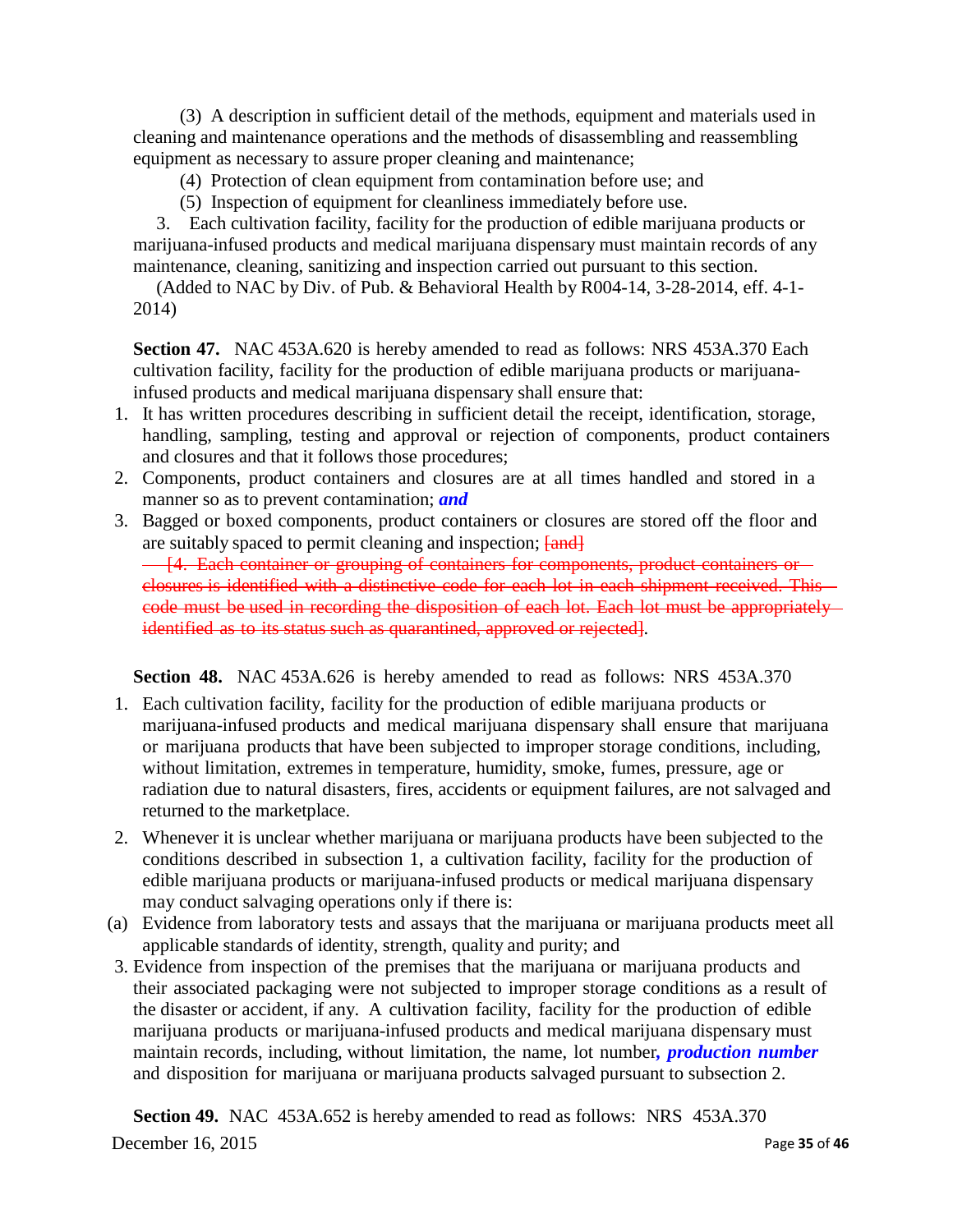1. Each independent testing laboratory must:

- (a) Follow the most current version of the *Cannabis Inflorescence: Standards of Identity, Analysis, and Quality Control* monograph published by the American Herbal Pharmacopoeia; or
- (b) Notify the Division of the alternative testing methodology the laboratory is following for each quality assurance test it conducts. The Division may require the independent testing laboratory to have the testing methodology followed pursuant to this paragraph validated by an independent third-party to ensure that the methodology followed by the laboratory produces scientifically accurate results before the laboratory may use the methodology when conducting testing services.
	- *2. The Division requires all registered independent testing laboratories to obtain proficiency in testing samples using approved analytical methods with six (6) months of receiving a registration certificate.*
	- [2] 3. The Division may require an independent testing laboratory to have its basic proficiency to execute correctly the analytical testing methodologies used by the laboratory validated and monitored on an ongoing basis by an independent third-party.
	- **[3] 4.** Each independent testing laboratory shall:
		- (a) Either:
	- (1) Adopt and follow minimum good laboratory practices which must, at a minimum, satisfy the *OECD Principles of Good Laboratory Practice and Compliance Monitoring* published by the Organization for Economic Co-operation and Development; or
- (2) Become certified by the International Organization for Standardization and agree to have the inspections and reports of the International Organization for Standardization made available to the Division.
	- (b) Maintain internal standard operating procedures.
	- (c) Maintain a quality control and quality assurance program.
	- [4] *5*. The Division or an independent third-party authorized by the Division may conduct an inspection of the practices, procedures and programs adopted, followed and maintained pursuant to subsection 3 and inspect all records of the independent testing laboratory that are related to the inspection.
	- **<del>[5]</del>-6**. The Division hereby adopts by reference:
- (a) The *Cannabis Inflorescence: Standards of Identity, Analysis, and Quality Control* monograph published by the American Herbal Pharmacopoeia. A copy of that publication may be obtained from the American Herbal Pharmacopoeia, P.O. Box 66809, Scotts Valley, California 95067, or at the Internet address **<http://www.herbal-ahp.org/>**, for the price of \$44.95.
- (b) The *OECD Principles of Good Laboratory Practice and Compliance Monitoring* published by the organization for Economic Co-operation and Development. A copy of that publication may be obtained free of charge from the organization for Economic Cooperation and Development at the Internet address

## h**[ttp://www.oecd.org/env/ehs/testing/oecdseriesonprinciplesofgoodlaboratorypracticeglp](http://www.oecd.org/env/ehs/testing/oecdseriesonprinciplesofgoodlaboratorypracticeglpand) [and](http://www.oecd.org/env/ehs/testing/oecdseriesonprinciplesofgoodlaboratorypracticeglpand) compliancemonitoring.htm**.

**Section 50.** NAC 453A.654 is hereby amended to read as follows: NRS 453A.370, SB447 (2015)

1. Each independent testing laboratory must use the general body of required quality assurance tests for usable marijuana, marijuana-infused products, extracts of marijuana [and]*,* edible marijuana products *and concentrated cannabis* set forth in this section. Such

December 16, 2015 Page **36** of **46**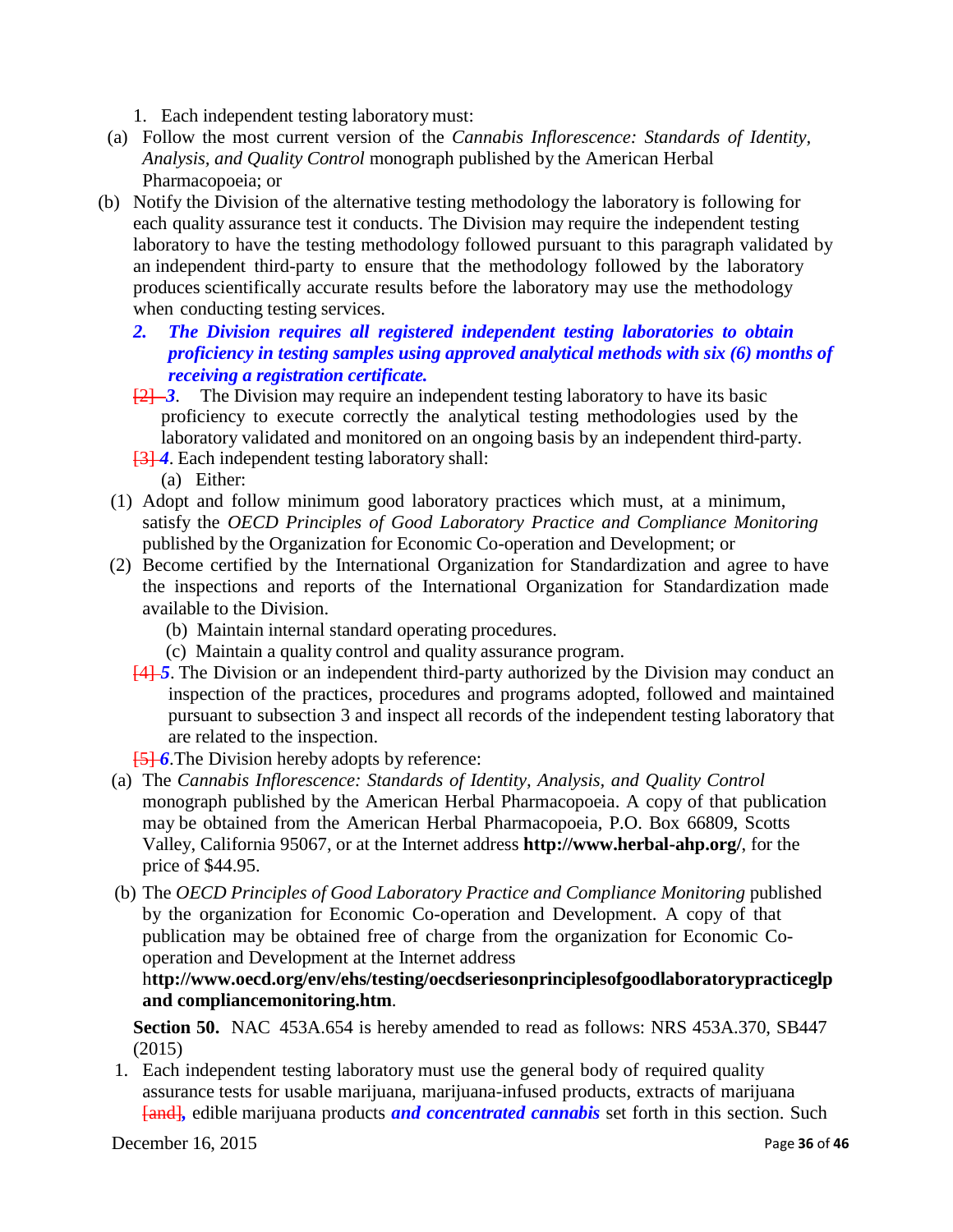tests may include moisture content, potency analysis, foreign matter inspection, microbial screening, pesticide and other chemical residue and metals screening and residual solvents levels. An independent testing laboratory may request additional sample material in excess of the amounts listed in the table set forth in this section for the purposes of completing required quality assurance tests. An independent testing laboratory may retrieve samples from the premises of another medical marijuana establishment and transport the samples directly to the laboratory.

- *2. Usable marijuana (dry flower, trim, kief) that will undergo an extraction process prior to its retail sale is not required to be tested until after it is extracted.*
- 3. The tests required pursuant to subsection 1 and the sample size of products required for the required testing of each type of marijuana or marijuana product by an independent testing laboratory are as follows:

| Product                                                                                                                                                                                                                                                                                                                  | <b>Tests Required</b>                                                                                                                                                                                              | Sample Size Needed to<br><b>Complete all Tests</b> |
|--------------------------------------------------------------------------------------------------------------------------------------------------------------------------------------------------------------------------------------------------------------------------------------------------------------------------|--------------------------------------------------------------------------------------------------------------------------------------------------------------------------------------------------------------------|----------------------------------------------------|
|                                                                                                                                                                                                                                                                                                                          |                                                                                                                                                                                                                    |                                                    |
| Usable marijuana                                                                                                                                                                                                                                                                                                         | 1. Moisture content<br>2. Potency analysis<br>3. Terpene analysis<br>4. Foreign matter inspection<br>5. Microbial screening<br>6. Mycotoxin screening<br>7. Heavy metal screening<br>8. Pesticide residue analysis | 12 grams or less                                   |
| Extract of marijuana (nonsolvent) 1. Potency analysis<br>like kief, hashish, bubble hash, 2. Foreign matter inspection<br>infused dairy butter, or oils or fats 3. Microbial screening<br>derived from natural sources                                                                                                   | 4. Terpene analysis                                                                                                                                                                                                | grams or less                                      |
| Extract of marijuana (solvent-<br>based) made with a CO <sub>2</sub> extractor                                                                                                                                                                                                                                           | 1. Potency analysis<br>2. Terpene analysis<br>3. Microbial screening                                                                                                                                               | grams or less                                      |
| Extract of marijuana (solvent-1. Potency analysis<br>based) made using n-butane, 2. Terpene analysis<br>isobutane, propane, heptane, or 3. Residual solvent test<br>other solvents or gases approved 4. Microbial screening (only if<br>by the Division of at least 99 using marijuana that failed the<br>percent purity | initial test)                                                                                                                                                                                                      | grams or less                                      |
| Extract of marijuana made with 1. Potency analysis<br>food grade ethanol                                                                                                                                                                                                                                                 | 2. Terpene analysis<br>3. Microbial screening (only if<br>using marijuana that failed the<br>initial test)                                                                                                         | 2 grams or less                                    |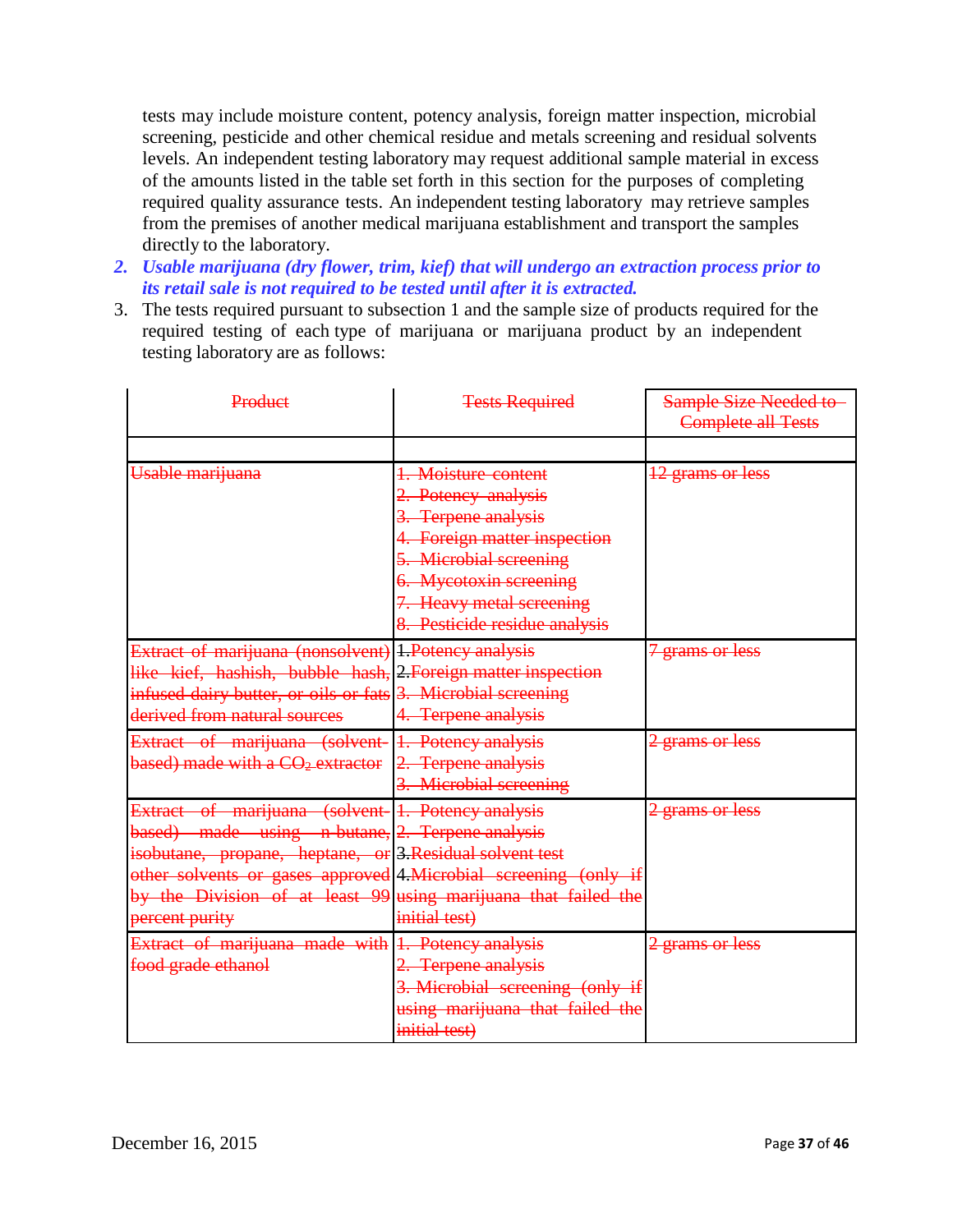| <del>Product</del>                                                                                                              | <b>Tests Required</b>                                                     | <b>Sample Size Needed to</b><br><b>Complete all Tests</b> |
|---------------------------------------------------------------------------------------------------------------------------------|---------------------------------------------------------------------------|-----------------------------------------------------------|
|                                                                                                                                 |                                                                           |                                                           |
| Extract of marijuana made with 1. Potency analysis<br>food grade glycerin or propylene 2. Terpene analysis<br><del>glycol</del> | 3. Microbial screening (only if<br>using marijuana that failed the        | 20 grams or less                                          |
|                                                                                                                                 | initial test)                                                             |                                                           |
| Edible marijuana-infused product                                                                                                | Potency analysis<br><b>Terpene analysis</b><br><b>Microbial screening</b> | <del>l unıt</del>                                         |
| Liquid marijuana infused product, 1. Potency analysis<br>including, without limitation, soda 2.<br><del>or tome</del>           | -Terpene analysis<br>3. Microbial screening                               | <del>1 unit</del>                                         |
| Topical marijuana infused product                                                                                               | Potency analysis<br><del>I otchey and yold</del>                          | <del>l unit</del>                                         |

| <b>Product</b>                                                                                                                                                                                                                                                                                                                                  | <b>Tests Required</b>                                                                                                                                                                                                                                 | <b>Sample Size Needed to</b><br><b>Complete all Tests</b> |
|-------------------------------------------------------------------------------------------------------------------------------------------------------------------------------------------------------------------------------------------------------------------------------------------------------------------------------------------------|-------------------------------------------------------------------------------------------------------------------------------------------------------------------------------------------------------------------------------------------------------|-----------------------------------------------------------|
| Usable marijuana (dry flower, trim,<br>kief as an end-product that will not<br>will not undergo extraction or<br>further processing prior to retail<br>sale).<br>Note: marijuana that will be used to [7. Heavy metal screening<br><i>produce extracts does not require</i><br>testing until after extraction and in<br><i>its final state.</i> | 1. Moisture content<br>2. Potency analysis<br>3. Terpene analysis<br>4. Foreign matter inspection<br><b>5. Microbial screening</b><br><b>6. Mycotoxin screening</b><br>8. Pesticide residue analysis<br>9. Herbicides<br><b>10. Growth regulators</b> | 12 grams or less                                          |
| <b>Extract of marijuana (nonsolvent)</b><br>like hashish, bubble hash, infused<br>dairy butter, or oils or fats derived<br>from natural sources, including<br><i>concentrated cannabis</i>                                                                                                                                                      | 1. Potency analysis<br>2. Terpene analysis<br>3. Foreign matter inspection<br>4. Microbial screening<br>5. Mycotoxin screening<br><b>6. Heavy metal screening</b><br>7. Pesticide residue analysis<br>8. Herbicides<br><b>9.</b> Growth regulators    | <b>7</b> grams or less                                    |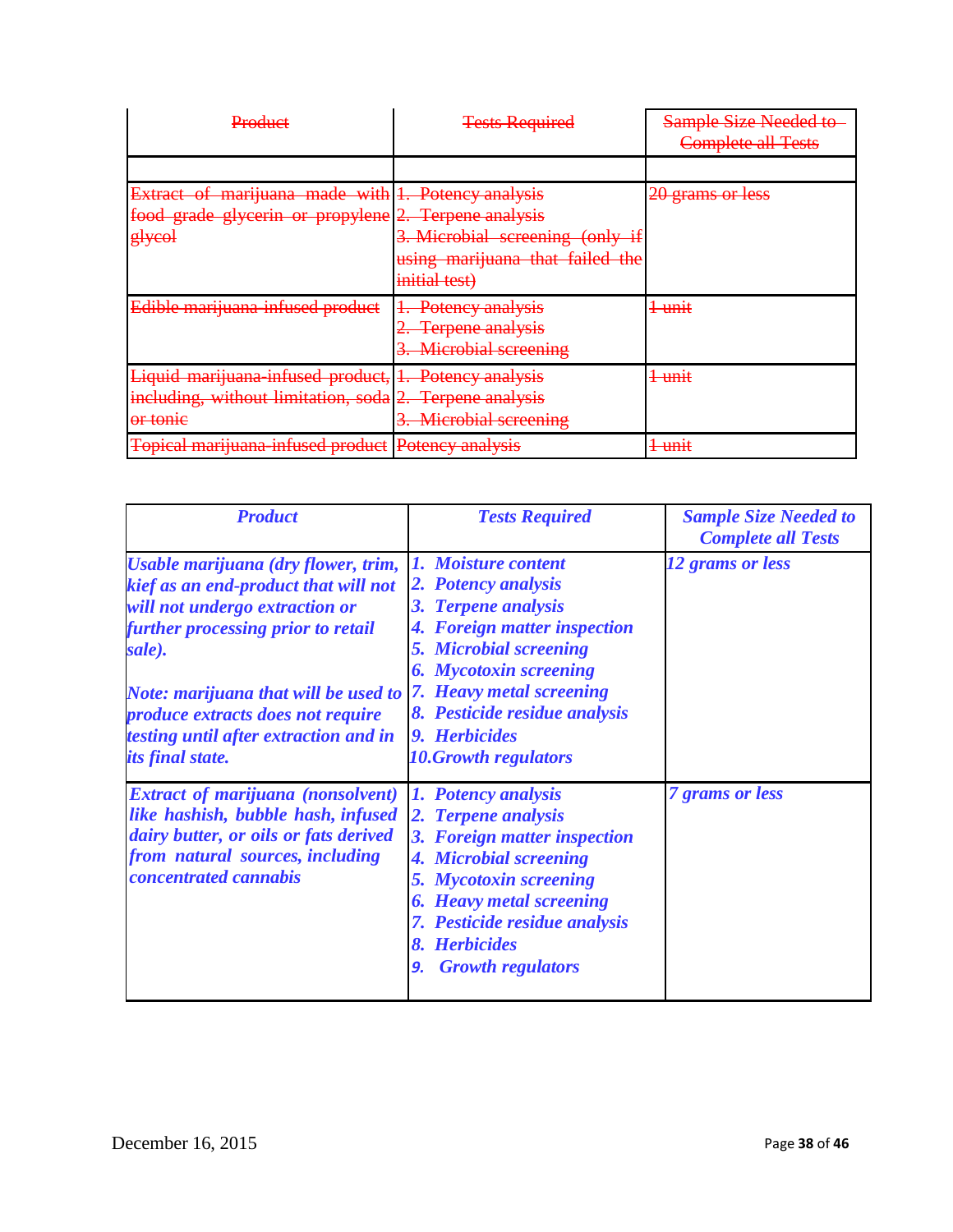| <b>Extract of marijuana (solvent- 1. Potency analysis</b><br>based - any approved solvent) [made 2. Terpene analysis<br>with $a$ $CO_2$ extractor, including 3. Foreign matter inspection<br><i>concentrated cannabis</i> | 4. Microbial screening<br><b>5. Mycotoxin screening</b><br><b>6. Heavy metal screening</b><br>7. Pesticide residue analysis<br>8. Herbicides<br><b>Growth regulators</b><br>9. | 2 grams for less for 1% of<br>the production run,<br>whichever is more. |
|---------------------------------------------------------------------------------------------------------------------------------------------------------------------------------------------------------------------------|--------------------------------------------------------------------------------------------------------------------------------------------------------------------------------|-------------------------------------------------------------------------|
| Edible marijuana-infused product,<br><i>including concentrated cannabis</i>                                                                                                                                               | <b>Potency analysis</b><br>1.<br>2. Terpene analysis<br>3. Microbial<br>screening                                                                                              | 1 unit or 1% of the<br><i>production run,</i><br>whichever is more.     |
| Liquid marijuana-infused product,<br>including, without limitation, soda<br>or tonic, including concentrated<br>cannabis                                                                                                  | 1. Potency analysis<br>2. Terpene analysis<br><b>Microbial</b><br>screening                                                                                                    | 1 unit or 1% of the<br>production run,<br>whichever is more.            |
| <b>Topical marijuana-infused</b><br><i>product, including concentrated</i><br>cannabis                                                                                                                                    | 1. Potency analysis<br>2. Terpene analysis                                                                                                                                     | 1 unit or 1% of the<br><i>production run,</i><br>whichever is more.     |

**Section 51.** NAC 453A.656 is hereby amended to read as follows: NRS 453A.370, SB447 (2015) an independent testing laboratory shall not handle, test or analyze marijuana unless:

- 1. The laboratory has been issued a medical marijuana establishment registration certificate;
- 2. The laboratory is independent from all other persons involved in the medical marijuana industry in Nevada; and
- 3. No person with a direct or indirect interest in the laboratory has a direct or indirect financial interest in:
	- (a) A medical marijuana dispensary;
	- (b) A facility for the production of edible marijuana products or marijuana-infused products;
	- (c) A cultivation facility;
	- (d) A physician who provides or has provided written documentation for the issuance of registry identification cards *or letters of approval for an applicant who is under 10 years of age*; or
	- (e) Any other entity that may benefit from the cultivation, manufacture, dispensing, sale, purchase or use of marijuana or marijuana products.

## **Section 52.** NAC 453A.658 is hereby amended to read as follows: NRS 453A.370, SB447 (2015)

- 1. Immediately before packaging:
	- (a) Raw marijuana for sale to a medical marijuana dispensary, facility for the production of edible marijuana products or marijuana-infused products or another cultivation facility, a cultivation facility shall segregate all harvested marijuana

December 16, 2015 Page **39** of **46**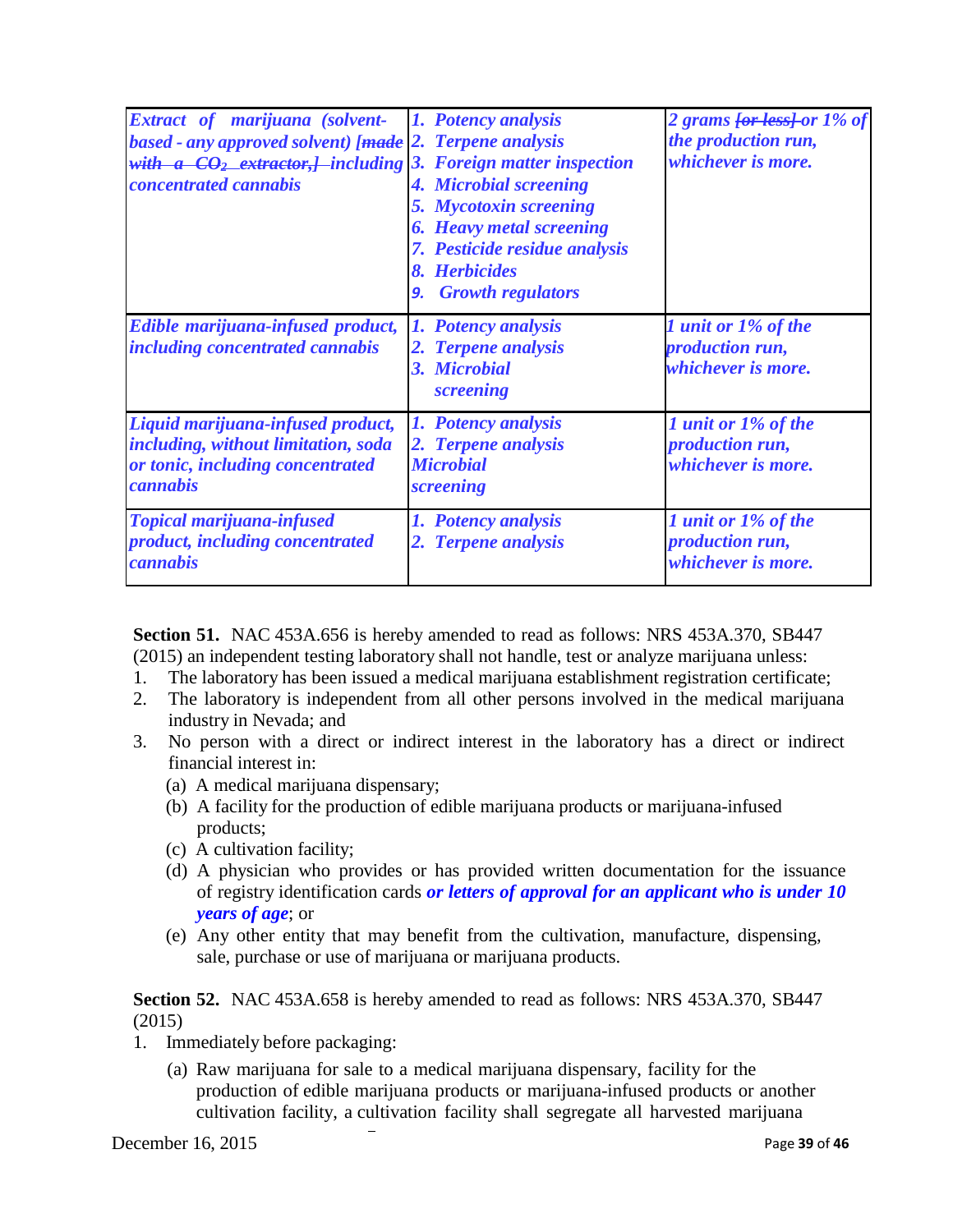into homogenized **[batches]** *lots of flower and trim respectively* and **[select a** random sample from each batch for testing by an independent testing laboratory *must select a representative sample for testing from each lot the cultivation facility has segregated*. The independent testing laboratory must collect the samples funless the cultivation facility designates a person responsible for segregating all harvested marijuana into homogenized batches pursuant to this subsection in accordance with the standards set forth by the laboratory and the cultivation facility to ensure a random, homogenized sample. If the cultivation facility designates a person to segregate homogenized batches, the cultivation facility must file an attestation with the Division as to the manner in which each random, homogenized sample is selected for testing.

- (b) *Concentrated cannabis,* [E] *e*dible marijuana products or marijuana-infused products, *produced by* a facility for the production of edible marijuana products or marijuana-infused products [shall select a random sample from each batch] *must have representative samples from the production run of product* for testing by an independent testing laboratory *selected by staff from an independent testing laboratory*. The independent testing laboratory *performing the testing* must collect the samples.<sup>[ unless the facility for the production of edible marijuana</sup> products or marijuana-infused products designates a person responsible for identifying the samples in accordance with the standards set forth by the laboratory and the facility for the production of edible marijuana products or marijuana-infused products. If the facility for the production of edible marijuanaproducts or marijuana-infused products designates a person to collect the samples, the facility shall file an attestation with the Division as to the manner in which each sample is selected for testing]
- 2. An independent testing laboratory that receives a sample pursuant to this section shall test the sample *as specified in Section 50 (NAC 453A.654), subsection 2.*
- 3. From the time that a *lot or production run* has been homogenized for sample testing and eventual packaging and sale to a medical marijuana dispensary, facility for the production of edible marijuana products or marijuana-infused products or, if applicable, another cultivation facility until the independent testing laboratory provides the results from its tests and analysis, the facility which provided the sample shall segregate and withhold from use the entire *lot or production run*, except the samples that have been removed *by independent laboratory personnel* for testing. During this period of segregation, the facility which provided the sample shall maintain the *lot or production run* in a secure, cool and dry location so as to prevent the marijuana from becoming contaminated or losing its efficacy. Under no circumstances shall the facility which provided the sample sell the marijuana or edible marijuana products or marijuanainfused products, as applicable, to a medical marijuana dispensary, facility for the production of edible marijuana products or marijuana-infused products or, if applicable, another cultivation facility before the time that the independent testing laboratory has completed its testing and analysis and provided those results, in writing, to the facility which provided the sample.
- 4. An independent testing laboratory shall immediately return or dispose of any sample received pursuant to this section upon the completion of any testing, use or research. If an independent testing laboratory disposes of a sample received pursuant to this section, the laboratory shall document the disposal of the sample using its inventory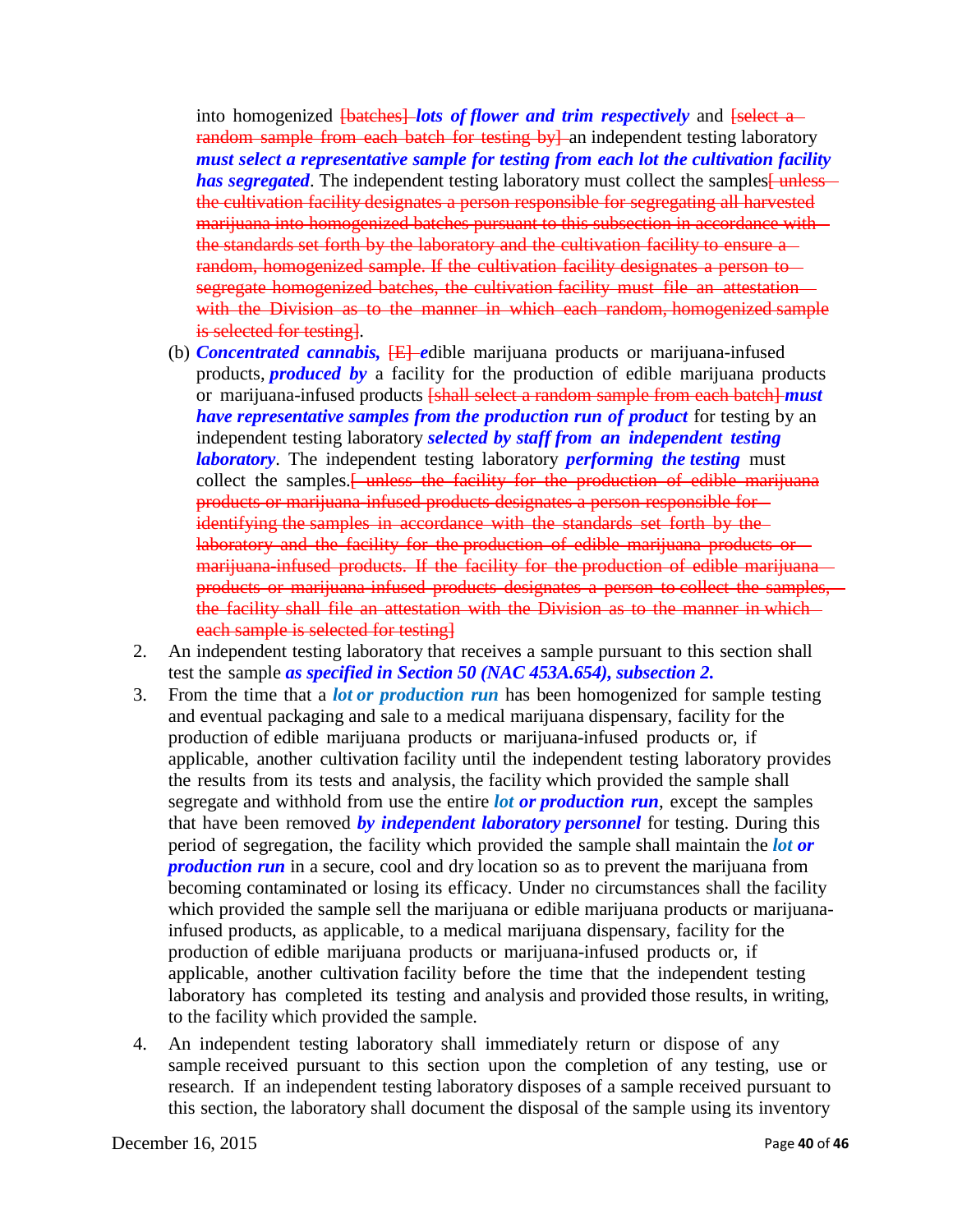control system pursuant to NRS 453A.356 and NAC 453A.414. Except as otherwise provided in NAC 453A.672, if a sample provided to an independent testing laboratory pursuant to this section does not pass the microbial, mycotoxin, heavy metal, pesticide chemical residue or residual solvents levels test based on the standards of the Division, the facility which provided the sample shall dispose of the entire *lot or production run* from which the sample was taken and document the disposal of the sample using its inventory control system pursuant to NRS 453A.356 and NAC 453A.414.

- 5. For the purposes of the microbial test, a sample provided to an independent testing laboratory pursuant to this section shall be deemed to have passed if it satisfies the standards set forth in Table 9 of the *Cannabis Inflorescence: Standards of Identity, Analysis, and Quality Control* monograph adopted by reference pursuant to NAC 453A.652.
- 6. For the purposes of the mycotoxin test, a sample provided to an independent testing laboratory pursuant to this section shall be deemed to have passed if it meets the following standards:

| Specification |
|---------------|
|               |
|               |
|               |
|               |

7. For the purposes of the heavy metal test, a sample of marijuana shall be deemed to have passed if it meets the following standards:

#### [meets the following standards:

| Mafol<br>www | <b>Natural Health Products</b> |
|--------------|--------------------------------|
|              | <b>Acceptable limits</b>       |
|              |                                |
| <0.14        |                                |
|              |                                |
|              |                                |
|              |                                |

[9. The Independent Laboratory Advisory Committee established pursuant to NAC 453A.666 shall establish the list of pesticides approved for use in the cultivation and production of marijuana, edible marijuana products and marijuana-infused products to be sold or used in this State. For the purposes of the pesticide chemical residue test, a sample provided to an independent testing laboratory pursuant to this section shall be deemed to have passed if it satisfies the most stringent acceptable standard for an approved pesticide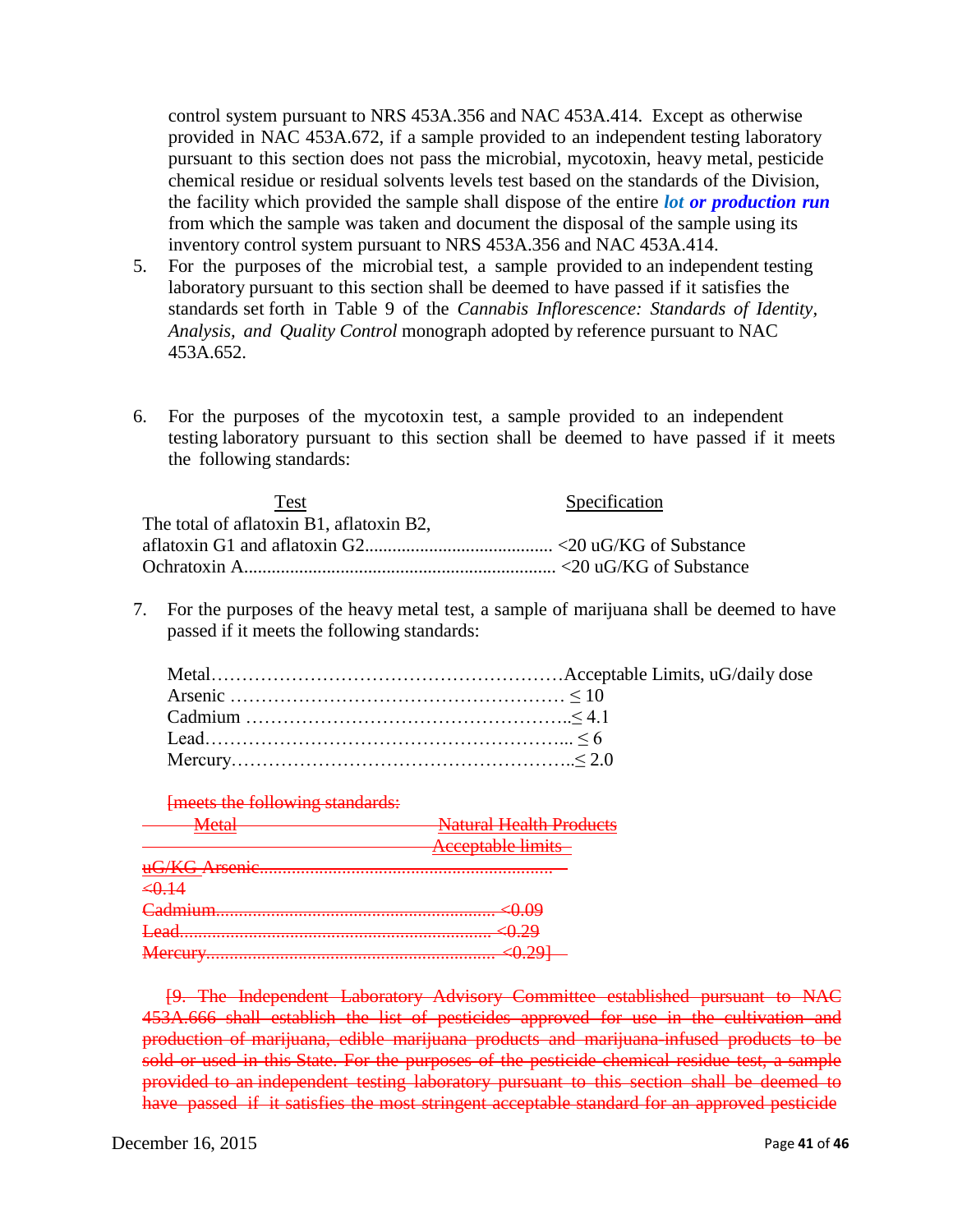chemical residue in any food item as set forth in Subpart C of 40 C.F.R. Part 180.]

- [10] *9*. If a sample provided to an independent testing laboratory pursuant to this section passes all the required testing *as specified in Section 50 (NAC 453A.654), subsection 3,* the independent testing laboratory shall release the entire lot *or production run* for immediate manufacturing, packaging and labeling for sale to a medical marijuana dispensary, a facility for the production of edible marijuana products or marijuana-infused products or, if applicable, another cultivation facility.
- [11] *10*. An independent testing laboratory shall file with the Division*, in a manner as prescribed by the Division*, an electronic copy of  $\frac{[each]}{all}$  laboratory test results,  $\frac{[for]}{all}$ any batch that does not pass] *regardless of the outcome of the test (pass/fail), including al l the r e qu i r e d t esting as specified in Section 50 (NAC 453A.654), subsection 3,* at the same time that it transmits those results to the facility which provided the sample. In addition, the independent testing laboratory shall maintain the laboratory test results and make them available to the Division upon request.
- [12] *11*. The Division will take immediate disciplinary action against any medical marijuana establishment which fails to comply with the provisions of this section or falsifies records related to this section, including, without limitation, revoking the medical marijuana establishment registration certificate of the medical marijuana establishment.
- *12. A certified independent testing laboratory may subcontract its testing of medical marijuana to another independent testing laboratory registered pursuant to NRS 453A.322 only.*

**Section 53.** NAC 453A.666 is hereby amended to read as follows: NRS 453A.370

- 1. The Division will establish an Independent Laboratory Advisory Committee comprised of members which ensure that the membership of the Advisory Committee is representative of the independent testing laboratories and other medical marijuana establishments in this State.
- 2. The Advisory Committee shall:
	- (a) Provide recommendations to the Division regarding the testing of medical marijuana;
	- (b) Make recommendations to the Division for any changes to this chapter relating to the testing of medical marijuana $\frac{1}{2}$ ; and

(c) Assist the Division in creating and updating a policy manual to be used by the Division to guide the testing of edible marijuana products and marijuana infused products by independent testing laboratories].

#### **Section 54.** NAC 453A.668 is hereby amended to read as follows: NRS 453A.370

- 1. Upon the request of the Division, a cultivation facility and a facility for the production of edible marijuana products or marijuana-infused products must provide an independent testing laboratory designated by the Division with a sample of marijuana or a marijuana product in the amount listed in NAC 453A.654 for random quality assurance compliance checks in a secure manner such that the laboratory can confirm that it has received and is testing the correct sample.
- 2. The independent testing laboratory that receives a sample pursuant to subsection 1 shall, as directed by the Division:
	- (a) Screen the sample for pesticides, chemical residues*, herbicides, growth regulators,* and unsafe levels of metals;
	- (b) Perform any other quality assurance test deemed necessary by the Division; and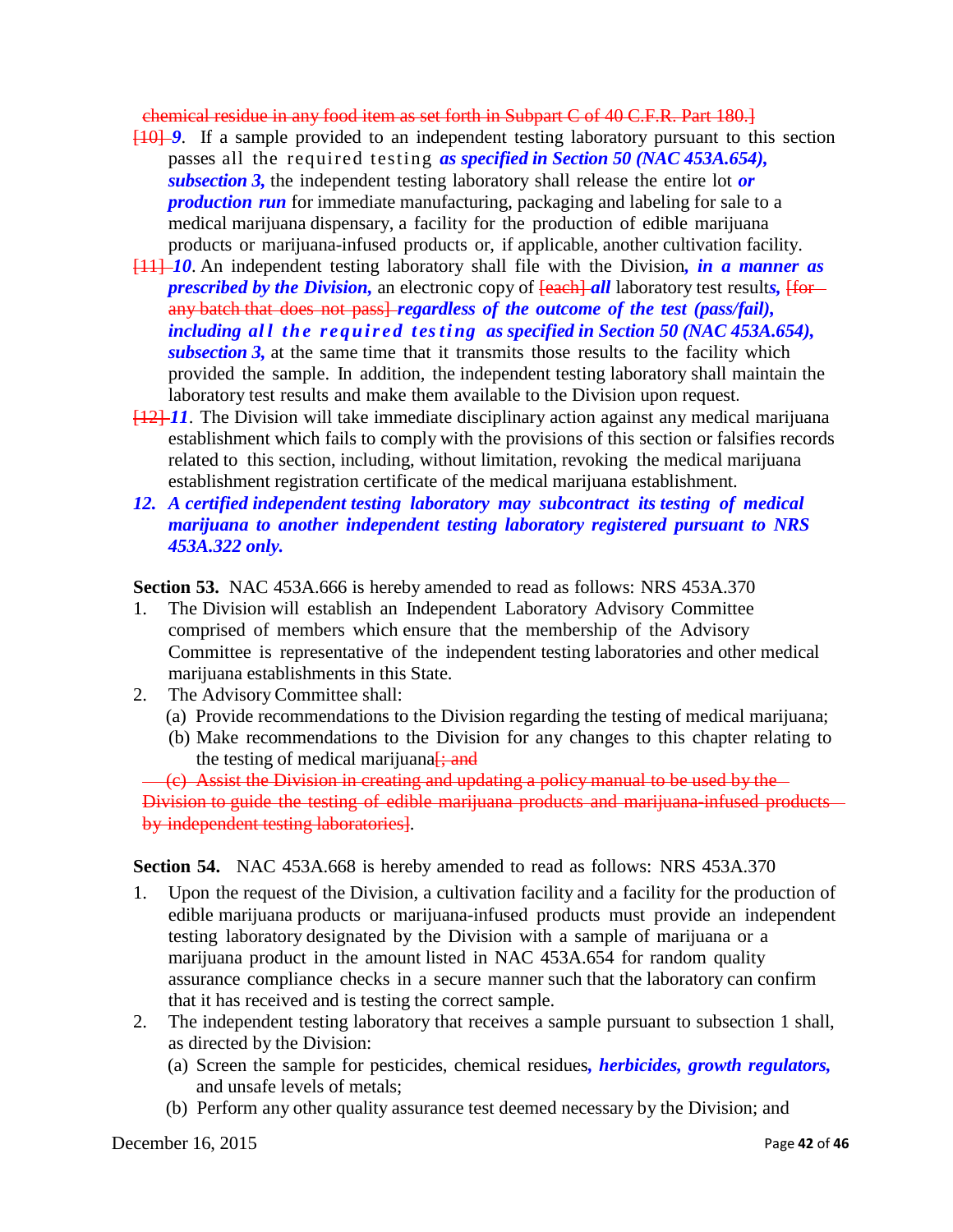(c) Report its results to the Division.

3. The cultivation facility or facility for the production of edible marijuana products or marijuana-infused products is responsible for all costs involved in screening or testing performed pursuant to this section.

**Section 55.** NAC 453A.672 is hereby amended to read as follows: NRS 453A.370

- 1. If a lot of usable marijuana fails a quality assurance test, any marijuana plant trim, leaf and other usable material from the same lot automatically fail  $\frac{1}{s}$  the quality assurance test. Upon approval of the Division, a lot of marijuana that fails a quality assurance test  $(microbial only)$  may be used to make a  $CO<sub>2</sub>$  or solvent-based extract. After processing, the  $CO<sub>2</sub>$  or solvent-based extract must pass all required quality assurance tests.
- *2. If a sample from a facility for the production of edible marijuana products or marijuana-infused productions fails a quality assurance test then the entire production run fails the quality assurance test.*
- [2.] *3.* At the request of a cultivation facility or a facility for the production of edible marijuana products or marijuana-infused products, the Division may, on a case-by-case basis, authorize a retest to validate the results of a failed test. The cultivation facility or facility for the production of edible marijuana products or marijuana-infused products is responsible for all costs involved in a retest performed pursuant to this section.
- *4. For a medical marijuana establishment to be eligible to retest product, three samples are required to be collected at the same time by an independent testing laboratory using tamper resistant bags. Each bag should contain the amount as specified in Section 50 (NAC 453A.654), subsection 2. One of the samples will be taken by a laboratory for testing, the other two reserved bags of sample shall stay in a secure quarantine storage area at the medical marijuana facility for further retesting by, respectively, a secondary laboratory and the Department of Agriculture.*
- *5. Authorization by the Division of a retest must be in writing and must be on a form designated by the Division.*
- *6. If a retest is authorized, the Division will select the independent testing laboratory that will perform the retest; and*
- *7. A medical marijuana facility may retest a maximum of three times per calendar year. Fourth and subsequent failures of a quality assurance test will require the mandatory destruction of the lot(s) or the entire production run; if a lot fails for moisture content, the failure will not count against the three calendar year failure limit; and*
- *8. A failed pesticides test must be retested by the Nevada Department of Agriculture.*
- *9. In the event a sample passes a quality assurance retest, the cultivation facility or the facility for the production of edible marijuana products or marijuana-infused products does not need to destroy it, and may sell the lot of usable marijuana or production run to a registered dispensary.*
- *10. In the event a sample fails a quality assurance test or retest, or the Division denies a request for a retest, or the facility does not request a retest, or the facility is not eligible for retest, the entire lot of useable marijuana or the production run must be destroyed.*

**Section 56.** NAC 453A.704 is hereby amended to read as follows: NRS 453A.370, SB447 1. For the purposes of subparagraph (3) of paragraph (b) of subsection 3 of NRS

December 16, 2015 Page **43** of **46**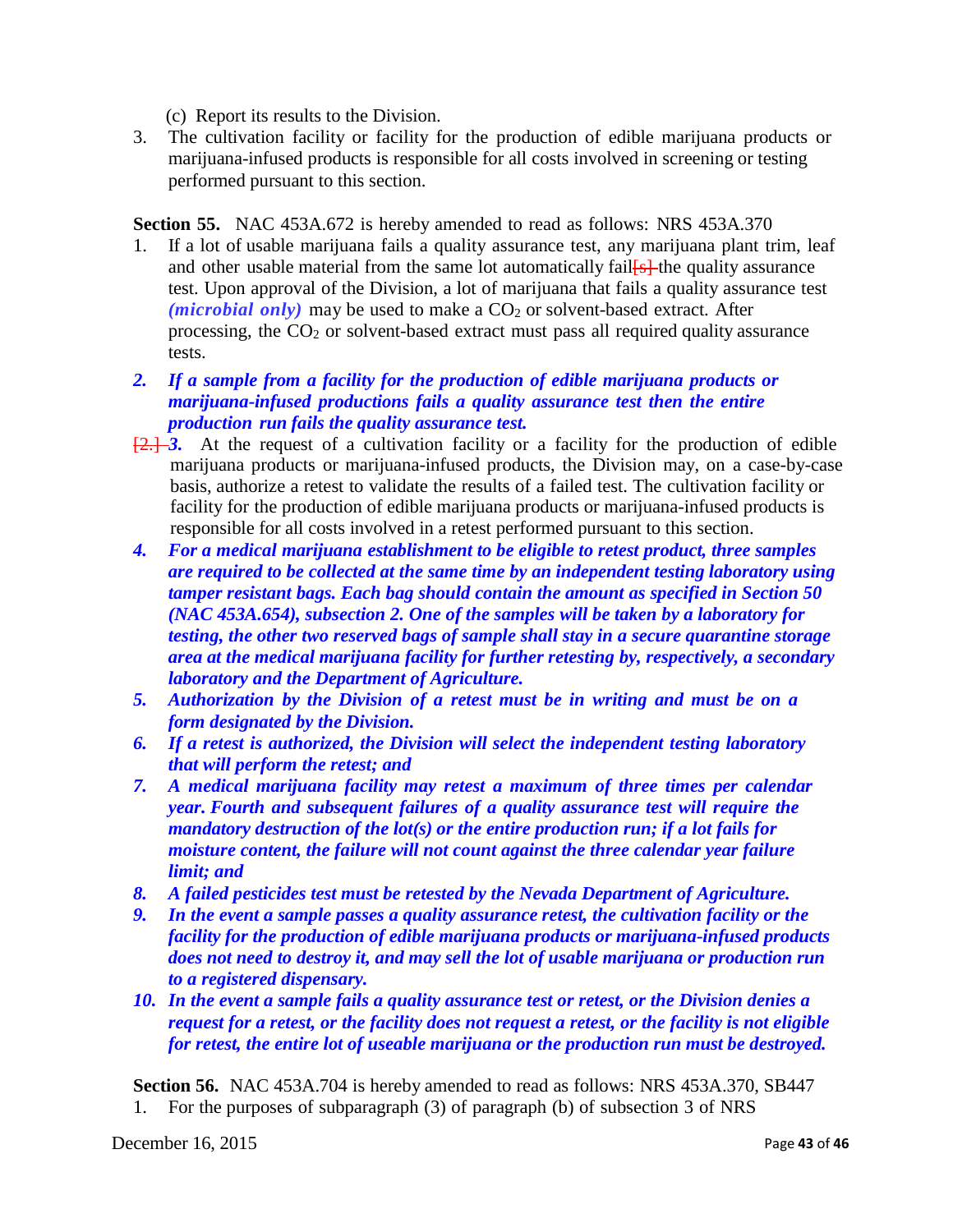453A.200, the maximum allowable quantity of edible marijuana products  $\frac{f_{\text{and}}}{g}$ marijuana-infused products*, and concentrated cannabis* is*:*

*(a)* An amount that is equivalent to 2 1/2 ounces of usable marijuana*; and*

*(b) Must not exceed a maximum of 10,000 mg THC per patient per 14-day period.*

**Section 57.** NAC 453A.712 is hereby amended to read as follows: NRS 453A.370, SB447 (2015) Except as otherwise provided in NRS 239.0115 *and NAC 453A.714*, any information received by the Division related to the security of a medical marijuana establishment is confidential and must not be disclosed by the Division.

**Section 58.** NAC 453A.714 is hereby amended to read as follows: NRS 453A.370, SB447 (2015)

- 1. Except as otherwise provided in this section and NRS 239.0115, the Division  $\frac{24}{11}$  and any designee of the Division- $\vert$  shall maintain the confidentiality of and shall not disclose the name or any other identifying information of any person who facilitates or delivers services *or has applied for or to whom the Division or its designee has issued a registry identification card or letter of approval for an applicant who is under 10 years of age* pursuant to this chapter or chapter 453A of NRS. Except as otherwise provided in NRS [239.0115,](http://leg.state.nv.us/NRS/NRS-239.html%23NRS239Sec0115) the name and any other identifying information of any person who facilitates or delivers services pursuant to this chapter or [chapter](http://leg.state.nv.us/NRS/NRS-453A.html%23NRS453A) 453A of NRS are confidential, not subject to subpoena or discovery and not subject to inspection by the general public.
- 2. Notwithstanding the provisions of subsection 1, the Division or its designee may release the name and other identifying information of a person who facilitates or delivers services *or to whom the Division or its designee has issued a registry identification card or letter of approval for an applicant who is under 10 years of age* pursuant to this chapter or chapter 453A of NRS to:
	- (a) Authorized employees of the Division or its designee as necessary to perform official duties of the Division; and
	- (b) Authorized employees of state and local law enforcement agencies only as necessary to verify that a person is lawfully facilitating or delivering services pursuant to this chapter or chapter 453A of NRS.
- 3. Nothing in this section prohibits the Division from providing a local government with a copy of all information and documentation provided as part of an application to operate a medical marijuana establishment upon the request of the local government *and with prior consent of the applicant.*

**Section 59.** NAC 453A.718 is hereby amended to read as follows: NRS 453A.370, SB447 (2015)

- 1. The Division will maintain a log of each person who is authorized to cultivate, grow or produce marijuana pursuant to subsection 6 of NRS 453A.200.
- 2. The log must indicate, for each person:
	- (a) Whether the person is authorized to cultivate, grow or produce marijuana and whether the person is authorized to engage in two or more of those activities; and
	- (b) Whether the person is authorized to do so because:
		- (1) The person who holds the registry identification card *or a letter of approval for an applicant who is under 10 years of age* or his or her designated primary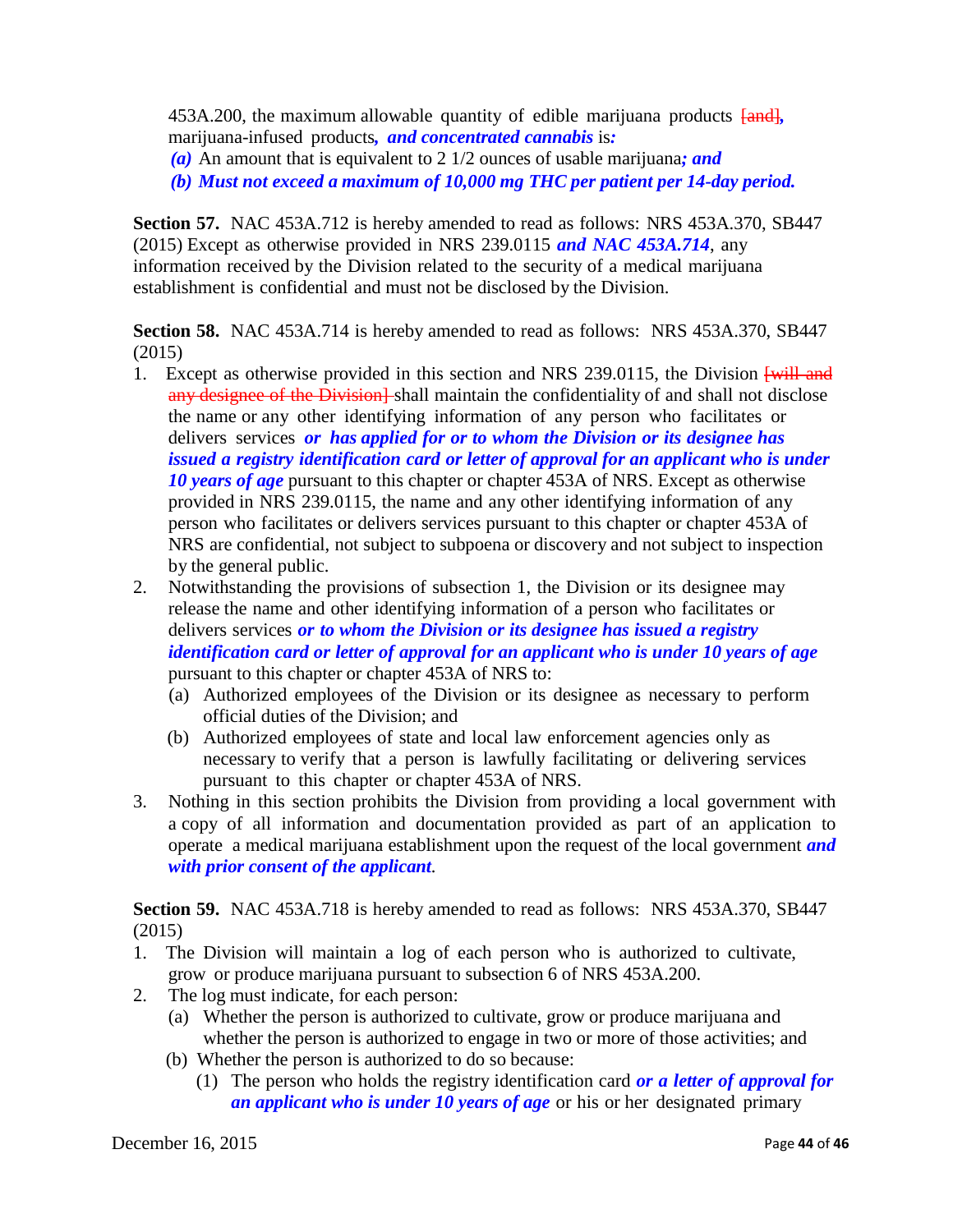caregiver, if any, was cultivating, growing or producing marijuana in accordance with chapter 453A of NRS on or before July 1, 2013;

- (2) All the medical marijuana dispensaries in the county of residence of the person who holds the registry identification card *or letter of approval for an applicant who is under 10 years of age* or his or her designated primary caregiver, if any, closed or were unable to supply the quantity or strain of marijuana necessary for the medical use of the person to treat his or her specific medical condition;
- (3) As a result of illness or lack of transportation, the person who holds the registry identification card *or letter of approval for an applicant who is under 10 years of age* and his or her designated primary caregiver, if any, are unable reasonably to travel to a medical marijuana dispensary; or
- (4) No medical marijuana dispensary was operating within 25 miles of the residence of the person who holds the registry identification card *or letter of approval for an applicant who is under 10 years of age* at the time the person first applied for his or her registry identification card *or letter of approval for an applicant who is under 10 years of age*.
- 3. The Division will ensure that the contents of the log are available for verification by law enforcement personnel 24 hours a day.

**Section 60.** NAC 453A.720 is hereby amended to read as follows: NRS 453A.370, SB447 (2015) If a patient who holds a valid registry identification card *or letter of approval for an applicant who is under 10 years of age* or his or her designated primary caregiver, if any, selects one medical marijuana dispensary to serve as the designated medical marijuana dispensary of the patient pursuant to NRS 453A.366, the Division will communicate the designation to the designated medical marijuana dispensary.

#### *Section 61. Research and Development (R&D) of Usable Marijuana*

- *1. A cultivation establishment may conduct cultivation operations and request limited laboratory testing for research and development purposes subject to the following requirements:*
	- *(a) The MME shall notify the Division of its intent to conduct (R&D) on a form prescribed by the Division prior to sending samples to the lab for testing. MMEs will notify the Division via email to* MMER*&*[DTesting@health.nv.gov](mailto:MMER%26DTesting@health.nv.gov)*.*
	- *(b) Each batch, lot or production run shall be quarantined in a separate quarantine area and shall be labeled with a distinctive R&D QUARANTINE header and footer in 20 pt white font, highlighted in red. Example:*

# R&D QUARANTINE

- *(c) The MME shall account for all R&D QUARANTINED marijuana in its inventory control system.*
- *(d) Cultivation areas or rooms where R&D cultivation operations are conducted shall be clearly marked "R&D CULTIVATION AREA" on 8 1/2 x 11 inch signs with a red background with white lettering. R&D CULTIVATION AREA signs shall be posted at the entrance of the R&D grow area and along walls, with a minimum of one sign for every 300 square feet of cultivation area.*

December 16, 2015 Page **45** of **46**